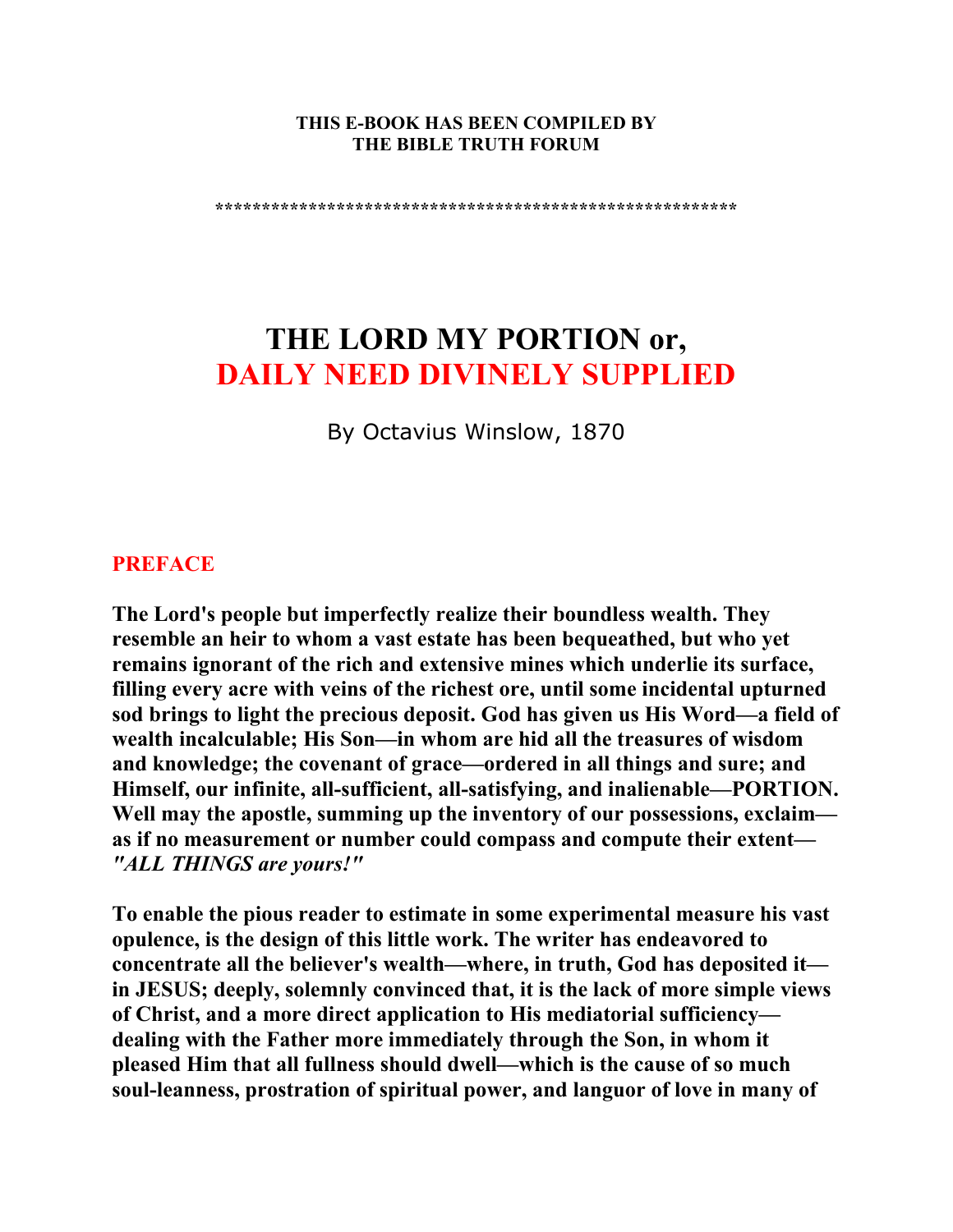**the saints.** 

**The points of light in which God in Christ may be regarded as the believer's PORTION were many and inviting. The writer trusts his pages will afford at least some faint reflection of "the unsearchable riches of Christ," to which the weakest, the obscurest Christ-believing, Christ-loving soul may prefer a personal claim, and say, "All is mine, for I am Christ's, and Christ is God's!"** 

## **THE LORD MY PORTION**

#### *"The Lord is my portion, says my soul; therefore I will hope in Him."* **Lam. 3:24**

**It is our great privilege, beloved, that we live in a** *portionless* **world. This is both our distinctive badge and our Christian charter. When God parceled out the land of Canaan among the tribes of Israel, He made an exception in the tribe of Levi, to whom He said,** *"You shall have no inheritance in the land, neither shall you have any part among them;"* **assigning as His reason,** *"I am your share and your inheritance."* **The gospel teaching of this is obvious and significant. As the Lord's true priesthood, this world is not our portion, nor earth our rest. It may have required some painful discipline, and no small measure of faith, on the part of the devout Levite, as he gazed upon the fertile meadows, the watered plains, and the vine-clad hills of the Promised Land, before he was made willing to relinquish it all for Him who is invisible—and it needs no little teaching and discipline of our God, and no little faith on our part, before we are led to give up the world, the creature, self, and all, for Christ—satisfied to have the Lord alone as our Portion, and heaven only as our inheritance.** 

**But the Lord will not put His people off with anything unworthy of Him to give, or them to accept. He has set them apart for Himself, and Himself apart for them. "All believers are the Lord's CLERGY; and as they are** *His* **portion, so He is** *theirs."* **(Leighton.) "The Lord's portion is His people, Israel is the lot of His inheritance." "The Lord is my portion, says my soul." His love to us was so great, that when He could give no greater proof of that love, He gave HIMSELF. Nothing more could have expressed the yearnings of His heart, nothing less could have satisfied the desires of ours.** 

**And oh,** *what* **a Portion is God! All that He is and all that He has is ours! Every attribute of His being is over us, every perfection of His nature encircles us, every pulse of His heart beats for us, every glance of His eye**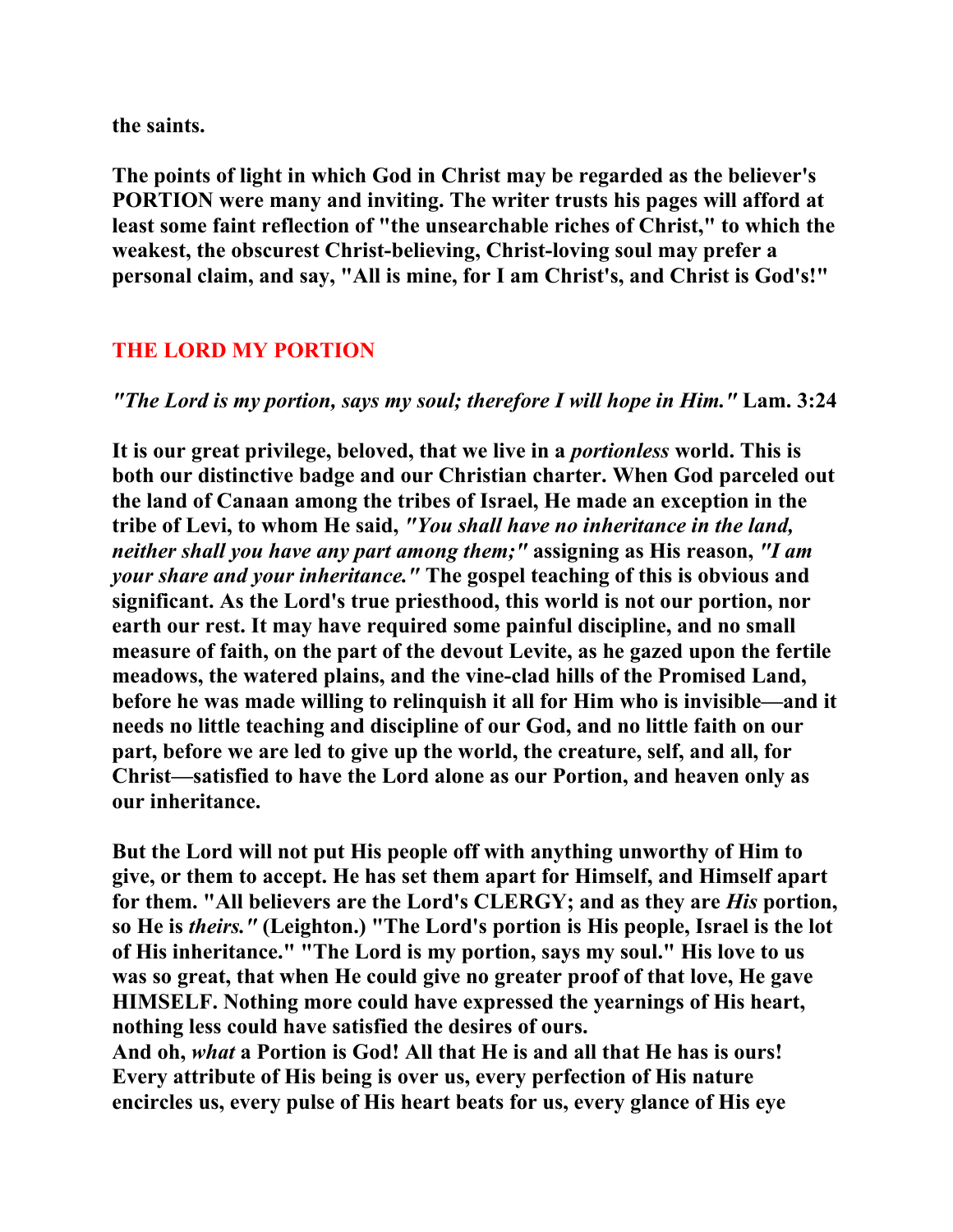**smiles upon us. We dwell in God, and God dwells in us. It is not the world which is our portion, but HE who made, upholds and governs the world. It is not the creature who is our portion, but the Lord of angels and the Creator of men. Infinite portion! illimitable power! immeasurable grace! boundless love! all-satisfying good! all,** *all* **is ours!** 

**And** *what* **a Portion, O my soul, is Christ! A divine Christ, a redeeming Christ, a full Christ, a sympathizing, ever-present, ever-precious, ever-loving Christ.** 

**'Lord, I bless You for the discipline that brought me to realize what a divine, all-satisfying Portion I have in Yourself. You took from me an earthly portion, only to enrich me with a Heavenly one. You removed from me the human prop upon which I too fondly and idolatrously leaned, that I might learn what Christ was, as my soul's all-sufficient, all-satisfying, and everlasting Portion. I can now admire the wisdom and adore the love that blasted my gourds and emptied me from vessel to vessel, that, rising superior to the broken staff, the drooping flower, and the failing spring of creature good, I might claim my portion as a true spiritual Levite in Yourself alone.'** 

**Believer in Jesus! make the most of your portion. It is all-sufficient for all your need. God has, perhaps, made you poor in this world, that you might be rich in faith and an heir of that** *kingdom of glory,* **the New Jerusalem, He has prepared for you—whose foundations are precious stones, whose walls are jasper, whose gates are pearls, whose streets are pure gold, and through which softly flows the river of the water of life, clear as crystal, proceeding out of the throne of God and the Lamb, in the midst of the street of it, and on either side of the river is the tree of life, bearing twelve manner of fruit, and yielding her fruit every month. All this awaits you! Hope in the Lord, hope in adversity, hope in trial, hope against hope, for God in Christ is your present and eternal Portion. "The Lord is my Portion, says my soul;** *therefore* **I will HOPE in Him."** 

# **THE LORD MY HUSBAND**

**"The Lord is my portion, says my soul"** 

**"For your Maker is your husband—the Lord Almighty is his name—the Holy One of Israel is your Redeemer; he is called the God of all the earth." Isaiah 54:5**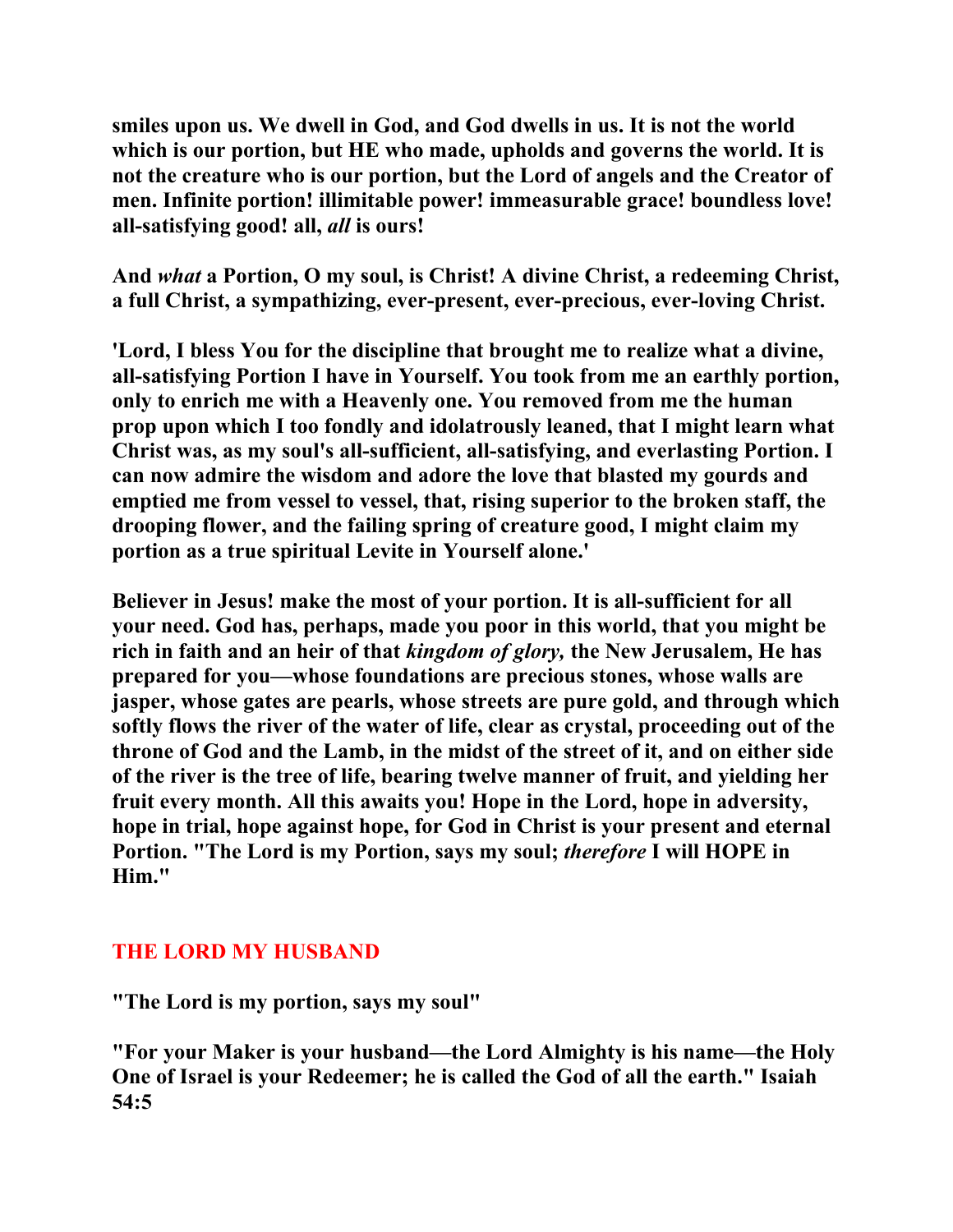**How many—appropriate to our circumstances, and endearing to our hearts are the titles and relations of God! Is there one more sacred or precious to the Christian widow than this—***"Your Maker is your HUSBAND."* **The Lord brings us into a gracious and experimental acquaintance with Himself by the circumstances in which He places us. Just as we learn certain lessons in certain schools, so we learn the relationships which the Lord sustains to us in the positions in life to which those divine relations are the most appropriate. Thus, He may have written you a widow, a "widow indeed," that He might stand to you in a new and more endeared relation—even as you stand to Him in a new and more dependent character—the relation of a HUSBAND—the character of a** *widow***. As such He is your portion. Your bereavement is so crushing, your grief so profound, your desolation so vast, your loss so irreparable, the pen shrinks from even the attempt to describe it. The strong and beautiful staff is broken, the earthly counselor is perished, the tongue is mute that blessed you, the bosom cold that pillowed you, the eye dim that smiled upon you, and the whole landscape of life is draped in wintry coldness and gloom.** 

**But the Lord is your Portion. "For your Maker is your husband—the Lord Almighty is his name." Divorced by death from an earthly husband, you are united more especially and closely to a Divine and heavenly Husband—even to God in Christ, who stands now in a new and more endeared relation to you, as you have now a new and more sacred claim upon Him. The** *widow* **is an object of His especial regard. No being has He more closely fenced, none for whom He has discovered more tender care. Listen to some of His touching injunctions respecting you.** *"You shall not afflict the WIDOW." "Plead for the WIDOW." "He will establish the border of the WIDOW." "He relieves the fatherless and the WIDOW."* **Such is the divine Portion, under whose sheltering wing you have now come to rest.** *"Your Maker is your HUSBAND."*  **All, and infinitely more, that the fondest, most powerful, and faithful husband ever was, the Lord is to you. Let Him, as none other can, fill the vacant place. He can make even your solitary and desolate heart sing for joy. Espouse Christ afresh. Renew your 'first love' to Him, the love of your earliest union.** 

**Trace nothing but love in the removal of a human object so dear; and know that love—divine, tender, unchangeable love—will guard, guide, and comfort you until wedded hearts, sundered by death, shall meet to renew a fellowship of love in the glorified presence of Jesus never to be sundered more.**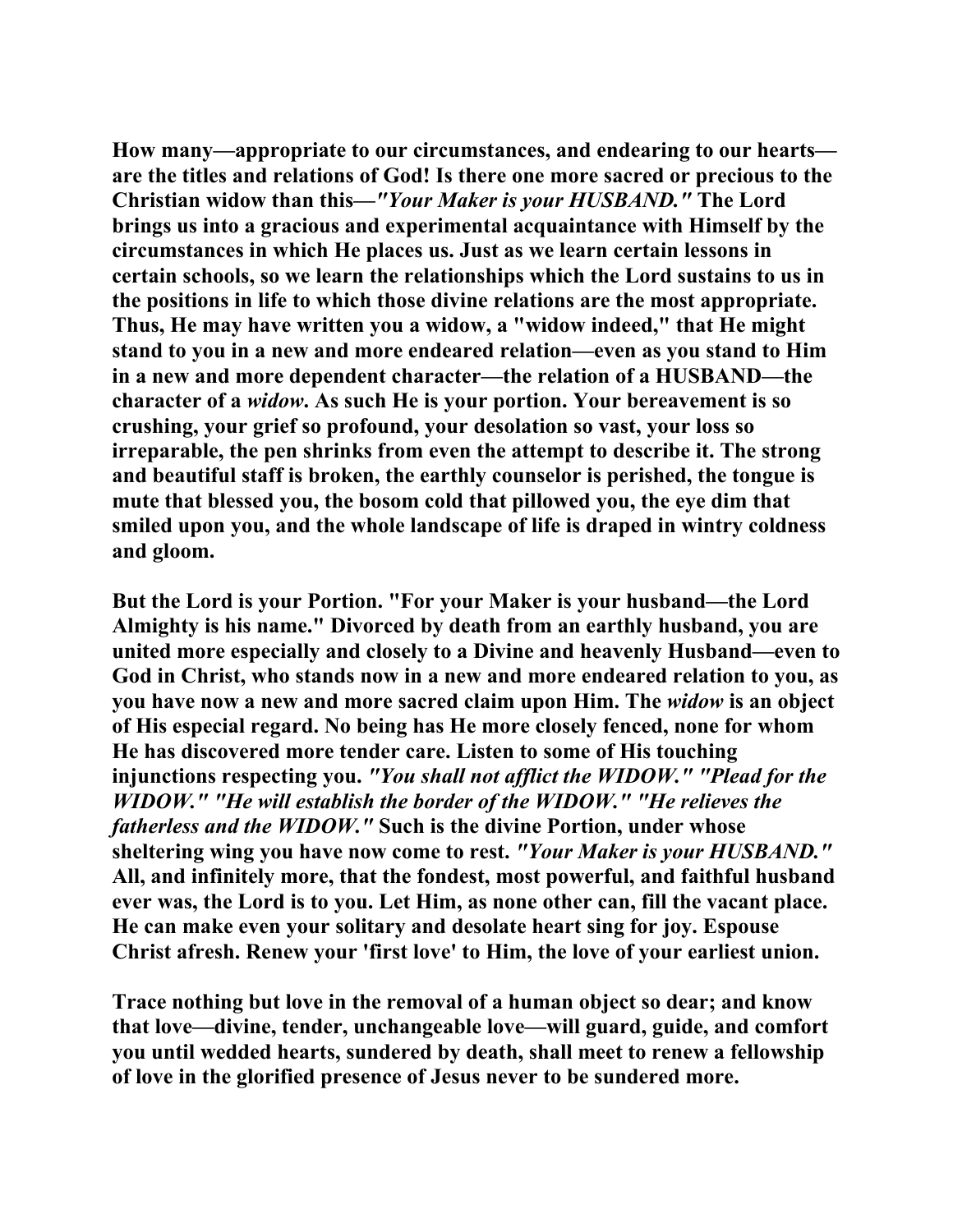**Blessed Jesus! heavenly Husband! let me now be united only and forever to You! Give me Your Spirit to seal the sacred union. Enable me, as enjoined in the word, "to trust in God, and to continue in supplication and prayer night and day, to lodge strangers, to wash the saints' feet, to relieve the afflicted, and diligently to follow every good work" (1 Tim. 5:5, 10). And thus striving by Your grace to glorify You in the solemn character of a God-fearing, Godtrusting widow, enable me to rejoice in You as my portion—my Husband believing that You will shield me in temptation, supply me in need, comfort me in sorrow, be with me in death, and give me a place at the marriagesupper of the Lamb.** 

**In addition to the loneliness of widowhood, there may be the heavy charge and anxious responsibility of the** *parent***. Your** *children,* **are half orphans** *fatherless***. Be it so. You have now a** *double* **claim on God's care and provision; and that claim, offered in the prayer of faith, He will acknowledge. His promise is—and on that promise you must rely—***"Leave your FATHERLESS CHILDREN, I will preserve them alive—and let your widows trust in me."* **God will now be, in its fullest sense, your children's Father. He will preserve them alive; in other words, He will provide for the life that now is, and will make them partakers of the life that is to come in the sovereignty of His grace. Have faith in God! He never yet broke a promise to a saint—He never will to** *you!* 

# **THE LORD MY BROTHER**

**"The Lord is my portion, says my soul"** 

**"Whoever does God's will is My brother." Mark 3:35** 

**Precious portion this—Christ our BROTHER! If our religion bears this divine stamp of reality—***the doing God's will***—then, not only are all the saints of God our brethren, but all are Christ's brethren, He standing in the relation to all of the Elder Brother—"the FIRST-BORN among many brethren." The Elder Brother under the law was clothed with peculiar and great privileges. Not only to him belonged the birthright, but he was invested with great power, was entitled to a double share of the patrimony, and, what was of great importance, he was the priest of the family, discharging all the duties and offices of religion. Now all this, and much more, is Jesus our Elder Brother. To Him belongs every attraction that wins our admiration, every perfection that awakens our love, every quality that fits Him to discharge the high and**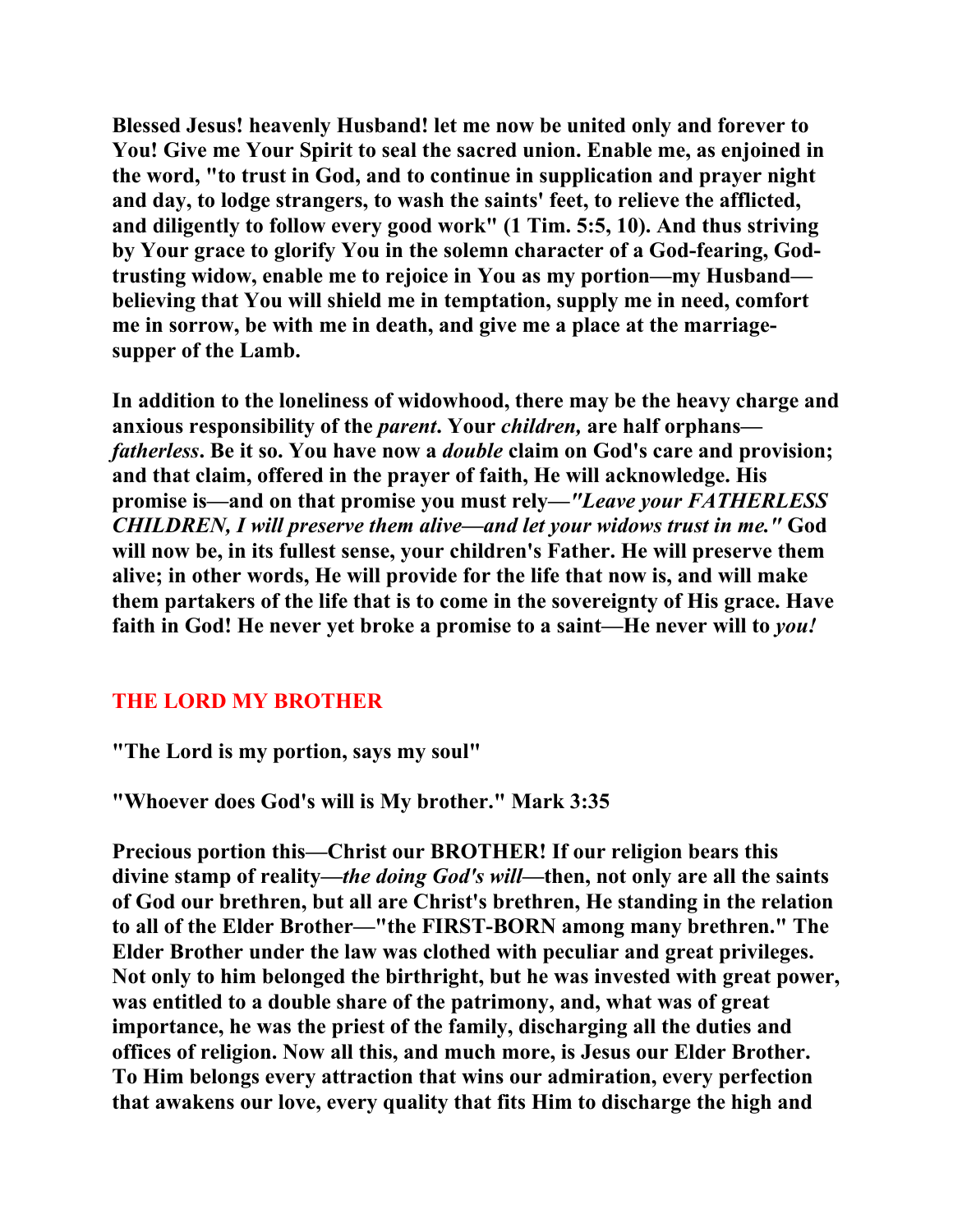**peculiar duties and obligations of a brother. My soul, recall some of them, that you may possess a higher estimate of the worth and preciousness of this your Portion—the Lord your Brother; and learn to love Him more intensely, to trust Him more implicitly, and serve Him more faithfully.** 

**As our Brother, Christ partakes of our human nature. He could not be our brother, nor feel a brother's love, nor discharge a brother's duties, were He not "bone of our bone, and flesh of our flesh." Thus we read,** *"Forasmuch as the children are partakers of flesh and blood, He also Himself likewise took part of the same—therefore in all things it behooved Him to be made like unto His BRETHREN."* **Sweet truth, O my soul! Jesus your Portion took into union with His divine your own veritable nature, and wears it still, that, from the highest throne in glory, a stream of** *human sympathy* **might continuously flow down, blending with every trial, temptation, need, and sorrow of the lowest disciple on earth.** 

**This suggests another and a touching view of our Elder Brother. Jesus was educated in the school of suffering and sorrow. The personal experience of sorrow is essential to true sympathy.** *"If one member suffer, all the members suffer with it,"* **just because all belong to one suffering body, of which Christ, the "Man of sorrows," is the one Head. My soul, make much of the sinless humanity of Jesus your Brother. He has sent your affliction that in it He, by sympathy, may be afflicted. He has unsealed your fount of tears that, in compassion, His might flow in the same channel with yours.** 

**He wants you to know Him more intimately; and as there is not so strong and sure a test of real friendship and affection and relationship as** *adversity,* **so He sends the discipline of sorrow that we might prove His love, test His friendship, and know Him more experimentally and blessedly as our** *Brother born for adversity.* **O my soul! repair to Him as such. Is your earthly brother's house closed against you? the door of this Brother is ever** *open* **night and day. Come when, come how, come with what you may, never forget Christ, your Brother, is an** *open door.* **Aim only, aim constantly, to do God's will from the heart, for Jesus has said, "Whoever** *does the will of God* **is my brother."** 

**It is no little or dubious evidence that Christ is our Brother—if we love Christ's brethren. If this is lacking we may justly question the reality of our fraternal relation to Christ. "By this we know that we have passed from death unto life,** *because we love the brethren."* **Herein do we establish our relation by our likeness to the Elder Brother. Christ loves all His brethren alike. And if I**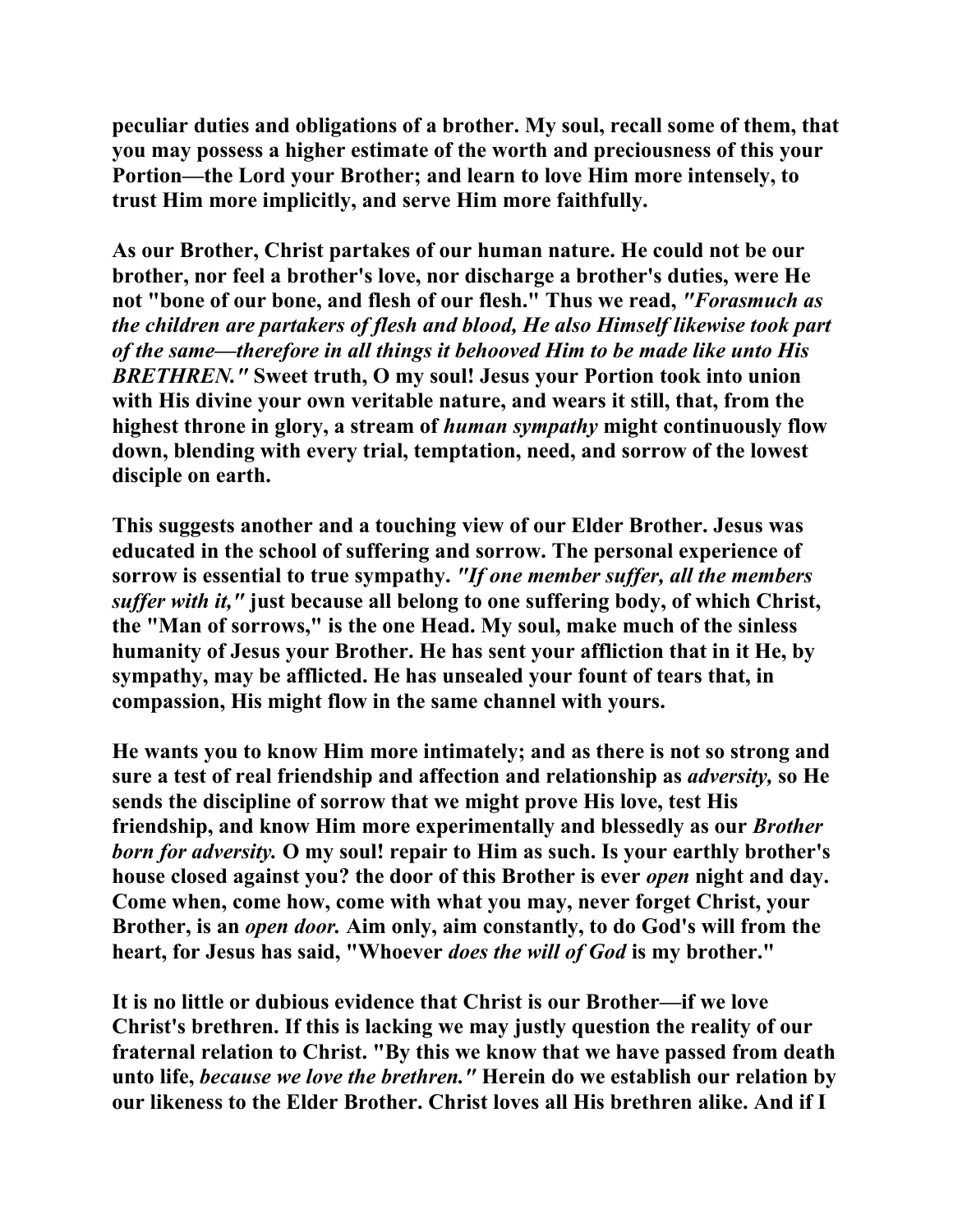**love them—not because they are of my creed, or of my Church—but because they are Christ's brethren, then do I evidence my relation to the one and true Christian Brotherhood.** 

**Lord, You are gone before us, Our mansions to prepare, In sympathy a BROTHER, A Father in Your care.** 

**No power in You is lacking, Nor lacking is Your will; Whatever our vessels measure, Your love will ever fill.** 

## **THE LORD MY HOPE**

**"The Lord is my portion, says my soul"** 

*"The Lord Jesus Christ, who is our hope."***—1 Tim. 1:1** 

**What a precious possession of the believing soul, springing from the Lord as his Portion, is** *hope***. Rob the poor worldling of his—though it be but earthbound, and fading as a midsummer's evening sun—and you have plunged him in the dark and deep abyss of despondency and despair. Man** *without hope* **is the most miserable being in the universe. But with the hope of the Christian glowing in his heart—a hope of which God is the Giver, Jesus the Foundation, the Spirit the Author, and heaven the goal—and there lives not among the happy, a happier being than he. Thus the believer is "saved by hope." Look, my soul, for a moment at this inestimable part of your portion, and learn more thoroughly in what it consists—what the sweet soothing it imparts, the holy obligations it imposes, and the splendid revelations it anticipates and unveils to faith's far-seeing eye. HOW does the believing soul arrive at the possession of Christ as its hope?** 

**The first step is to relinquish every other. A hope of heaven built upon obedience to the law, upon our personal merits, upon anything of good that we fancy we are or can do, is a false hope; and, persisted in, will most assuredly make its deluded and unhappy possessor lamentably and eternally ashamed. Hope, too, springing from church privileges, religious ordinances, charitable**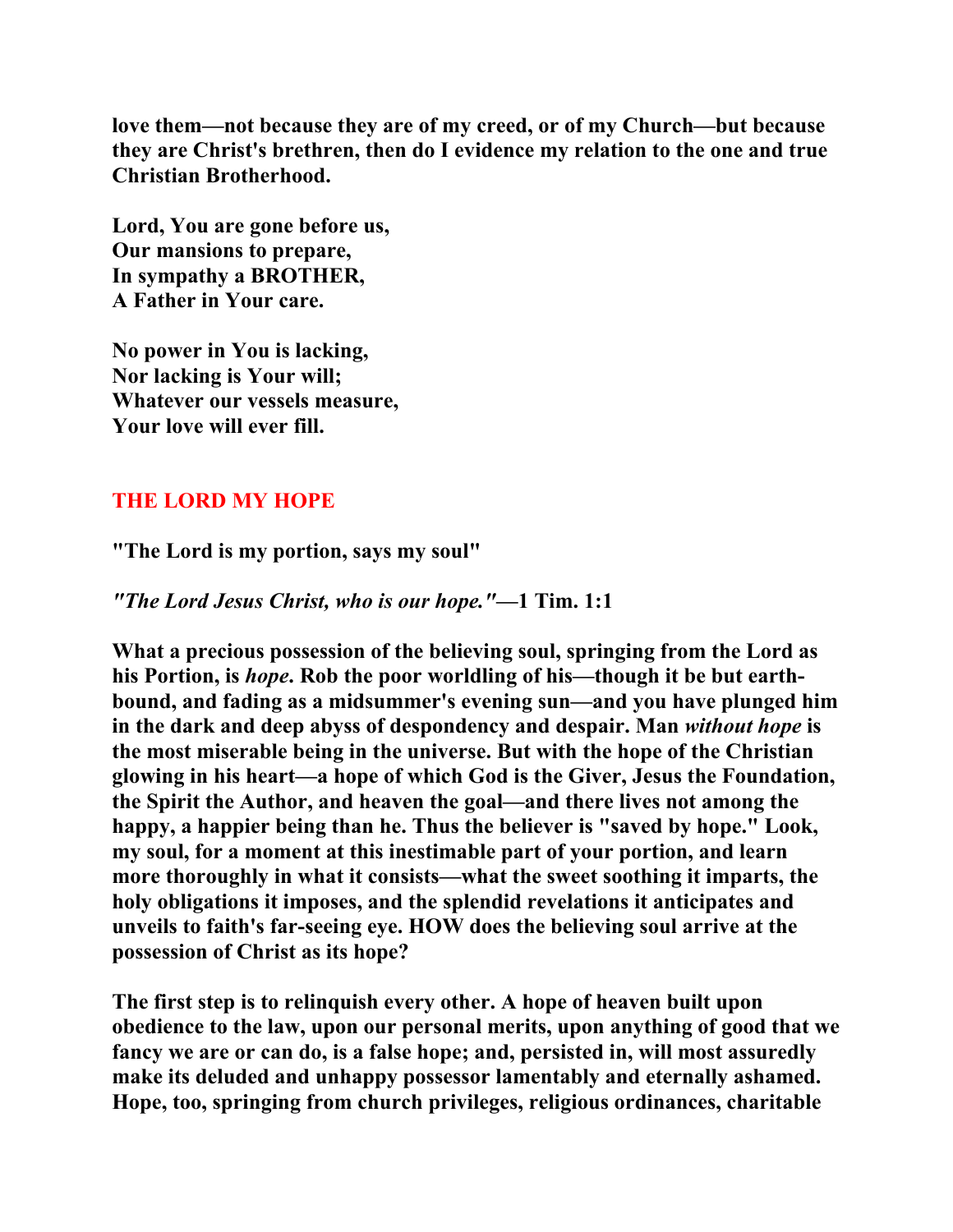**gifts and pious duties, is equally fallacious and fatal.** 

**But you, O believer, have not so learned Christ, if so be you have been taught by Him the truth as it is in Jesus. The Holy Spirit has written the sentence of death upon yourself, and upon all the dead works springing from self; and fleeing as from a plague-tainted garment out of your own righteousness, you have run into Christ, and enfolding yourself by faith in His righteousness, wrought by His obedience and dyed in His blood, you are justified and saved. Accepted in Him you are "beautiful as Tirzah, and all your garments smell of myrrh, and aloes, and cassia, out of the ivory palaces, whereby they have made you glad." And now you have a "good hope through grace," and "peace with God through our Lord Jesus Christ." Then let us raise loud and high the thanksgiving anthem, "Blessed be the God and Father of our Lord Jesus Christ, who according to His abundant mercy has begotten us again unto a**  *living* **hope by the resurrection of Jesus Christ from the dead, to an inheritance incorruptible and undefiled, and that fades not away."** 

**Look well to it that the lamp of your Christian hope is constantly trimmed and brightly burning. The** *golden oil* **that feeds the lamp is drawn from** *Jesus Christ***, and the hand that trims the flame is** *faith.* **Despond not if at times the sun of your hope—to change the figure—is for a moment shaded, or is partially eclipsed. Built upon, and springing from Jesus Christ, it cannot entirely expire, since He Himself is our hope. Corruption within may strive to weaken it, adversity without may seem to shake it, temptations from concealed sources may fearfully assail it, nevertheless, your hope shall not perish from the Lord, but, built upon Christ, nourished by Christ, kept by Christ, and looking forward to being with and enjoying Christ forever, like a fine setting sun it shall grow larger and brighter as it descends, until dissolving into heaven's eternal effulgence it is lost in the full fruition of glory.** 

**With such a hope as Christ, how strong and solemn the obligation to deny all ungodliness and worldly lusts, and to live godly, righteously, and soberly in this present evil world. How humbly and submissively should we bow to all our Father's afflictive discipline, since He has given us His beloved Son to dwell in our hearts "the hope of glory." Thus "every man that has this hope in him purifies himself, even as He is pure." Cheer up, then, disconsolate one!** 

## **THE LORD MY HELPER**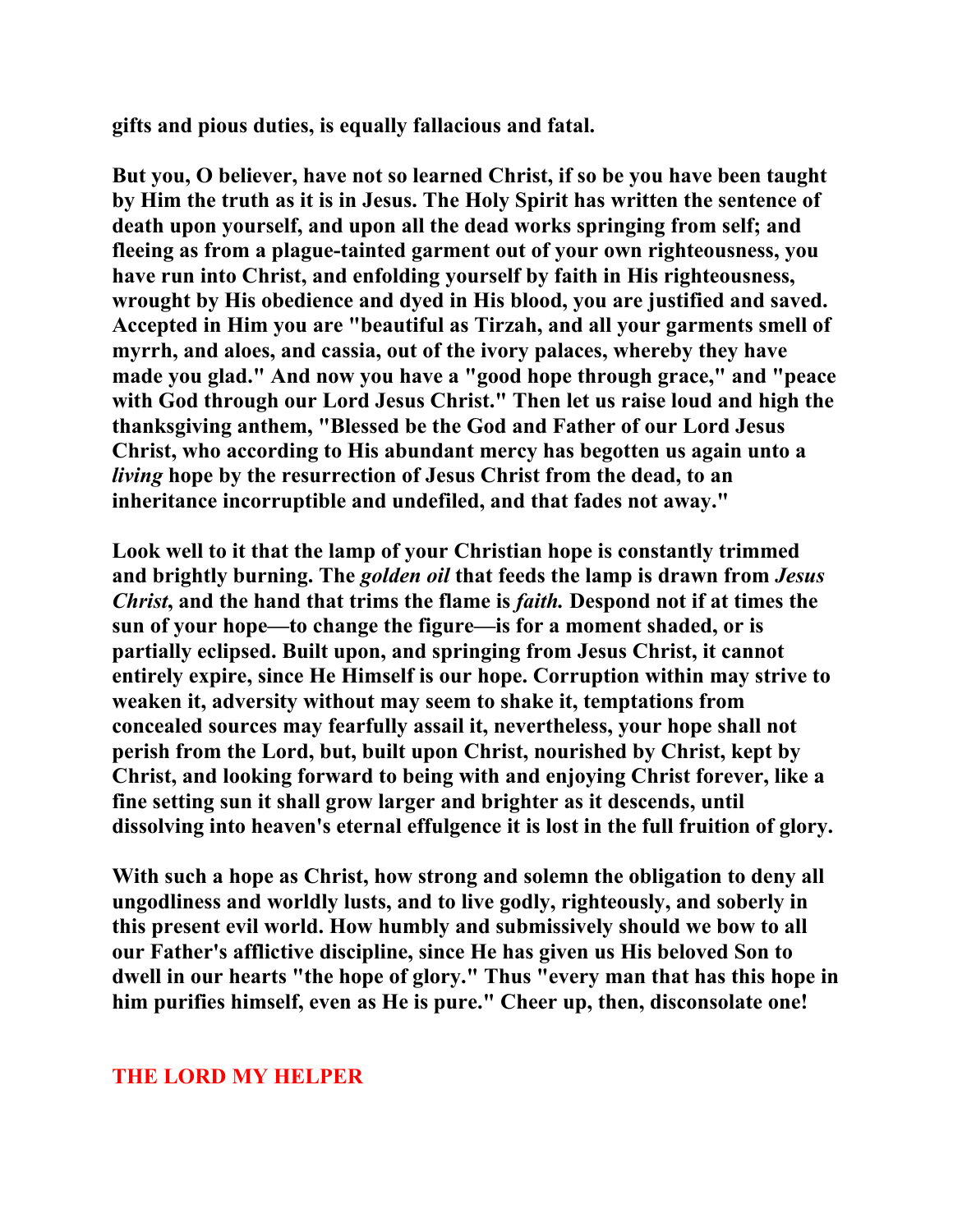**"The Lord is my portion, says my soul"** 

**That is why we can say with confidence, "The Lord is my helper, so I will not be afraid. What can mere mortals do to me?" Hebrews 13:6** 

**The believer is as** *helpless* **in himself as he is** *portionless* **in the world; and both lessons are only learned by experience—the one, in the school of the soul's nothingness; the other, in the school of earth's insufficiency. Hallowed teaching this which leads to such blessed results! But the lesson of our spiritual helplessness is not once learned, and learned for all time. Oh no! It is a daily, hourly lesson, learned in every event and incident of our life, yet never completed until we pass to the wider sphere, the sublimer studies, the higher, nobler attainments of glory.** 

**Oh, what divine studies await our enlarged faculties! what sublime revelations, our complete holiness! what an ocean of bliss, our hearts perfected in the love to God! But the** *present* **is the time of our spiritual education for heaven, and the great truth God is teaching us—by the deeper knowledge of ourselves, by all our mental infirmities and moral delinquencies, the discipline of trial, temptation, and sorrow—is, "Without Me you can do nothing."** 

**"I was brought low," says David, "and He helped me." See how God teaches us. There is first the soul's** *down-casting* **before the Lord's** *uplifting***. Oh, how low may we be brought! Low in our spiritual life, low in the graces of the Spirit, low in Christian evidences, low in mind, body, and estate; nevertheless, we have experienced the truth of God's Word, "When men are cast down, then you shall say, There is lifting up." O my soul! is the Lord, by His hidden teaching, or by His afflictive dispensations, mowing you down, and bringing you low? It is but bringing you to testify, with the psalmist,** *"I was brought low, and HE helped me."* **But look at our Helper!** 

**Our Helper is** *DIVINE***.** *"HE helped me."* **"The Lord is my helper." The Lord Jesus is all-sufficient as our Helper. "I have laid help," says the Father, speaking of the Son, "upon One that is mighty." The Father required help in the redemption of His chosen Church. He found it in His co-equal and coeternal Son, in whom met all the divine and human requisites for the salvation of His elect. The help, too, the Father laid upon the Son, was help also for us. Therefore the Lord Jesus is our Helper—all-powerful, all-loving, all-pitying, yes, all-sufficient for all the needs we bring.**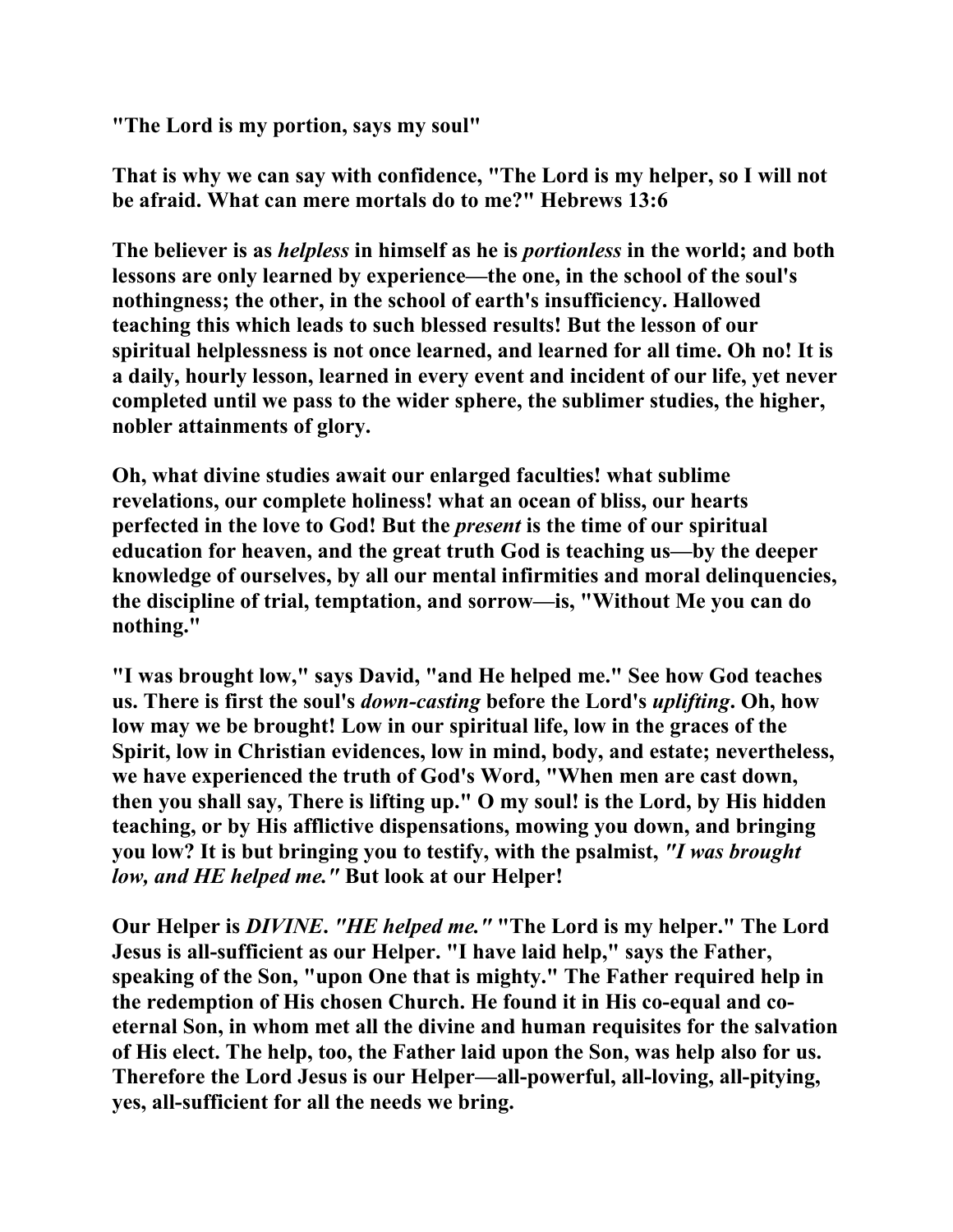**Our help is** *OPPORTUNE***. It comes just at the moment we need it, and not a moment sooner. Our down-casting is the time of His uplifting. His help, also, is in** *His own time***. The Lord is never** *before* **His time, and never** *after* **it, in His gracious interventions in our behalf. Wait, then, His time, O my soul! His time is best. "Blessed are all those who wait for Him."** 

**His help, also, is** *EFFECTUAL***. Human help fails to reach our case. The Lord's help is never baffled—it never falls short of our need, urgent, desperate though that need may be. Trust, then, the Lord, O my soul! for "He has said, I will never leave you nor forsake you. So that we may boldly say,**  *The Lord is my helper;* **I will not fear what man shall do unto me."** 

**But now, as to the nature of the help we need. Each believer walks, for the most part, in his own way, the Lord leading him by a path peculiar to Himself—a path in which he can observe no footprints but Christ's, and indeed a path so narrow as to admit as his companion Christ only. Is your need** *temporal?* **all the resources of heaven and earth are Christ's, and He who fed five thousand with a few loaves will not leave you, His beloved child, unnoticed and unsupplied. Cry importunately,** *"Lord, help me!"* **until He helps. Is your need spiritual? 'all fullness' dwells in Jesus. And whether your need be the pardon of sin, or the sense of acceptance in Christ, or grace to conquer some powerful, besetting infirmity, or support and comfort in present sorrow, or guidance in some trying perplexity, or deliverance in behalf of one you love—still cry, "Lord, help me!" and your prayer will not be in vain, so that you may boldly say, "THE LORD IS MY HELPER, I WILL NOT FEAR."** 

## **THE LORD MY REFINER**

**"The Lord is my portion, says my soul"** 

## *"He shall sit as a refiner and purifier of silver."***—Mal. 3:3**

**This is one of the essential appointments of our Lord in His mediatorial mission—the office and work of a Refiner and Purifier of His Church. Redemption involved more than deliverance from the guilt and condemnation of sin; it equally secured our emancipation from sin's tyranny and power our** *sanctification* **as well as our salvation, a** *fitness* **for, equally as a** *title* **to,**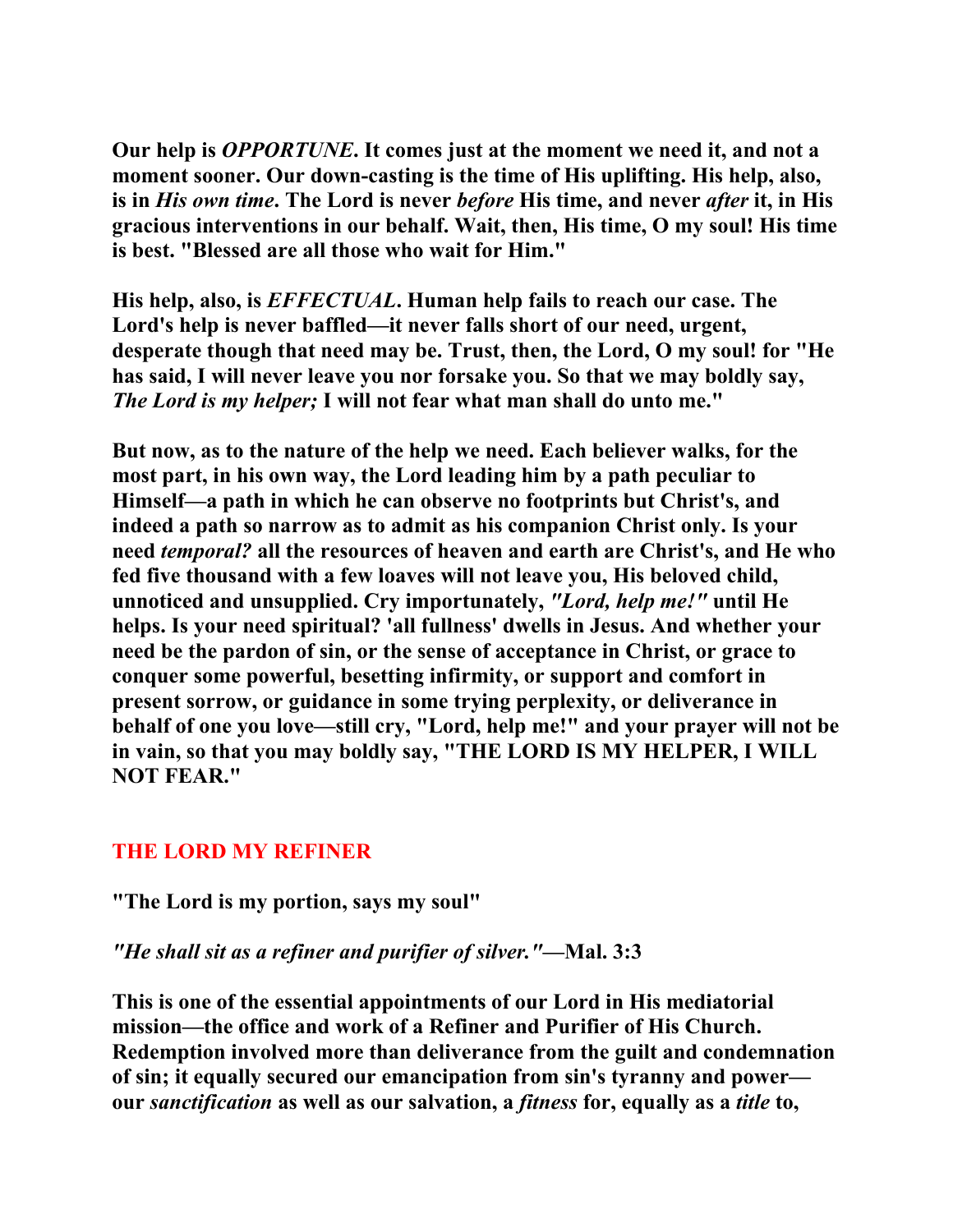**glory. It was not enough that Christ should purchase the "Field"—the world—for the sake of the "Pearl"—the Church; but having found the precious jewel, it is His purpose to mold it into a coronet of beauty, wearing it Himself until 'the end comes' when He shall have delivered up the kingdom to His Father, and then shall His redeemed Church be a "crown of glory in the hand of the Lord, and a royal diadem in the hand of our God."** 

**It is a consolatory thought that our refining is in the hands of Jesus—the hands that were pierced for us on the cross. Lord, let me ever fall in Your hands, whether You correct, or rebuke, or slay, and not in the hands of man, for very many and very tender are Your mercies. My soul! your Refiner and Purifier is Jesus. Jesus shapes all your trials; Jesus sends all your afflictions; Jesus mingles all your sorrows; Jesus shapes and balances all the clouds of your pilgrimage; Jesus prepares and heats the furnace that refines you as silver and purifies you as gold. Then, O my soul, tremble not at the knife that wounds you, at the flame that scorches you, at the cloud that shades you, at the billows that surge above you—Jesus is in it all, and you are as** *safe* **as though you had reached the blissful climate where the vine needs no pruning, and the ore no purifying, where the sky is never darkened, and upon whose golden sands no storms of adversity ever blow or waves of sorrow ever break.** 

**And, O my soul, what deep** *need* **is there for this refining and purifying of your Lord. What inward corruption, what carnality, what worldliness, what self-seeking, what creature idolatry, what God-dishonoring unbelief, imperatively demand the searching, burning, purifying fires of Christ's furnace! And this is the end of all—to take away your sin, and to make you a partaker of the Divine holiness.** 

**And mark the Refiner's position. "He shall** *sit* **as a refiner and purifier of silver." It would be fatal to his purpose did the smelter and refiner leave his post while the liquid mass was fusing and seething in the furnace. But there he patiently sits, watching and tempering the flame, and removing the refuse and the dross as it floats upon the surface of the molten ore. So Christ** *sits* **as a Refiner; and with an eye that never slumbers, and with a patience that never wearies, and with a love that never chills, and with a faithfulness that never falters, watches and controls the process that purifies our hearts, burnishes our graces, sanctifies our nature, and impresses more vividly His own image of loveliness upon our soul. If He places you** *in* **the fire, He will bring you**  *through* **the fire, "that the trial of your faith, being much more precious than of gold that perishes, though it be tried with fire, might be found unto praise**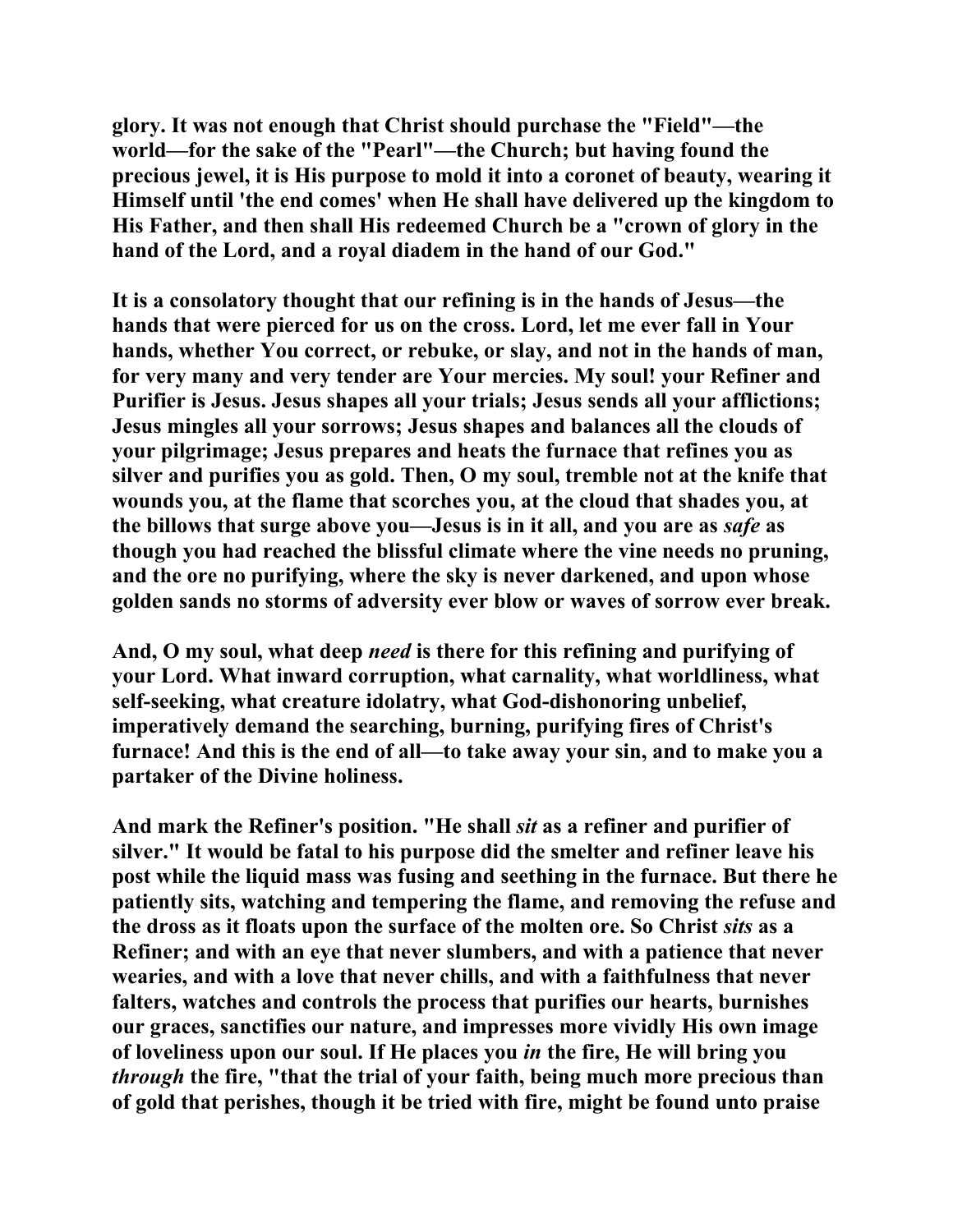**and honor and glory at the appearing of Jesus Christ." But sweet and soothing is the truth that the believer is not** *alone* **in the fire. The Refiner is with us as with the three children passing through the burning furnace kindled by the king. The Lord will have us** *polished* **stones; and as some believers are more rusty and some more alloyed than others, they need a rougher file and a hotter furnace. This may account for the great severity of trial through which some of the Lord's precious jewels are called to pass. Not less dear to His heart are they for this; it is said God had one Son without**  *corruption,* **but no son without** *correction;* **for "though He were a Son, yet learned He obedience** *by the things which He suffered."* **Look up, my soul, your Portion is your Refiner. Be still, humble, submissive. The knife is in a Father's hand, the flame is under a Savior's control.** 

## **THE LORD MY HEALER**

**"The Lord is my portion, says my soul"** 

## *"And He healed those who had need of healing."***—Luke 9:11**

**How mercifully and marvelously is the Lord Jesus suited to the every condition of our sinful, fallen humanity. Take the present illustration. Sin is a deadly wound, a raging malady of the soul. Jesus is revealed as the Great Healer, His blood the sovereign remedy. His own gracious words teach this.**  *"The whole need not a physician, but those who are sick. I came not to call the righteous, but sinners to repentance."* **What joyful news is here! It is as though a royal proclamation had gone forth throughout a plague-smitten city that a sovereign remedy had been discovered and an infallible physician provided, and that whoever were willing to avail themselves of the provision, would be freely and effectually healed.** 

**Such is the royal announcement of the gospel to this sin-stricken world. What joyful tidings, O my soul, are here! Spiritually convinced of the fatal sting of the old serpent the devil; mournfully conscious of the deadly** *virus* **coursing its way through your whole being, paralyzing every faculty, and tainting every thought, feeling, and action; how welcome the gospel message that there is balm in Gilead and a Physician there, and that Jesus heals all those who have need of healing! All this is the provision of the Father's love. One in nature, the Father and the Son are one in the grand remedy provided for the healing of the soul, so that in bringing my case, desperate though it may be, to Christ,**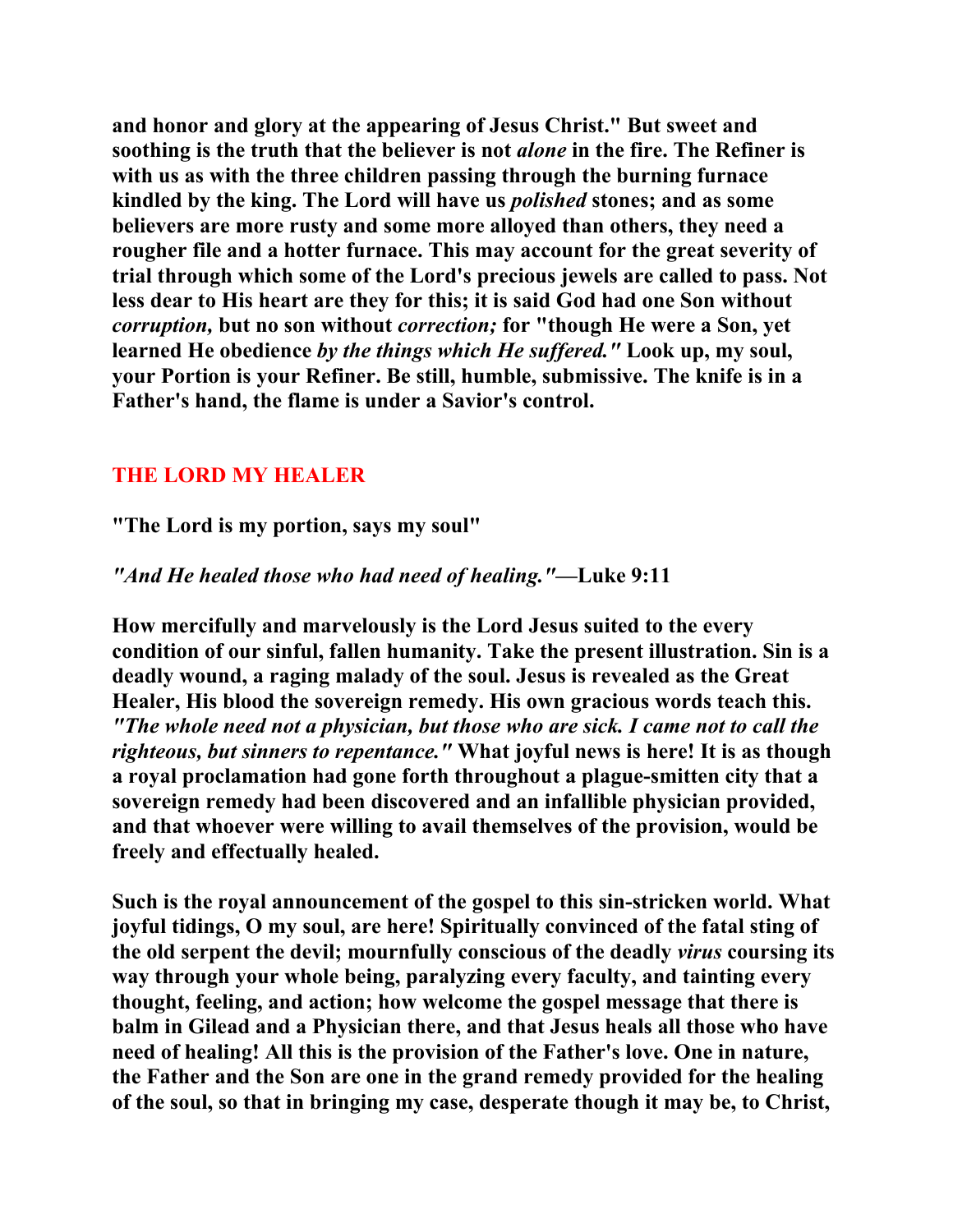**I have the divine warrant for believing that I shall be healed.** *"In this was manifested the love of God towards us, because that God sent His only-begotten Son into the world that we might LIVE through Him."* 

**And what does the Lord heal? The Word of God shall answer.** *"He heals ALL our diseases."* **Can He heal** *bodily* **disease? Infallibly, effectually, instantly. When He was here on earth, evil spirits that none could cast out, fled at His word; diseases that none could cure, vanished at His touch. He does so now. His compassion, power, and willingness are the same. Sick and suffering saint! if it is for the glory of God and for your best good, Jesus can rebuke your disease and restore you to health again. But, if it pleases Him to continue your sickness, suffering, and languor, it is because in His higher prerogative of your spiritual Physician, He would promote thereby the health of your soul. Then, Lord, if this sickness, pain, and weakness are Your means to promote my sanctification and fitness for heaven, my will shall be lost in Your will, and Your will and my will shall be one.** 

**Jesus is the Great Healer of all our** *spiritual diseases***. He loves to undertake the care of the sin-sick soul, and never lost one who betook itself to His cross. Come with your spiritual disease, O my soul; it may have baffled every physician and distanced every remedy—Jesus and His Atonement can cure it. "He heals** *all* **your diseases." He binds up the broken heart, heals our backslidings, restores our wanderings, revives our declensions; and when faith droops through trial, and the spirit faints in adversity, and love chills through temptation, Jesus the Healer comes, and by the fresh application of His blood, and by the renewed communication of His grace, and by the quickening energy of His word, He heals us.** 

**Beware, O my soul, of any healing but Christ's, and of any remedy but His blood. Watch against a false healing of your wound. None but Christ, and nothing short of the blood of Christ. Take your case, as it is, to Him. Go to no minister, to no church, to no rite, to no duty, but go at once to Jesus and His blood, and cry—believingly, importunately cry—"Heal me, O Lord, and I shall be healed." Oh, what a loving, gentle, skillful healer is Jesus! With not a frown of displeasure, with not a look of coldness, with not a word of upbraiding, will He cure you. He heals sin's worst malady, cures man's incurables, and never loses a patient who seeks His saving touch. "Lord, be merciful unto me—heal my soul, for I have sinned against You."**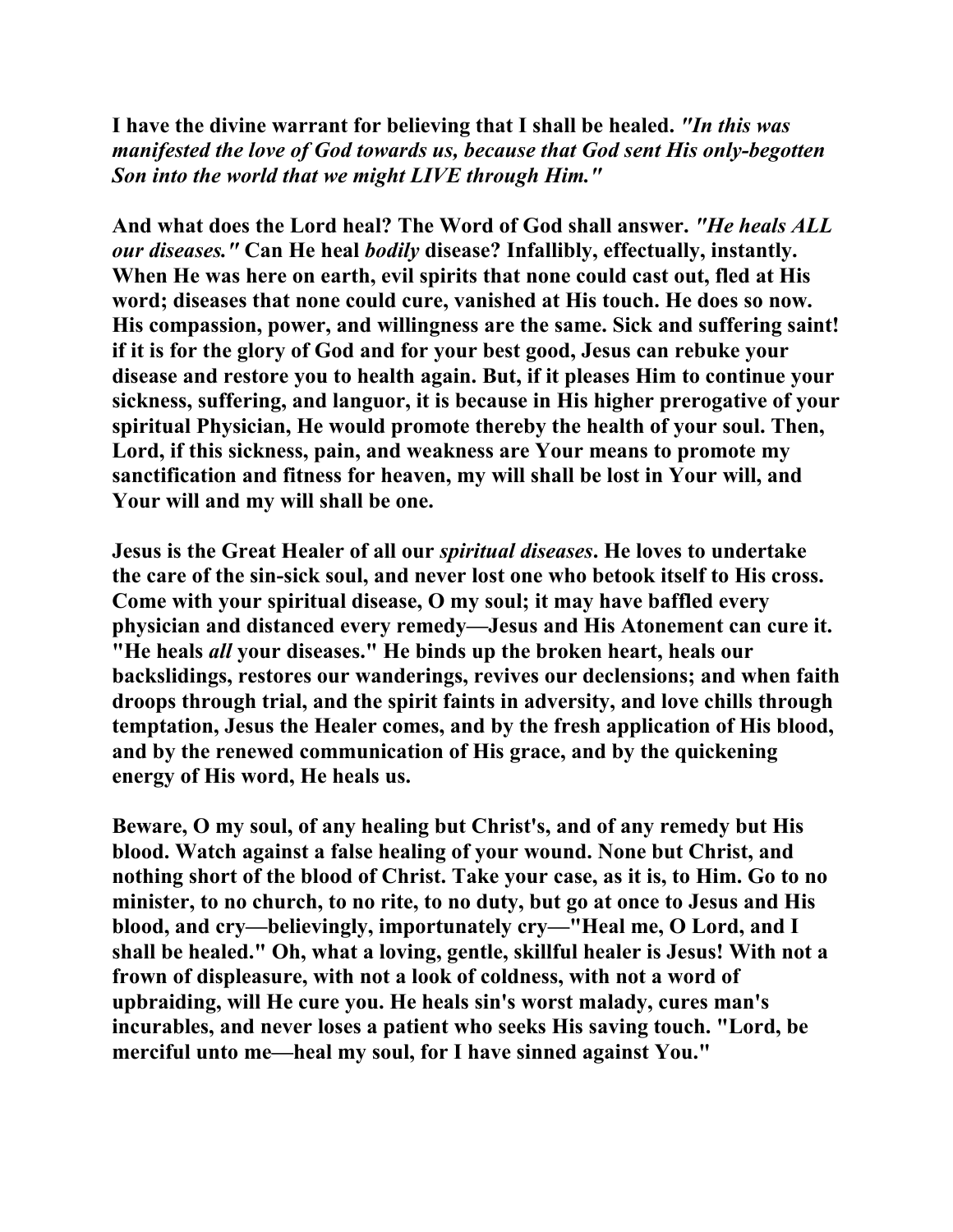## **THE LORD MY DELIVERER**

**"The Lord is my portion, says my soul."** 

**"Who delivered us from so great a death, and does deliver: in whom we trust that he will yet deliver us." 2 Cor. 1:10** 

**It was a needful and precious petition the Lord Jesus taught His disciples and which we require daily to offer—***"DELIVER us from evil."* **We are in constant need of deliverance, exposed, as we are, to continued, varied, and potent evils, visible and invisible, temporal and spiritual, to evade and overcome which we have no native power, and can therefore hope for no selfdeliverance.** 

**But who is our true Deliverer? It is He who is our Portion, who taught us thus to pray, and who is Himself our Great Deliverer. Let us take the THREE TENSES employed by the apostle in the words at the head of this meditation, as illustrating the Lord's great deliverance of His people.** 

**And first, there is the Lord's PAST deliverance.** *"Who deliverED us from so great a death."* **Jesus stooped from the throne of Deity to the cross of a condemned felon, to deliver us from 'so great a death,' and from the bitter pains and pangs of the 'second death,' the death that is eternal. A sin-offering for our sins, accursed with our curse, condemned by our condemnation, and dying our death, the precious blood streaming from His torn side and bursting heart made a full atonement for our vast and countless offences, effacing every syllable of the indictment that was against us, and blotting out every stain of sin that was upon us—thus having delivered us from so great a death. My soul! avail yourself of this wondrous deliverance, this perfect redemption, this free pardon; and by the application of the atoning blood to your conscience, walk in the happy enjoyment of all the blessings of a charter of salvation and celestial citizenship which Christ's deliverance makes yours.** 

**Second, there is a PRESENT deliverance.** *"And He DOES deliver."* **In addition to the canceling of all past offences, Christ's deliverance involves our**  *present* **emancipation from an unrenewed nature. To pardon our guilt and to leave us the servants of sin and the slaves of Satan would be a species of refined cruelty with which God could never be charged. Our present deliverance, then, is freedom from spiritual death, by which we become living souls, and thus we are now delivered from so great a death, and can join the**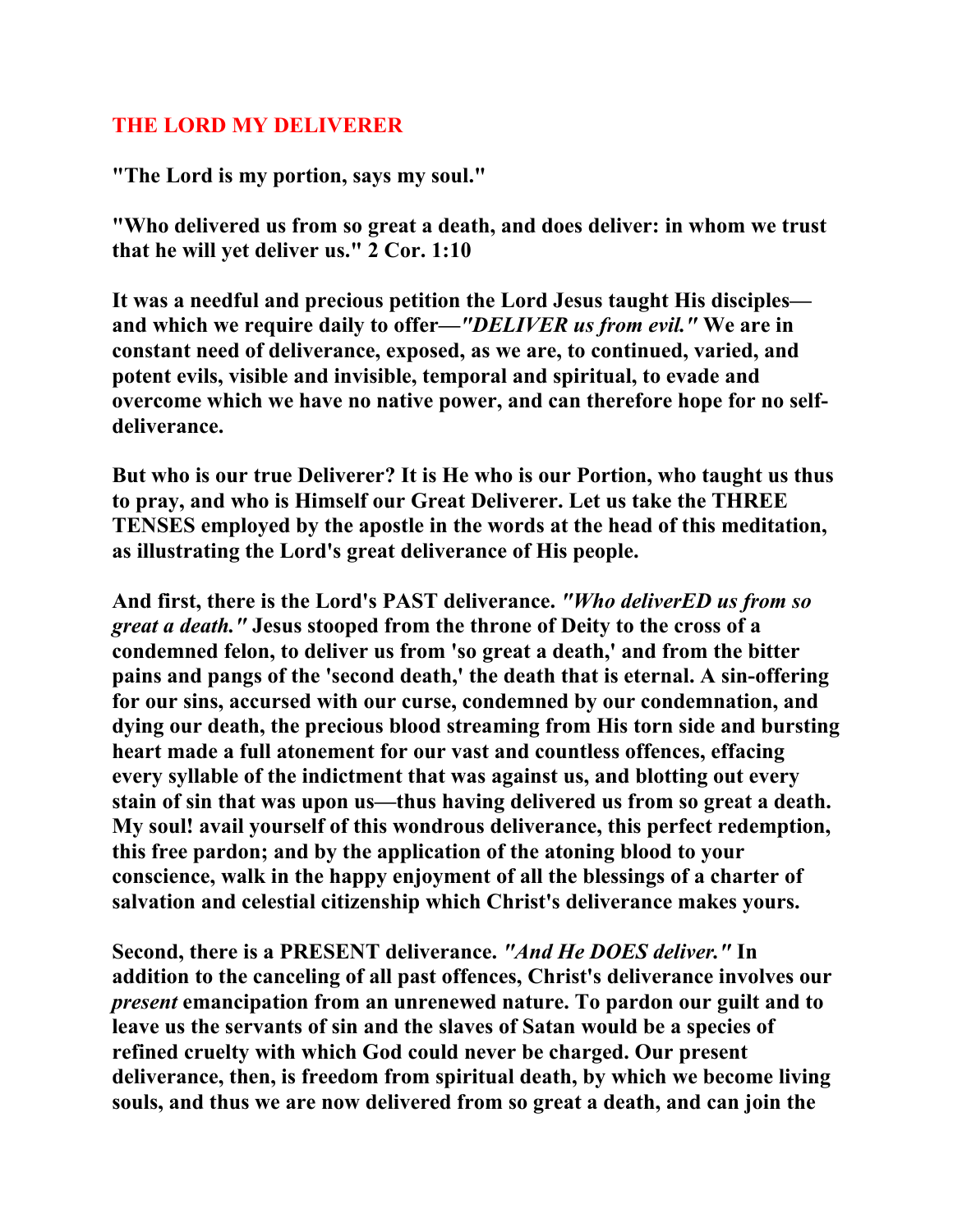**apostle in "giving thanks unto the Father who has delivered us from the power of darkness, and has translated us into the kingdom of His dear Son." Yes! Jesus delivers** *now***.** 

**Are you in any** *present* **difficulty or sorrow, need or temptation? Christ can deliver you, and deliver you** *now***. Cry mightily to Him. He has power to deliver, fullness to supply, and a loving, sympathizing heart to comfort. Your perplexity cannot baffle His wisdom, your needs cannot exhaust His resources, your sorrow cannot distance His sympathy. He who** *has* **delivered you out of six troubles will not forsake you in the seventh. O my soul! live upon a** *present* **Savior, rejoice in a** *present* **salvation, and do not forget that God in Christ is a very present help in every time of need.** 

**Third, He who** *has* **delivered, who** *does* **deliver, will** *yet deliver* **us in all the FUTURE of our history. Faith acquires strength for the** *present* **by a remembrance of the** *past* **deliverances of God; and from the experience of the present, it looks forward with confidence to the** *future***—"In whom we trust that He will** *yet* **deliver us." Then, O my soul, be not over-anxious about your future. God is** *faithful***, Jesus is** *unchangeable***, and all that the Lord your Portion** *has* **been He is now, and He** *will* **be in all future trouble, sickness, and death—an all-sufficient, all-loving, all-faithful deliverer, never leaving nor forsaking you, until He has "delivered you out of the miseries of this sinful world, having your perfect consummation and bliss in body and soul in His eternal and everlasting kingdom." "Call upon Me in the day of trouble—I will DELIVER you, and you shall glorify Me."** 

# **THE LORD MY MASTER**

**"The Lord is my portion, says my soul."** 

**"You call me 'Master' and 'Lord,' and rightly so, for that is what I am." John 13:13** 

**Emancipated from the slavery of Satan, the believer becomes the servant of Christ, and his highest honor that, henceforth, Christ is his** *Master***. What a blissful exchange—the liberty of the child, for the bondage of the slave; the service of holiness, for the wages of unrighteousness; Christ his Master, for Satan his despot; and Canaan, with its vine-clad hills and sunny plains, its flowing rivers and spicy breezes, for the furnaces, the brick kilns, and the**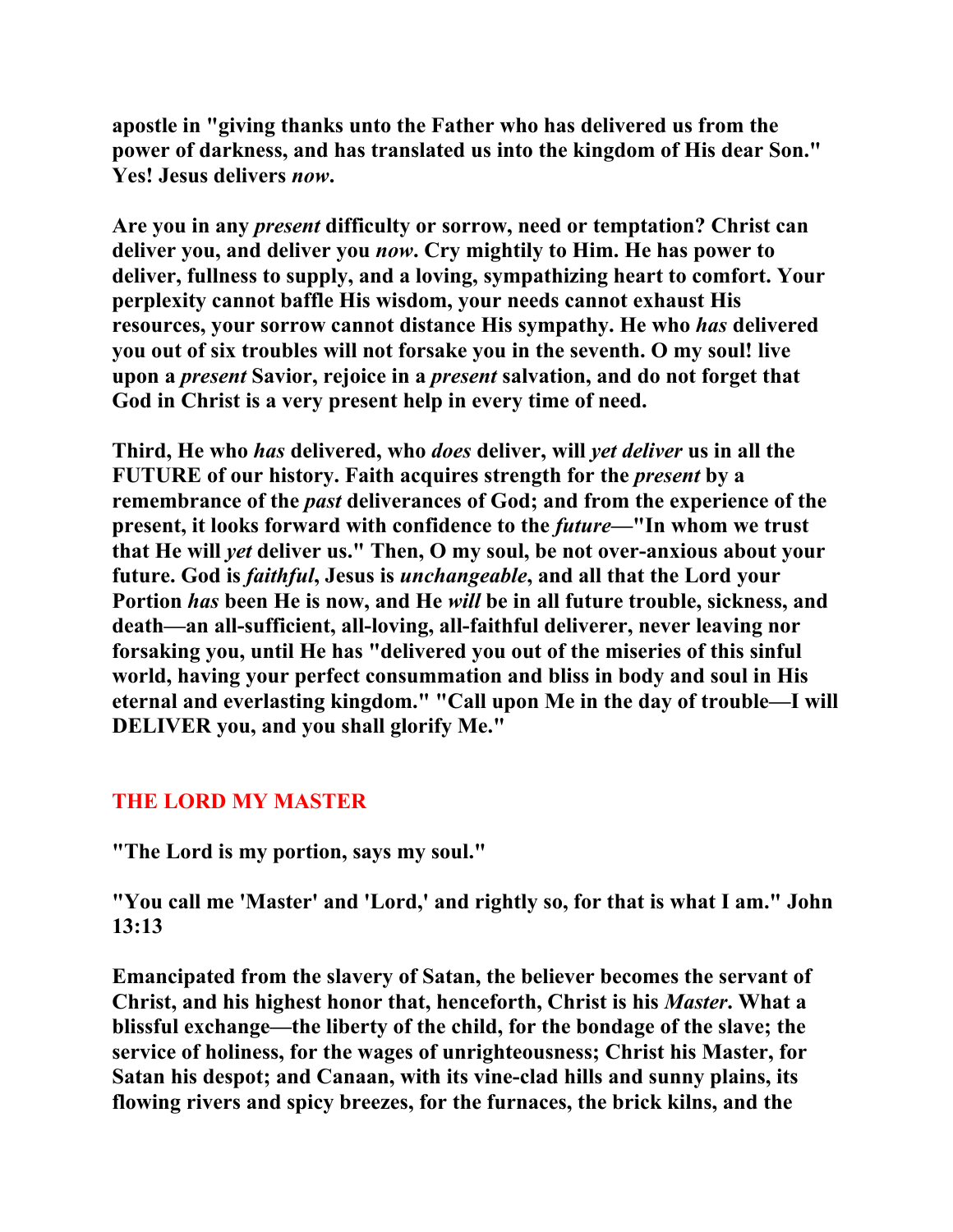## **darkness of Egypt!**

**All this divine grace accomplishes—for, by the grace of God, we are what we are—and all this is involved in the relation which the Lord our portion sustains to us as our** *Master***. It is clear that our Lord did not refuse to acknowledge the relation, but accepted and approved it. Not therefore as an empty title, but as a profoundly significant appellation, He recognized and commended it on the part of His disciples. Equally does it belong to us to claim Him as our Master, and diligently to inquire what are the privileges, duties, and blessings flowing to us from this high and sacred relation.** 

**As our Master, we belong to the school of Christ. In other words, we are His disciples or learners. Plato had his school, and Pythagoras his, and proud were the disciples of each to be recognized as claiming either the one or the other as their master. Christ is our Master. He is divine, His school unearthly, His disciples spiritual, His doctrine and His teaching from above. My soul! in this sense—the highest, and holiest, and most solemn—call no man master except Christ.** 

**There are many in this infidel and ritualistic age who set themselves up as heads of 'schools of religious thought' and teachers of theological doctrines, followed by multitudes of unreflecting and deluded admirers, but whose doctrines and practice, if faithful to Christ, we must ignore and shun as the garment saturated with the plague. Test the spirits by God's revealed word, for many false teachers are gone forth, denying the Lord Jesus, while yet presumptuously assuming the badge of His religion, and falsely wearing the livery of His Church. My soul! sit only at Jesus' feet, and drink of the pure wine of the gospel as it sweetly flows from His grace-anointed lips.** 

**As our Master, we are bound** *to obey His commands***. "If you love me, keep my commandments." And truly, Lord, Your commands are not arbitrary and grievous, but Your yoke is easy and Your burden is light; and in wearing the one and in bearing the other there is a present and great reward. "Your ways are ways of pleasantness, and all Your paths are peace."** 

**Sweet and pleasant is His** *service***. It blends the lowliest act with the highest honor, the most binding obligation with the most perfect freedom, the severest self-denial with the most exquisite enjoyment, the poorest offering with the richest reward. O my soul, in laboring for Christ you are serving a good, a loving, a faithful Master; and however obscure your sphere and humble your employment, His grace will aid you, His blessing will further you, and He will at the last day publicly and gratefully acknowledge and richly reward the cup**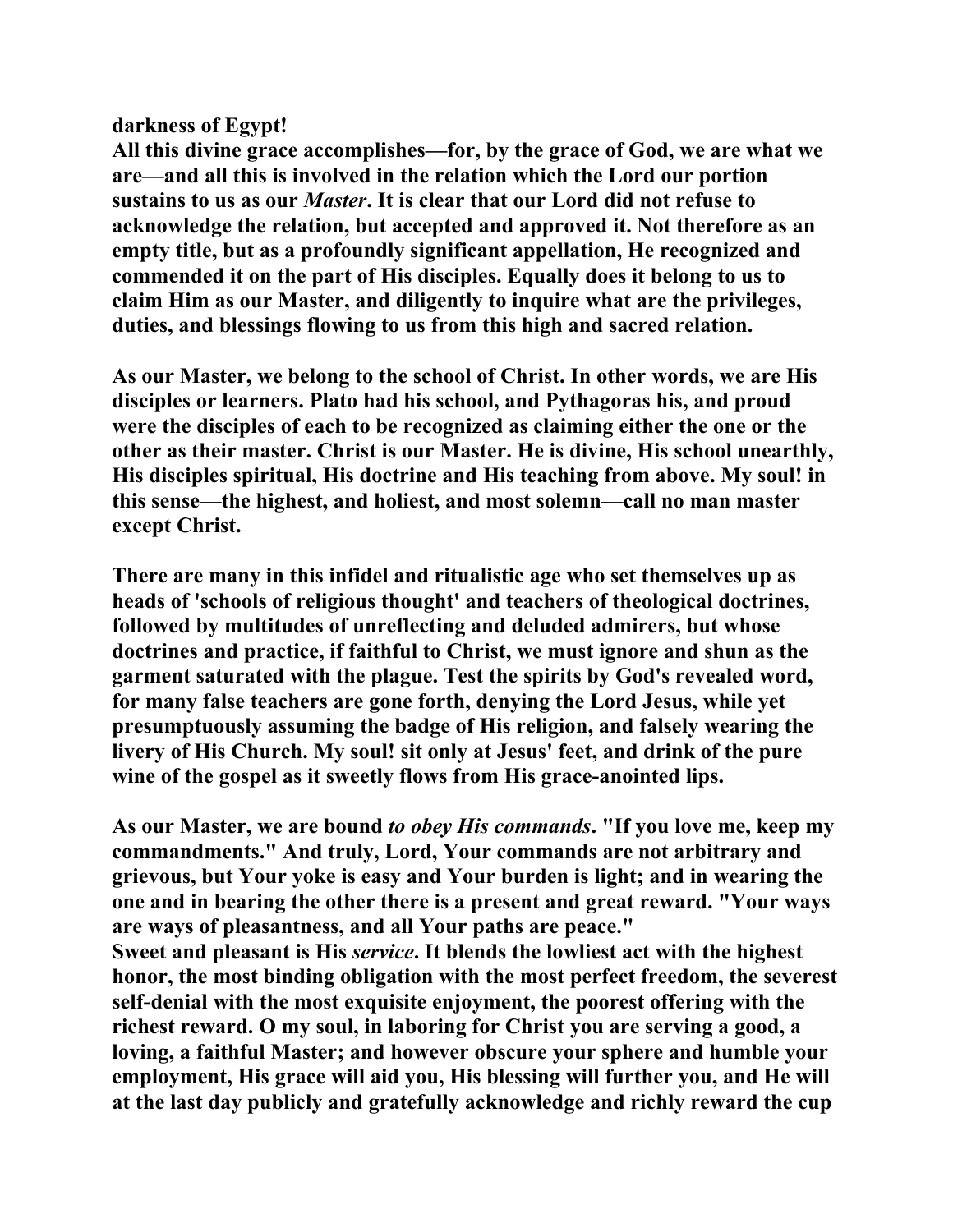**of cold water given, and the box of fragrant ointment broken, in His name and for His glory.** 

**As our Master, we His servants are to imitate Him. "The servant is not greater than his lord. If I, your Lord and Master have washed your feet, you ought also to wash one another's feet. For I have given you an example that you should do as I have done to you." Lord! may I so closely walk with You, so faithfully serve You, and so truly resemble You, that in the servant, the world may trace the image of the Master, whose I am and whom I serve, and glorify Your great and precious Name.** 

**"Lord, if You Your grace impart, Poor in spirit, meek in heart, I shall as my Master be, Rooted in humility."** 

# **THE LORD MY SERVANT**

**"The Lord is my portion, says my soul."** 

**"For who is greater, the one who is at the table or the one who serves? Is it not the one who is at the table? But I am among you as one who serves." Luke 22:27** 

**It is with the profoundest modesty and humility the pen traces the heading of this meditation! The Lord of life and glory, the Creator of all beings, the Maker of all worlds—our** *Servant!* **astounding truth! amazing condescension! fathomless grace! But, vast though it be, it is our privilege to receive this truth. Incredible as it may appear, we are bound to believe it, because He has Himself declared it.** *"I am among you as he that SERVES."* **Agreeable with this is the teaching of His apostle.** *"Who, being in the form of God, thought it not robbery to be equal with God—but made Himself of no reputation, and took upon Him the form of a SERVANT."* **My soul, you have been contemplating the Lord your portion in the character of a** *Master***—now sit at His feet and study Him in the office of a** *Servant***. Listen to His language. "For who is greater, the one who is at the table or the one who serves? Is it not the one who is at the table? But I am among you as one who serves."** 

**In what an impressive light does this office place His** *greatness***. It is only the**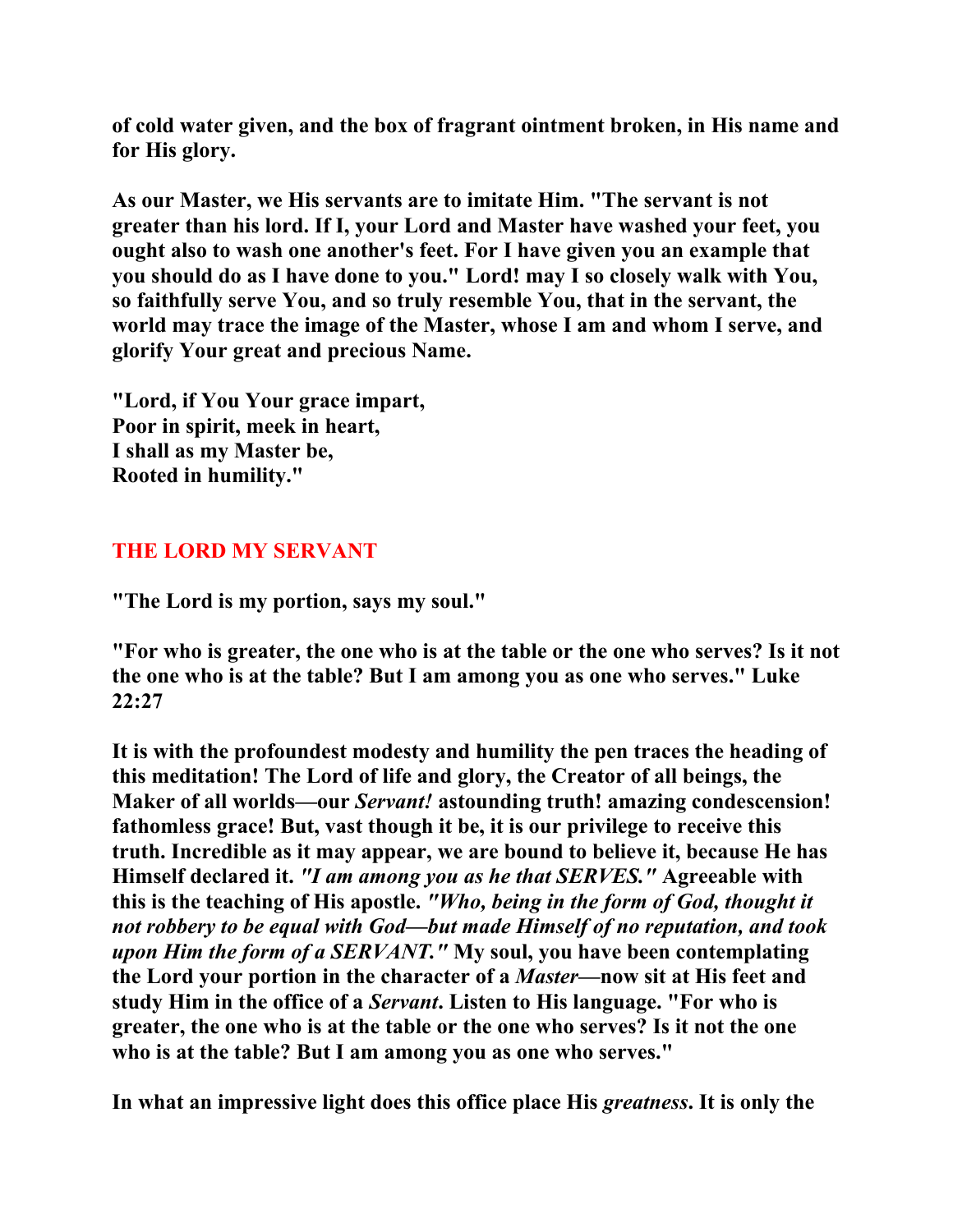**truly** *great* **who can really** *descend***. As the sun appears larger and more resplendent at its setting, so Christ, the Sun of Righteousness, never appeared more like Himself as when He touched at its lowest point the horizon of our humanity; as when He veiled the God in the man, the King in the subject, the Master in the servant, and then stooped to "wash the disciples' feet, and to wipe them with the towel with which He was girded." O my soul, let this wondrous spectacle heighten your admiration and intensify your love.** 

**It was the Divinity of your Lord which stamped every word He spoke with a meaning so impressive, and which invested every act He performed with a grandeur so sublime. Learn from this that you are never more truly great as when you are serving Him in His saints—condescending, in imitation of Him, to men of low estate. No saint of God is too base, no service too lowly, to awaken your love, rouse your sympathy, and engage your service. Think it not above your dignity and position to leave your palatial abode and visit the humble cottage of a poor, aged, suffering saint, and in some humble and loving act become the servant of that 'royal priest,' that 'king's daughter,' that child of God, stricken with suffering, battling with poverty, and, more than all, his soul perhaps conflicting with spiritual doubt, darkness, and temptation. Oh, what a privilege to serve that sick, suffering, sorrowing one whom Jesus loves; and in so doing catch the chimes of His voice as they sweetly fall upon the ear—"Inasmuch as you have done it unto one of the least of these My brethren, you have done it unto Me."** 

**And still Jesus is serving us. He is among us, and by a thousand kind and condescending acts is ministering to us. He is giving us grace to conquer sin, supplying us with strength to overcome the wicked one, administering comfort in all our sorrows, condescending to our lowly affairs, alleviating our sickness, adjusting our perplexities, mitigating our sufferings, soothing our griefs, and making the hearts of others kind, loving and sympathizing towards us. Oh yes, Jesus makes all our beds in sickness, invisibly and noiselessly moves about our chamber, watches with the most wakeful, tender vigilance around our couch, and in a thousand gentle ways administers to our comfort.** 

**If such the Savior's service for us, what, O my soul, is your service for Him? Are you laying yourself out for Christ, consecrating your substance, talent, influence, time, willingly, unreservedly to the Lord? Then listen to His cheering words—"If any man serves me, let him follow me; and where I am, there shall also my servant be—if any man serves me, him will my Father honor." Then comes the final service of Jesus—"Blessed are those servants**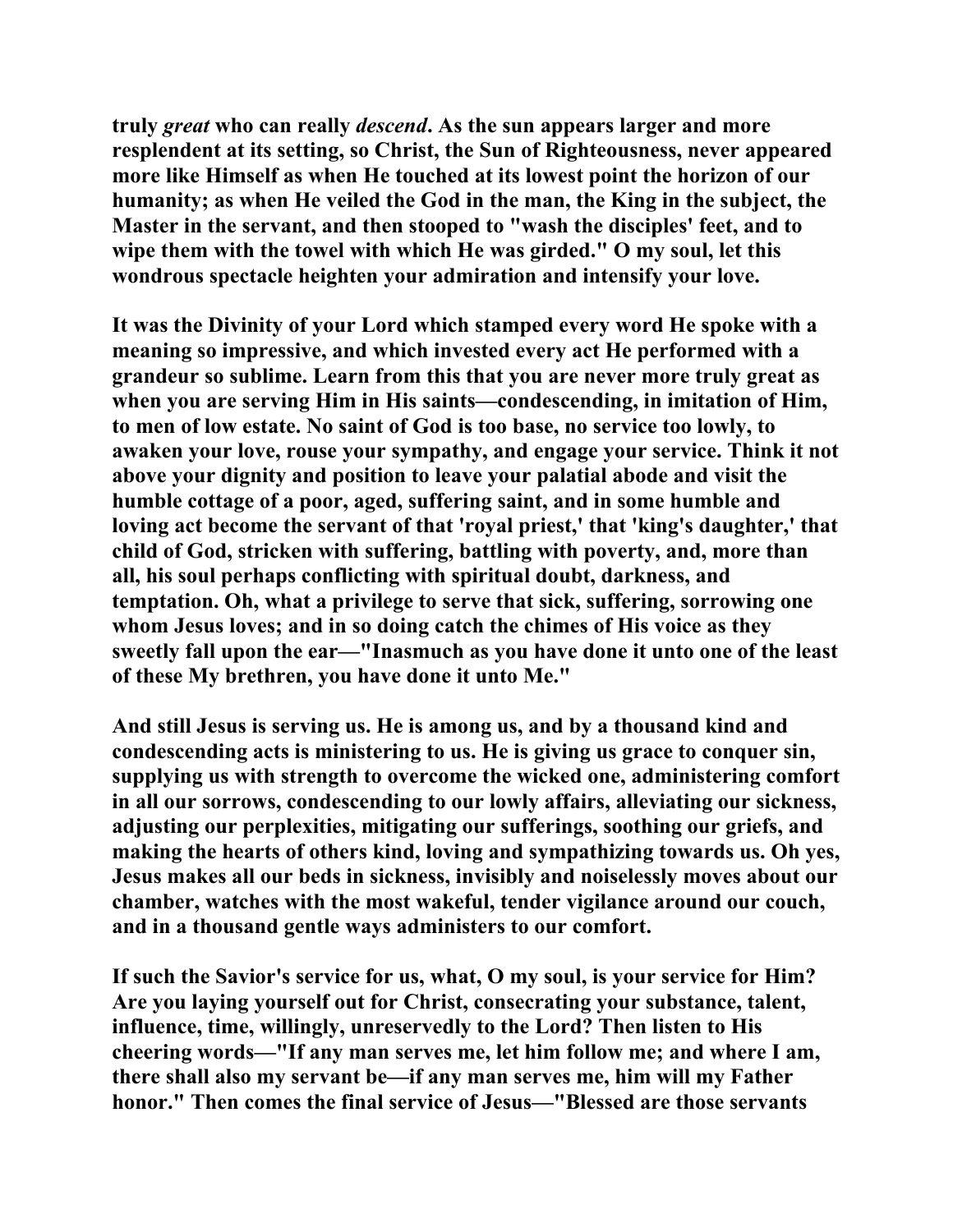**whose master finds them watching when He comes. I tell you the truth, He will dress Himself to serve, will have them recline at the table and will come and serve them." Luke 12:37** 

## **THE LORD MY TEACHER**

**"The Lord is my portion, says my soul."** 

*"You are a teacher come from God."***—John 3:2** 

**We cannot dispense with any one mediatorial office of Christ, least of all with His office as a PROPHET, or, TEACHER. He came to make known Salvation. Before He could officiate at His altar as Priest, or sit upon His throne as King, He must** *reveal* **God's plan of redemption as a** *Prophet***.** 

**Look, O my soul, at one or two of the qualifications of Jesus as your Teacher. He is a DIVINE Teacher, a "Teacher come from God," to make Him known, to reveal the mind and to unveil the heart of the Father. His own words are,**  *"All things are delivered unto me of my Father, and no man knows the Son but the Father; neither knows any man the Father save the Son, and he to whomsoever the Son will REVEAL Him."* **Oh, what a blessed Revealer of God is Jesus! He lifts the veil and shows me the Father as no planet in its glory could, as no mountain in its magnitude could, as no flower in its beauty could—no, not the greatest, most sublime, and loveliest object in nature could.** *"He that has seen me, has seen the Father."* 

**He is also a HUMAN Teacher. We could not learn from angels. Our dullness would weary their patience, our waywardness would exhaust their love, our questions would baffle their knowledge. Our Teacher must be like ourselves,**  *human.* **"And because he is human, he (the Old Testament high priest) is able to deal gently with the people, though they are ignorant and wayward. For he is subject to the same weaknesses they have."** 

**He must be gentle, long-suffering, and infinite in knowledge. Such is Jesus. Oh, with what unfaltering love and unwearied patience—bearing with our dullness, indifference, and ingratitude—does Jesus teach us the precious things of His Word, and the yet more glorious and precious things of Himself. "Lord, I would humbly learn from You, and of You, what You are, and what Your truth is—never, never leaving Your feet."**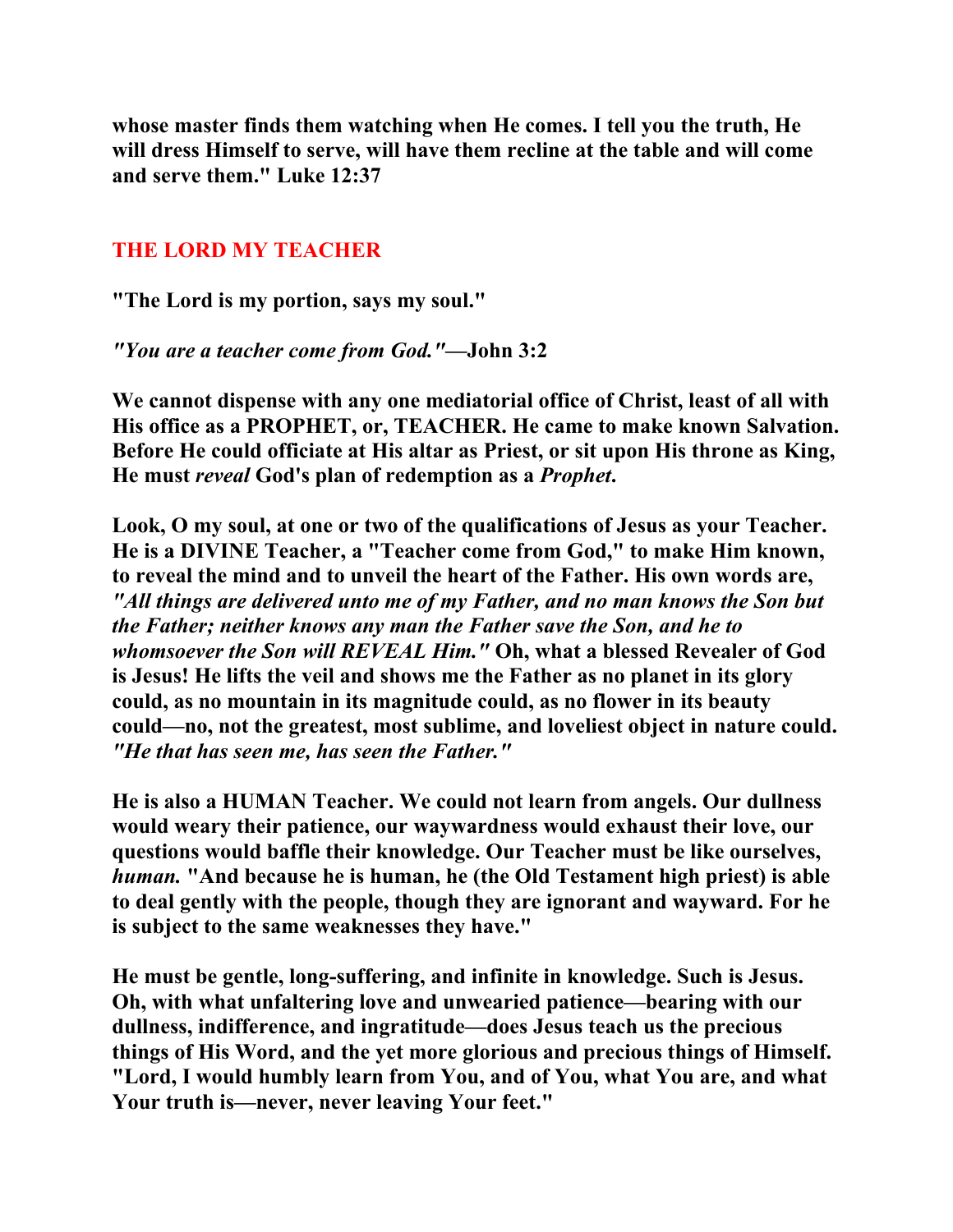**And what does Jesus teach us? He teaches the plague of our own heart, the exceeding sinfulness of sin, the hatefulness and nothingness of self, the emptiness of the creature, and the insufficiency of the world. He makes us acquainted with the heart and character of our Father—His thoughts of peace, His purposes of grace, and designs of mercy. He reveals to us His own glory and beauty, fullness and preciousness. In a word, He teaches every spiritual truth and holy lesson essential to the completeness of our education for a heaven of perfect knowledge, purity, and love.** 

**And** *how* **does Jesus teach us? He teaches by the illumination of the Spirit, by the letter of the Word, by the dispensations of His providence, and by the communications of His grace—yes, by all the events and circumstances, joys and sorrows, lights and shadows of our solemn and chequered life. He is teaching you, O my soul, more of your own nothingness and of His allsufficiency, by one hallowed sorrow, by one fiery temptation, than, perhaps, you have ever learned in all your previous history—for "who teaches like Him?" Oh, what a** *university* **in the believer's training for heaven is Jesus' school of affliction! The astronomer only efficiently and practically acquires a knowledge of his sublime science when the sun has set, and the sable robe of night drapes every object in ebony gloom. Thus we, the students of a diviner, sublimer, and holier science—"the knowledge of the glory of God in the face of Jesus Christ"—become the most spiritual and experimental in our attainments, when the sun of earthly good has set, and the starless night of weeping and of woe shuts every 'creature object' from our view. Blessed Teacher! You have often taught me in the deepest darkness of adversity, more than I ever learned in the brightest sunshine of prosperity!** 

**"O Lord! give Your servant a lowly, meek, and teachable spirit, willing to learn any lesson or truth in any school or way Your infinite wisdom and love may appoint."** 

**"Your way, not mine, O Lord, However dark it be! Lead me by Your own hand, Choose out the path for me."** 

#### **THE LORD MY EXAMPLE**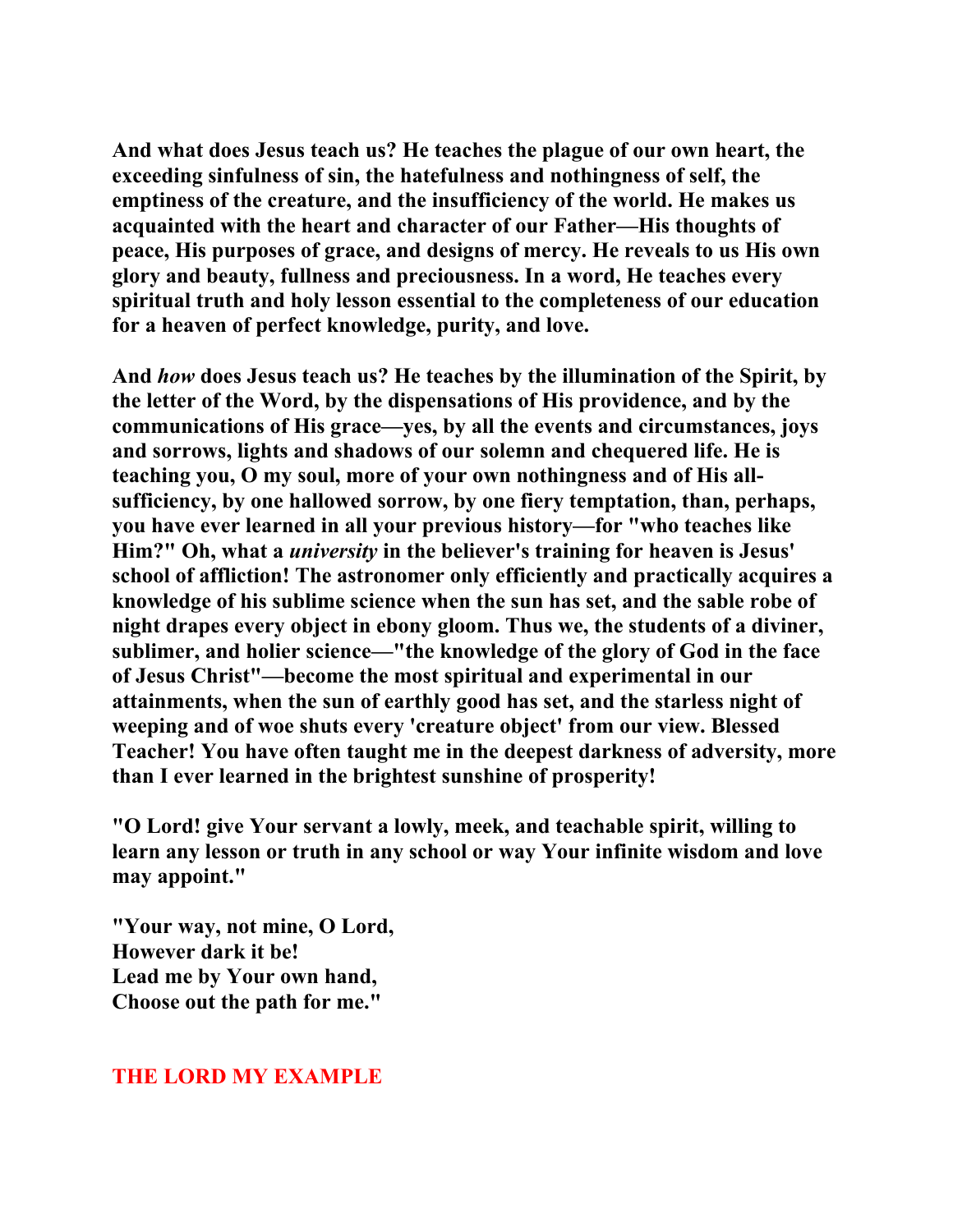**"The Lord is my portion, says my soul."** 

*"I have given you an example, that you should do as I have done to you."***—John 13:15** 

**In contending earnestly for the doctrine of the sacrificial nature of our Lord's atoning death, we may be in great danger of overlooking the fact that the whole life of Christ is constantly presented to us in the Scriptures as the model by which our own is to be molded. We needed a personal embodiment of the religion of the gospel—a perfect, peerless** *Example***. In One only could we find it, even in Him whose gospel it was, and whose life was a pure and living reflection of the doctrines it taught, the precepts it inculcated, and the spirit it breathed. Let us, then, inquire briefly what are the arts of His holy life in which we may regard Him as imitable, and what the** *features* **of His character we may presume to transfer with humility and gratitude to ourselves.** 

**We are to follow the example of Christ in His OBEDIENCE. "If you keep my commandments, you shall abide in my love, even as I have kept my Father's commandments, and abide in His love." Behold the example! As He obeyed His Father with a loving and unreserved obedience, so must His disciples walk in obedience to all** *His* **commands, ordinances, and precepts, taking up His cross daily and so following Him.** 

**Lord, let there be no reserves in my obedience to You, as there were none in Your obedience to Your Father; but like Your servant Caleb may I follow You** *fully,* **doing the will of God from the heart.** 

**We must be conformed to the HOLINESS and PURITY of Christ. "As He which has called you is holy, so you be holy in all manner of life." "Every man that has this hope in him purifies himself, even as He (Christ) is pure." O Lord, I can only be truly happy as I am truly holy; and I can only be truly holy as I am walking even as You walked.** 

**We must be conformed to the HUMILITY and MEEKNESS of Christ. "Take my yoke upon you, and learn of me—for I am meek and lowly in heart." O Lord, never was there such a model of humility as Yours. Gladly would I transfer this lovely lineament of Your character and spirit to myself, and in heart and conduct walk humbly with God, and in lowliness and selfabnegation with my fellows.**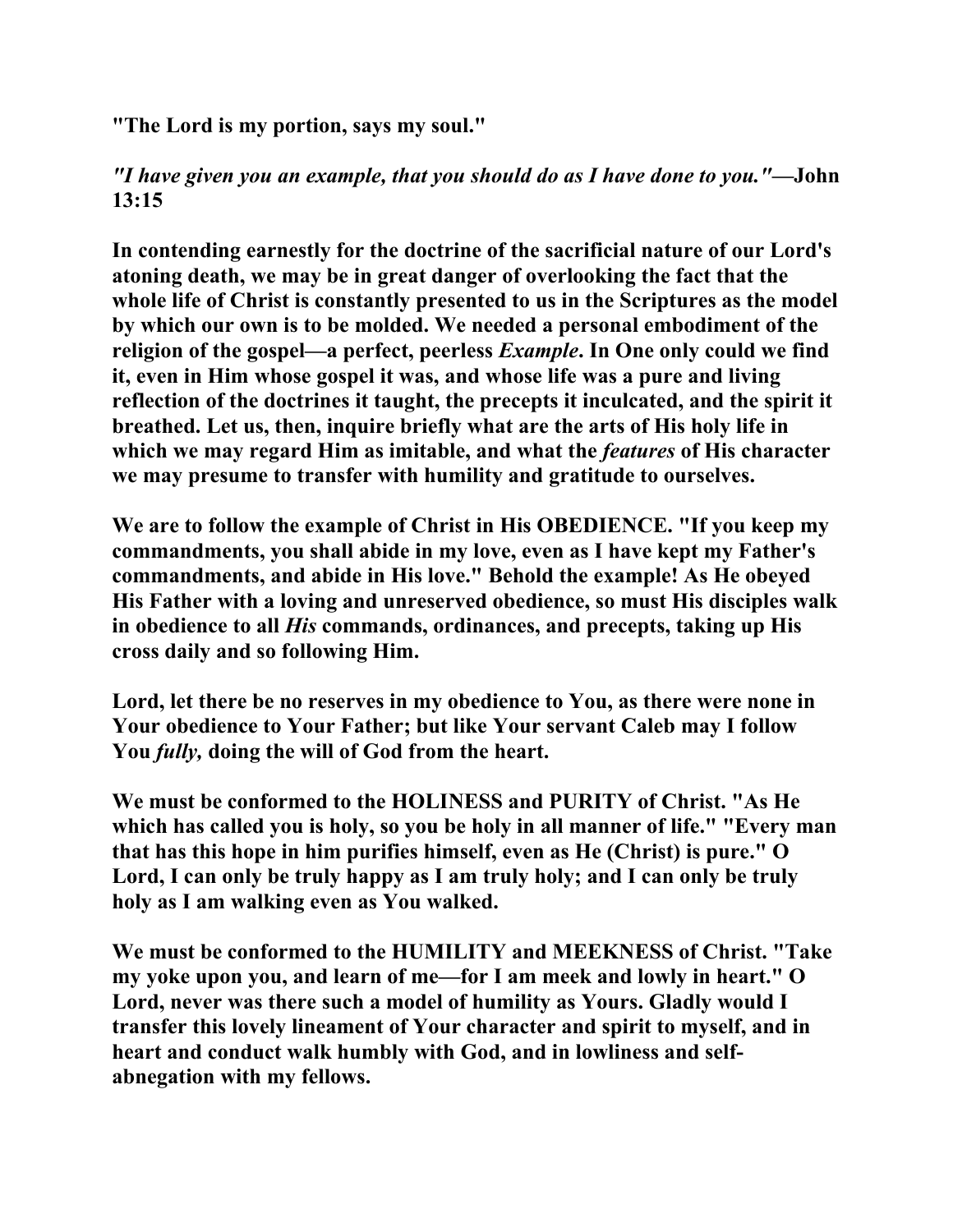**We are to be conformed to the LOVE of Christ***. "A new commandment I give unto you, that you love one another, as I have loved you."* **Oh, how loving was Jesus! He was all love—nothing but love. He loved God supremely; He loved man self-sacrificingly. Love led Him to obey God, love constrained Him to die for us. Lord, mold me to this lovely example of love—that love to You, and love to the saints, and love to sinners may be the all-commanding, allconstraining principle of my life.** 

**We are to follow the example of Christ's FORGIVENESS of injuries.** *"Forgiving one another, if any man has a quarrel against any—even as Christ forgave you, so also do you."* **How few there are, even among the followers of Jesus, who present a fair and full reflection of this trait of His character, this prominent fact of His life.** 

**"Lord, let me be found among the few! Give me grace meekly to overlook an injury, silently to suffer a wrong, generously to forgive and forget the unkindness done, the sorrow inflicted, the debt incurred by my fellow-servant, even as You have forgiven and forgotten my transgressions, canceling all my sins and remitting all my debts against You."** 

**Would you resemble Jesus? Then study Him closely, study Him constantly. Study not faint, imperfect copies, but study the Divine-human Original study Jesus only. The most perfect copy may mislead you, Jesus cannot. Aim to be, not saint-like, but Christ-like; not man-like, but God-like. Less like yourself, more like Jesus. Sir Peter Lely, the great artist, made it a rule never to look at a bad picture, having found by experience that, when ever he did so, his pencil took a hint from it. Lord! prune, chisel, pencil my soul as You will; only make me a** *perfect* **copy of YOURSELF!** 

## **THE LORD MY BURDEN-BEARER**

## **"The Lord is my portion, says my soul."**

## *"Cast your burden upon the Lord, and He shall sustain you."***—Psalm 55:22**

**Wonderful words! Their sense is magical, their sound is music, their very utterance is repose! It is one of those flowers culled from the Lord's garden, penciled with beauty and laden with perfume, which defies all human art to heighten the loveliness of the one, or to increase the sweetness of the other.**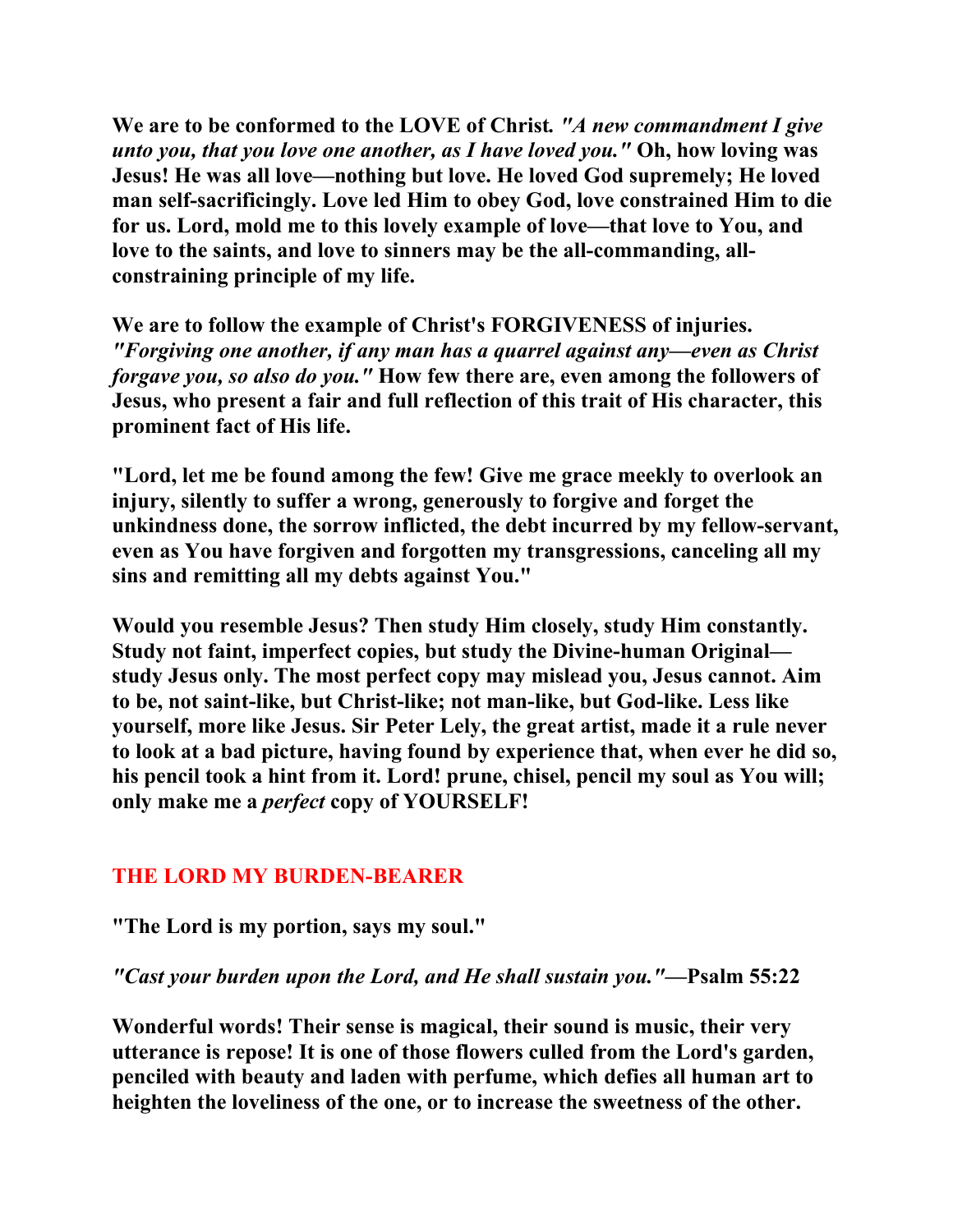**And yet, as most flowers are more fragrant when crushed, and as the grape yields its sweetest juice when pressed, a simple exposition of these precious words, however gentle the pressure, may prove a spiritual fragrance and refreshment to some sin or trial-burdened child of God, whose glance may fall upon these pages.** 

**The FITNESS of Jesus to be the Burden-Bearer of His people surely needs no proof to those who have studied His Word, and are in any measure acquainted with Him. He possesses all the essential qualifications for so demanding an office. What must be the overwhelming weight of all the sins, cares, trials, needs and wants, of His whole Church? What! a mere creature, a finite being, able to stand for one moment beneath the load! Preposterous idea! But our Burden-Bearer is equal in every respect of power, love, and sympathy, to sustain this mighty burden—the burden of God and the burden of the Church.** *"I have laid help upon one that is mighty,"* **said Jehovah, and that 'help' involved all that the moral government of God demanded, and all that the necessities of the Church required in order to our salvation. Because He was essentially Divine, He was equal to the case. And now, O my soul, what is your burden? Remember the invitation is a** *personal* **one, and therefore includes every care and need, sin and sorrow, that you have. "Cast** *your*  **burden on the Lord, and He shall sustain** *you."* 

**Is SIN your burden? What a mighty sin-bearer is Jesus.** *"Jehovah has laid on Him the iniquities of us all."* **Then, cast this burden on Jesus. Though He bore it all once, He bears it all afresh in every sin we confess at His feet, and in every trace of guilt we bring to the renewed cleansing of His blood. Attempt not to carry your sin a single moment, or a single step—take it at once in penitence and faith to Jesus; confess it unreservedly, and wash afresh in the fountain still open and still accessible to you. "A person who has bathed all over does not need to wash, except for the feet, to be entirely clean."** 

**Is TRIAL your burden, O my soul? Jesus is a** *'tried* **stone,' and is, therefore, in all respects equal to yours. He has sent, or has permitted, this trial to befall you, that you might learn more of this precious tried stone. The Lord tests the faith of the righteous, that they might test His faithfulness. Test His wisdom to guide, test His strength to sustain, test His love to bring you through this trial, even as gold, to the glory of His great name.** 

**Perhaps your burden is a DIFFICULTY which, like a huge stone, stands in your path, and which no human sagacity or power can remove. "Is anything**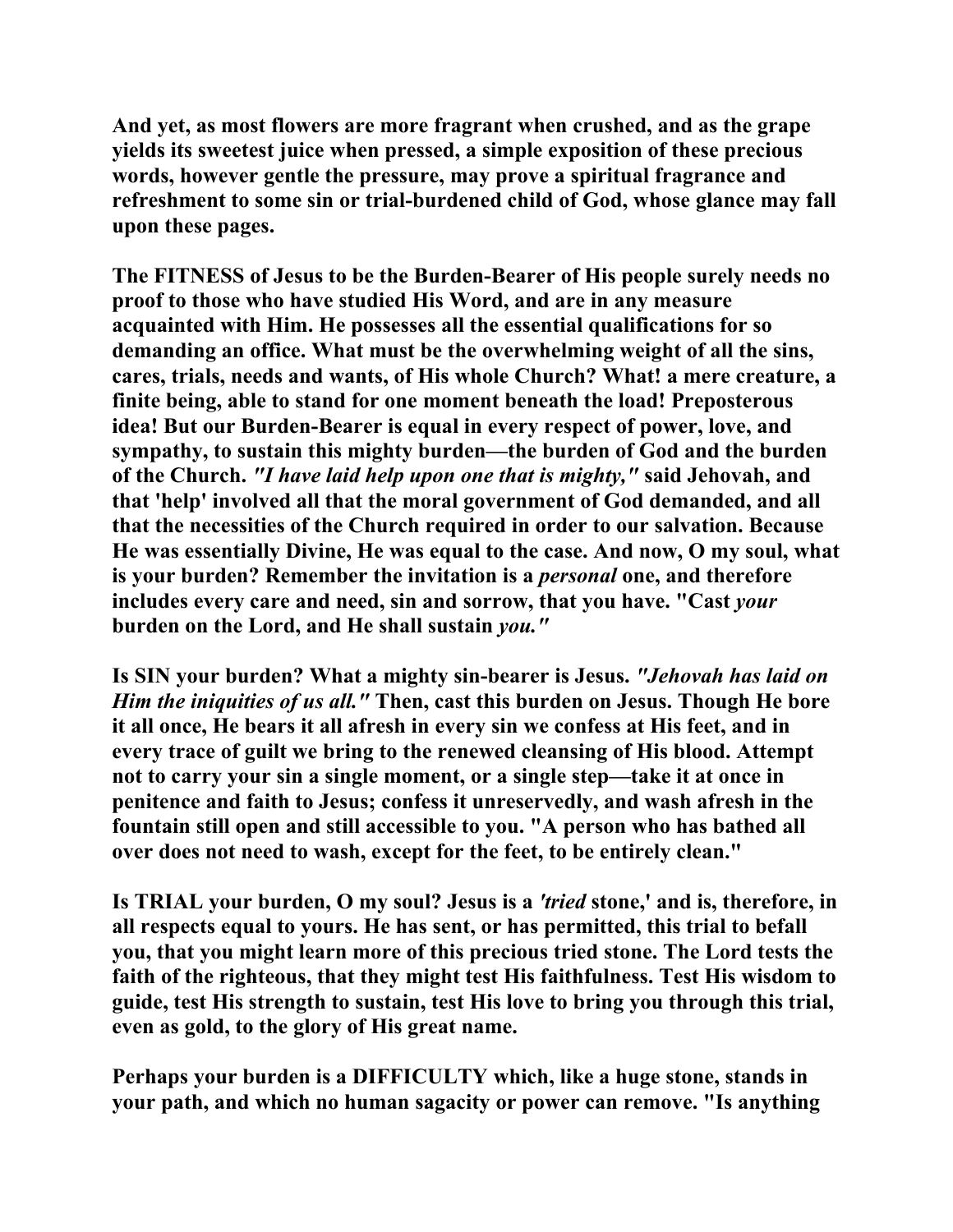**too hard for me? says the Lord." He can unravel your perplexity, disentangle you from all your difficulties, and roll the stone from your path. Cast** *this*  **burden upon Him. "My eyes are ever toward the Lord; for He shall pluck my feet out of the net."** 

**Is NEED your burden? What need cannot the Lord supply? All the resources of Infinity are at His command.** *"The gold and the silver is mine, and the cattle upon a thousand hills,"* **are the words with which He challenges your need, and would suppress your fear. Does He provide for the** *fowls* **of the air? then do you think that He will starve the** *children* **of His love?** 

**But** *whatever* **your burden, cast it in the prayer of faith on the Lord. Peculiar and heavy though it may be, His strength and grace and love will** *sustain* **you. Encircled by His almighty arm, aided by prayer, upheld by the promises, strengthened by His grace, soothed by His sympathy, and comforted by His Spirit, you shall not sink, for it is written, "Cast your burden on the Lord, and He shall sustain you."** 

# **THE LORD MY SHEPHERD**

**"The Lord is my portion, says my soul."** 

# *"The Lord is my shepherd, I shall not be in want."***—Psalm 23:1**

**The** *pastoral* **office of Jesus is in beautiful harmony with the existence of His Church under the similitude of a Flock. And there is scarcely any part of His mediatorial work which more essentially involves, or more clearly evidences, the twofold nature of our Lord as this. Fully to discharge the duties of the Shepherd of His Church, He must possess all the perfections of** *God,* **in equal balance with all the attributes of** *man***. He must be** *divine* **to know, provide for, and keep His flock; He must be** *human* **to accomplish its salvation, and to sympathize with and aid its trials, infirmities, and temptations. Both these extremes of being—the Infinite and the finite—meet in Jehovah our Shepherd.** 

**Our Lord is a** *loving* **Shepherd. But oh, what pen can describe the vastness of Christ's love to His sheep—His** *one* **fold? In proportion to our faith in the love of Christ to us will be the condition of our hearts towards Him. The Lord direct your heart, beloved—perhaps wounded by sin or shaded with sorrow—**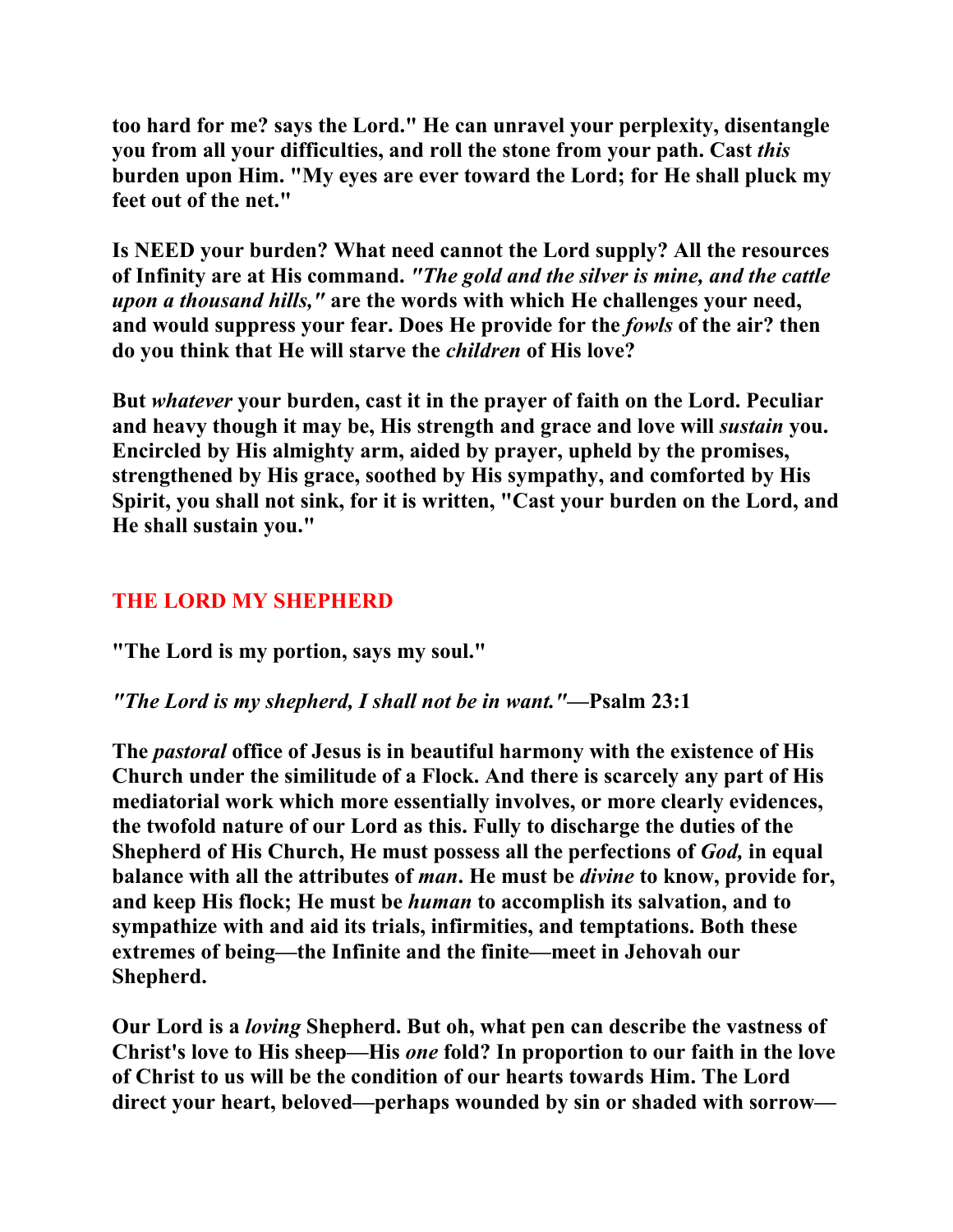**into the** *depths* **of this infinite ocean of divine love; that, filling the shallows, and tiding over the unsightly infirmities, failures, and sins of your Christian life, you may walk in its happy, holy influence. Oh, lose not sight of your Shepherd's love!** 

**Christ is an** *atoning* **Shepherd. This was His own declaration.** *"I lay down my life for my sheep."* **These words will admit of no rational, intelligent interpretation other than that, having** *"loved us, He gave Himself for us, an offering and a sacrifice unto God."* **And what should be the sanctifying influence of the Atonement of Jesus? Should not His death** *for* **sin, be our death** *to* **sin? How forcibly the apostle puts this truth—***"Who gave Himself for us, that He might redeem us from all iniquity, and purify unto Himself a peculiar people, zealous for good works."* 

**Think, O my soul, of the** *power* **of your Shepherd. When David would prove his ability to confront the vaunting Goliath, he reminded Saul that he had slain both the lion and the bear which had invaded his father's flock. But Christ, our true David, the Lord our Shepherd, has overcome all our enemies—condemning sin, bruising Satan, conquering death and the grave and has thereby proved His power to slay the lion and the bear of all our spiritual foes, ever prowling, ever watching, ever plotting to worry, wound, and, if possible, to destroy the sheep given to Him by His Father, and purchased with His own atoning and most precious blood. But,** *"They shall never perish, neither shall any man pluck them out of His hands."* 

**It is the especial province of the Shepherd to provide suitable and plentiful pasture for the sheep. This He most faithfully does. He provides the green pastures of His Word into which by His Spirit He leads us. Yet more, He has provided for us His flesh to eat and His blood to drink, figuratively, spiritually, believingly. Truly has He prepared a table of the richest and costliest provision in the wilderness, and before our enemies, at which He Himself presides, saying to each welcome guest, "Eat, O friends, drink, yes, drink abundantly, O beloved."** 

**Sit down, O believer, and let your soul delight itself in fatness. Why should you be lean and famished, even though a famine may prevail, when all the promises of God are yours, and all the provision of the gospel is yours, and all the supplies of the covenant are yours, and, above all, all the fullness of Jesus is yours? Among these divine meadows you may roam, feed, and lie down until the Shepherd calls you to richer pastures on high. Until then, keep close**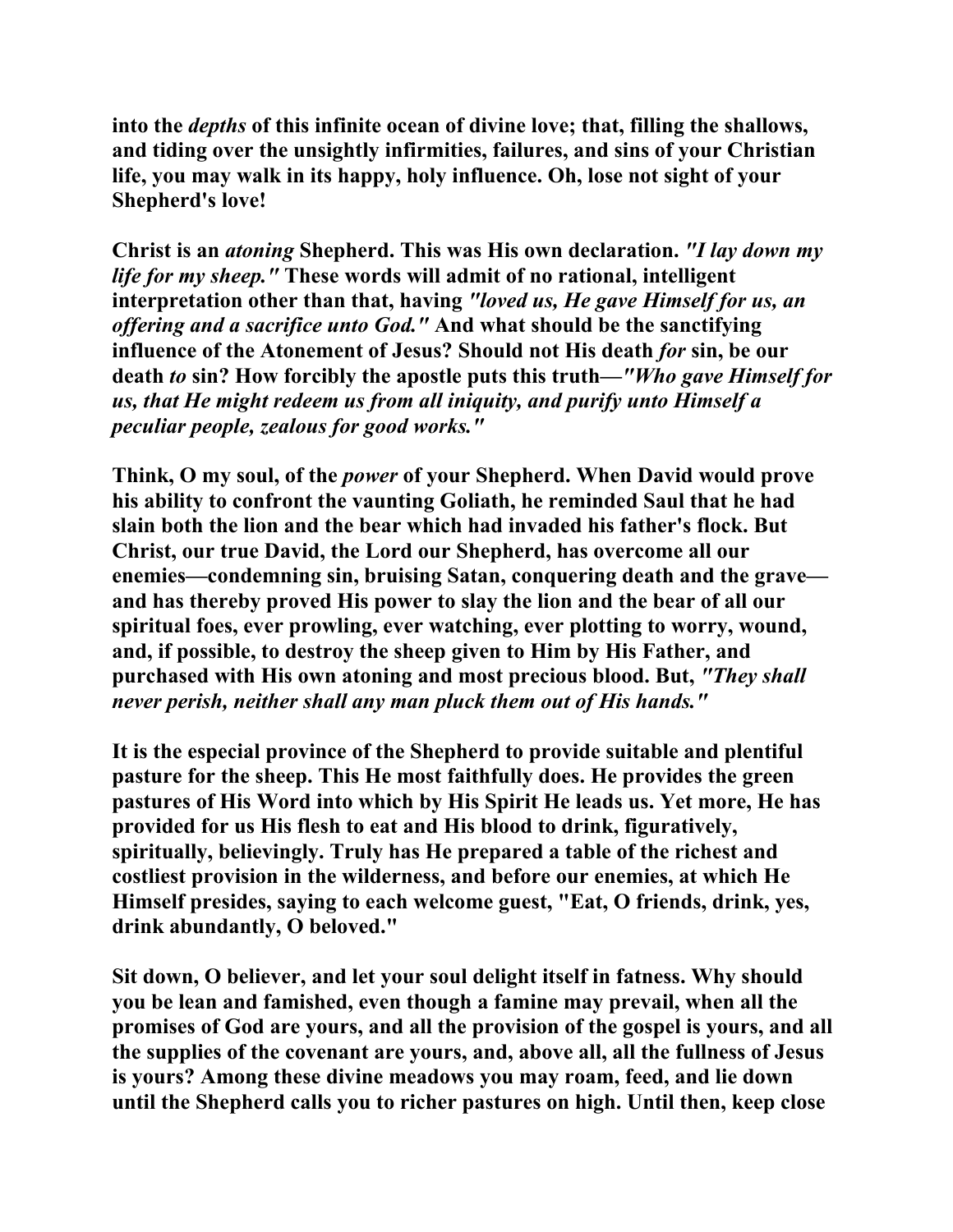**to the Shepherd's side—***'Jesus only'***—and feed with the sheep—the ONE Church of Christ, and do all you can to enlarge the flock and to spread the renown of the Shepherd who ransomed you with His own blood, who sought you in the cloudy and dark day, and, laying you upon His shoulder, bore you gently back to His fold.** 

# **THE LORD MY RESTORER**

**"The Lord is my portion, says my soul."** 

*"He restores my soul."***—Psalm 23:3** 

**It is not the least important duty of the Shepherd—under which similitude our meditation yesterday viewed our blessed Lord—to go in quest of the stray ones of the flock. It would be an extraordinary exception indeed, were there none such—no silly lamb, no fickle sheep wandering from the fold. The religious history of the believer is a history of declension and revival, of departure and return, of his backsliding and of the Savior's restoring. The regenerate soul is** *bent* **upon backsliding from the Lord. The sun does not more naturally decline, nor the planets start off from their center, than does the believing heart wander from God.** 

**"O Lord, how many and hidden are my soul's departures from You, You only know! How often my love chills, my faith droops, my zeal flags, and I grow weary, and am ready to halt in Your service. Mine is a sinful, roving heart, fickle to You as the changing wind; false to my vows as a broken bow. But You, O Lord, are my Shepherd, and You restore my soul; pitying my infirmity, knowing my wanderings, and tracking all my steps, You recover, heal, and pardon Your poor, silly sheep, prone to leave Your wounded, sheltering side in quest of that which can be found in Yourself alone."** 

**He restores us** *gently***. When He might justly commission some harsh messenger to awaken us from our reverie, and bring our sin to our remembrance, He sends a gentle Nathan to say to us,** *"You are the man"* **some kind and loving messenger, filled with the 'meekness and gentleness of Christ,' to remind us of our backsliding, to deal with our sin, and to win and lead us back to the Savior, towards whom our love had chilled, and from whom our feet had strayed. Recall His own gentle dealing. Behold Him traversing mountain and valley in search of the one sheep that had wandered;**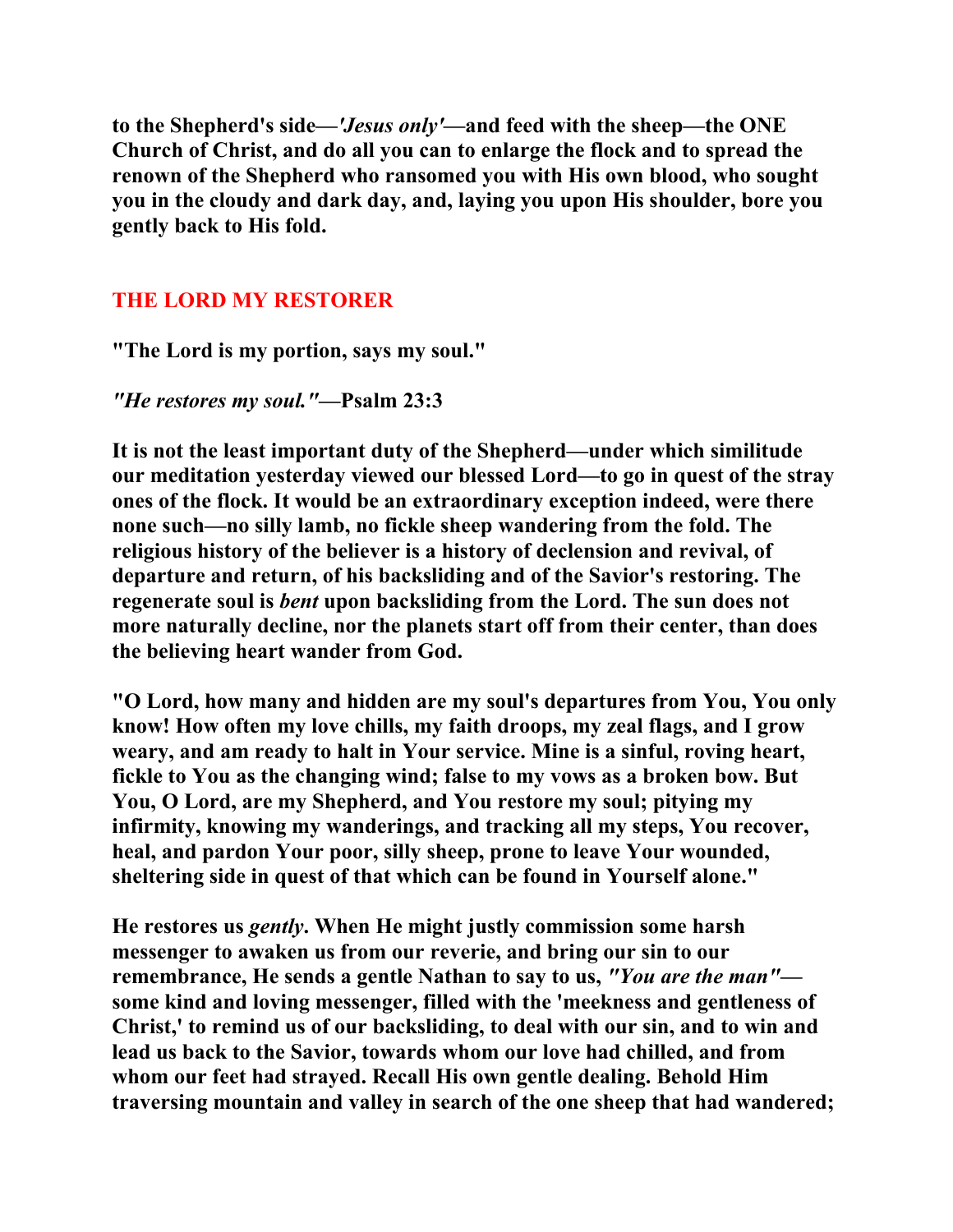**nor resting until He had found it—then, laying it upon His shoulder, with soft and gentle step, He bears it back to the fold, amid the welcomings of the flock, the music of its own restored joy and the songs of angels.** 

**The** *faithfulness* **of Jesus in our restorings is not less conspicuous. Though we prove faithless and unbelieving—and oh, what words can describe our unfaithfulness to Christ!—yet He is faithful and cannot deny Himself. It is a sweet truth, O my soul, which you should never forget, that the love and constancy and promises of Jesus are never negated or affected by your conduct towards Him. When our love to Jesus chills, or our spiritual frames and feelings fluctuate, we are prone to infer a similar change in the Lord; whereas, to awaken us from our drowsiness, to bring us to reflection and prayer, He may suspend the sensible manifestations of His presence and the especial communications of His grace; and, ceasing to stand and knock, may withdraw Himself a while, leaving us to exclaim, "I opened to my beloved, and He had withdrawn Himself." Nevertheless, His loving-kindness He will not take from us, nor allow His faithfulness to fail.** 

**Oh, the love of Jesus in curbing our waywardness, checking our wanderings, arresting, healing, and restoring our souls. Truly He forsakes not His people, though they forsake Him times without number. How can He turn His back upon one bought with His sufferings, groans, and tears? How can He forsake the work of grace wrought in the soul by His Spirit? He may withdraw Himself for a time, gently to awaken us from our slothfulness and slumber, yet He returns again, and our lips gratefully sing, "He** *restores* **my soul."** 

**And for what intent are all the Lord's loving** *corrections* **and faithful**  *rebukes***—His measured, though often painful, and even crushing** *afflictions* **but to bring back our wandering hearts to Himself? O blossoming rod, O sweet bitter, O bright cloud, O loving, gentle chastening, that arrests my wanderings, hedges my path so that I cannot find my lovers, and turns my feet back to His ways of pleasantness and to His paths of peace. "He restores my soul, He leads me in the paths of righteousness, for His name's sake."** 

## **THE LORD MY LIGHT**

**"The Lord is my portion, says my soul."** 

*"The Lord is my light."***—Psalm 27:1**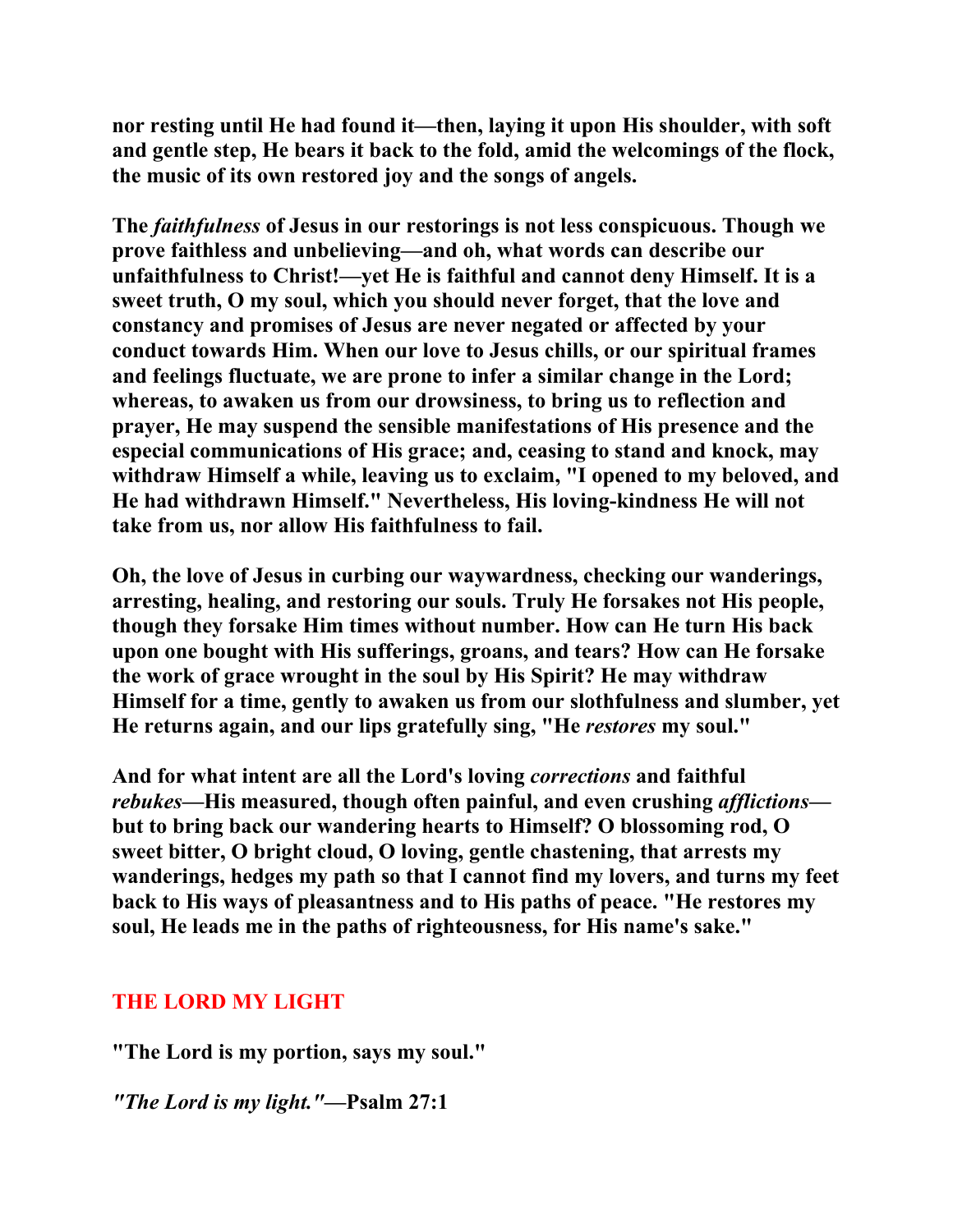**Without approaching the Pantheistic idea that all nature is God, the Christian can trace God and Christ in all nature; and affirm that, the religion which glows in the sunbeam, sparkles in the dew drop, breathes from the floweret, is the religion of Christ; because, material though the object be, it yet shows forth the glory of God, images some feature of Christ's person, illustrates some truth of His word, and inculcates some lesson of His gospel. Nature, more true to God than man, ever rises above and beyond itself, elevating the renewed and reflective soul from matter to mind, and from mind to spirit, until, quickened with a life from God, the soul soars to God through Christ, to find its study, happiness, and repose in His infinite fullness as that fullness is embodied and revealed in the person and work of the Lord Jesus.** 

**"Read nature; nature is a friend to truth; Nature is Christian; preaches to mankind, And bids dead matter aid us in our creed."—***Young* 

**But the natural man is spiritually dark; yes, in the abstract meaning of the term, he is** *darkness***. "The way of the wicked is as** *darkness***." "The light which is in them is** *darkness***." Hence, departing out of this world still in the darkness of an unrenewed state, they go from the inner to the "outer darkness," where there is weeping and wailing and gnashing of teeth. My** *unconverted* **reader, ponder, oh, seriously, prayerfully ponder this dreadful condition and these appalling words! Living in this world without Christ, you live in the darkness of spiritual death; and dying without Christ, you pass to a darkness infinitely and eternally remote from every ray of light and joy—a darkness that is 'OUTER' and 'FOREVER.'** 

**But what is true** *conversion?* **The words of inspiration shall answer. It is a**  *"calling out of darkness into God's marvelous light"* **(1 Pet. 2:9). Have you so been called—called by the especial and effectual grace of God? Oh, it is of more infinite moment that you should know that you are** *converted, born again*  **of the Spirit, that you have become a "new creature in Christ Jesus," that you are a 'child of the light,' and are safe for eternity, than to possess the diadem of the universe! For, "what shall it profit a man if he gains the whole world, and lose his own soul?" Solemn, urgent question!** 

**But Christ is the** *Christian's* **Light. The believer is a 'child of the light and of the day,' having passed into God's** *marvelous* **light. 'Marvelous light' it is! 'Marvelous,' because it is divine, flowing from Him who is Essential Light, the**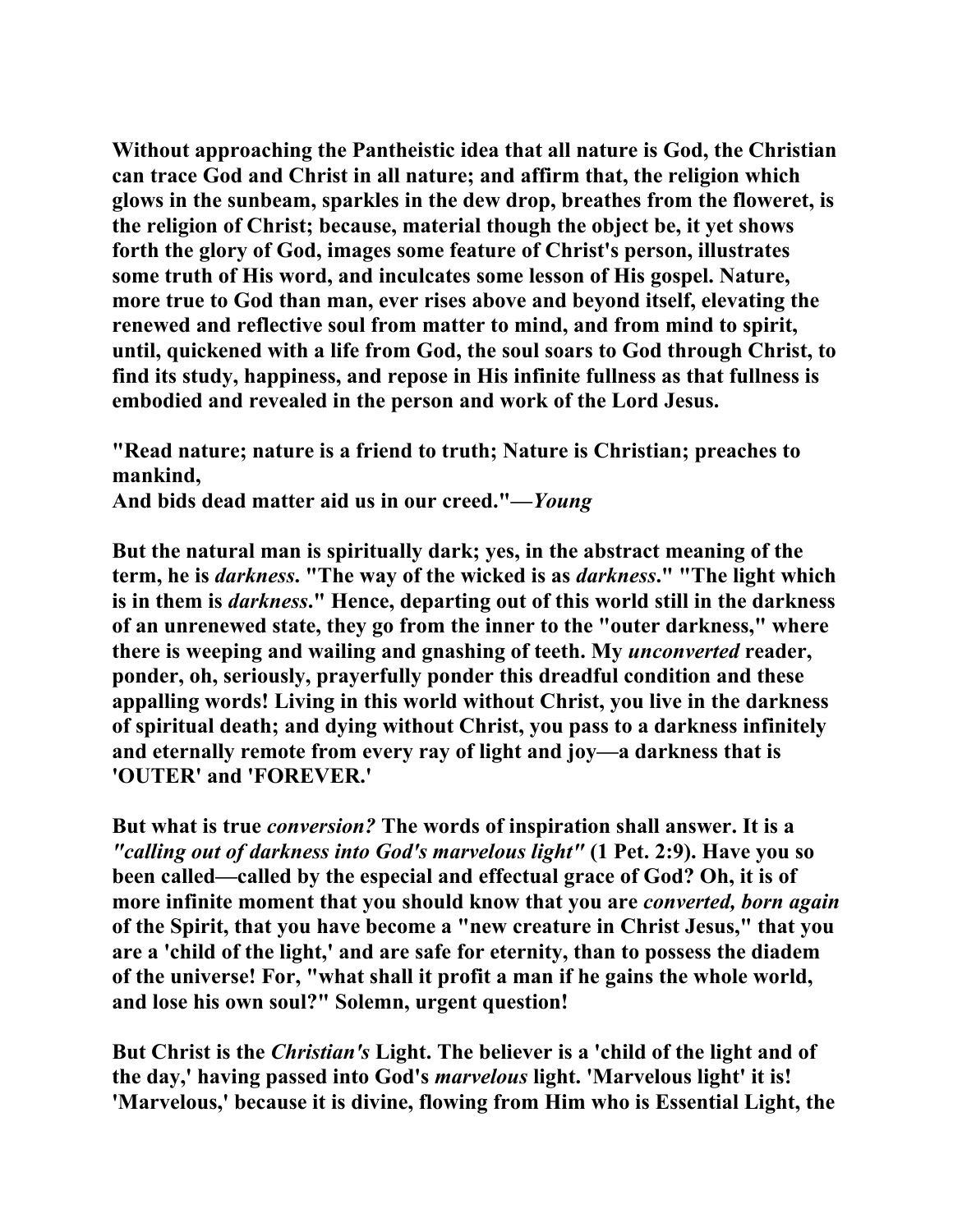**Fountain of all Light. 'Marvelous,' because it is Incarnate Light, dwelling in Christ Jesus, who is our Light. 'Marvelous,' because it is communicated to us by the Holy Spirit, by whom alone the darkness of the soul is dissipated, and Christ, the true light shines. In a word, 'marvelous,' because of the surprising grace, the free and sovereign mercy by which we who were once darkness are now light in the Lord.** 

**Yes, O my soul, Jesus is your light. He is the Light of your salvation, the Light of your comfort, the Light of your path, the Light of your hope of glory. "In Your light we shall see light." Guided by His light you shall walk through dreary nights and cloudy days, through tempestuous seas and stormy winds of adversity, temptation, and sorrow, until He leads you home to "the inheritance of the saints in light," where "the sun will no more be your light by day, nor will the brightness of the moon shine on you, for the Lord will be your everlasting light, and your God will be your glory. Your sun will never set again, and your moon will wane no more; the Lord will be your everlasting light, and your days of sorrow will end." Isaiah 60:19-20** 

# **THE LORD MY KEEPER**

**"The Lord is my portion, says my soul."** 

# *"Those who You gave me I have kept."***—John 17:12**

**And who** *could* **keep His people but the Lord Himself? All the saints and angels in heaven could not keep a believer from finally falling and forever perishing. Unable to keep themselves, how could they keep another? There is not one rational being in the universe who, left to his own upholding, but would prove his own destroyer—and terrible would his suicide be! The restraining and upholding power of God over His creatures, is marvelous, universal, and incessant.** *"Power belongs unto God."* **It reigns in heaven, it rules on earth, it is felt in hell.** *"God has spoken once, TWICE have I heard this*  **(heard it in the solemn tones of its resounding echo),** *that POWER belongs unto God." "Kept by the POWER of God."* 

**In the intercessory prayer which Jesus, in the exercise of His priestly office on earth, offered—the Royal Prayer, pre-eminently and emphatically the Lord's Prayer, a type of His intercession on our behalf within the veil—His keeping of His people is solemnly affirmed, "Those that You gave me I have kept, and none of them is lost." But you will perhaps reply, "Was not Judas given to**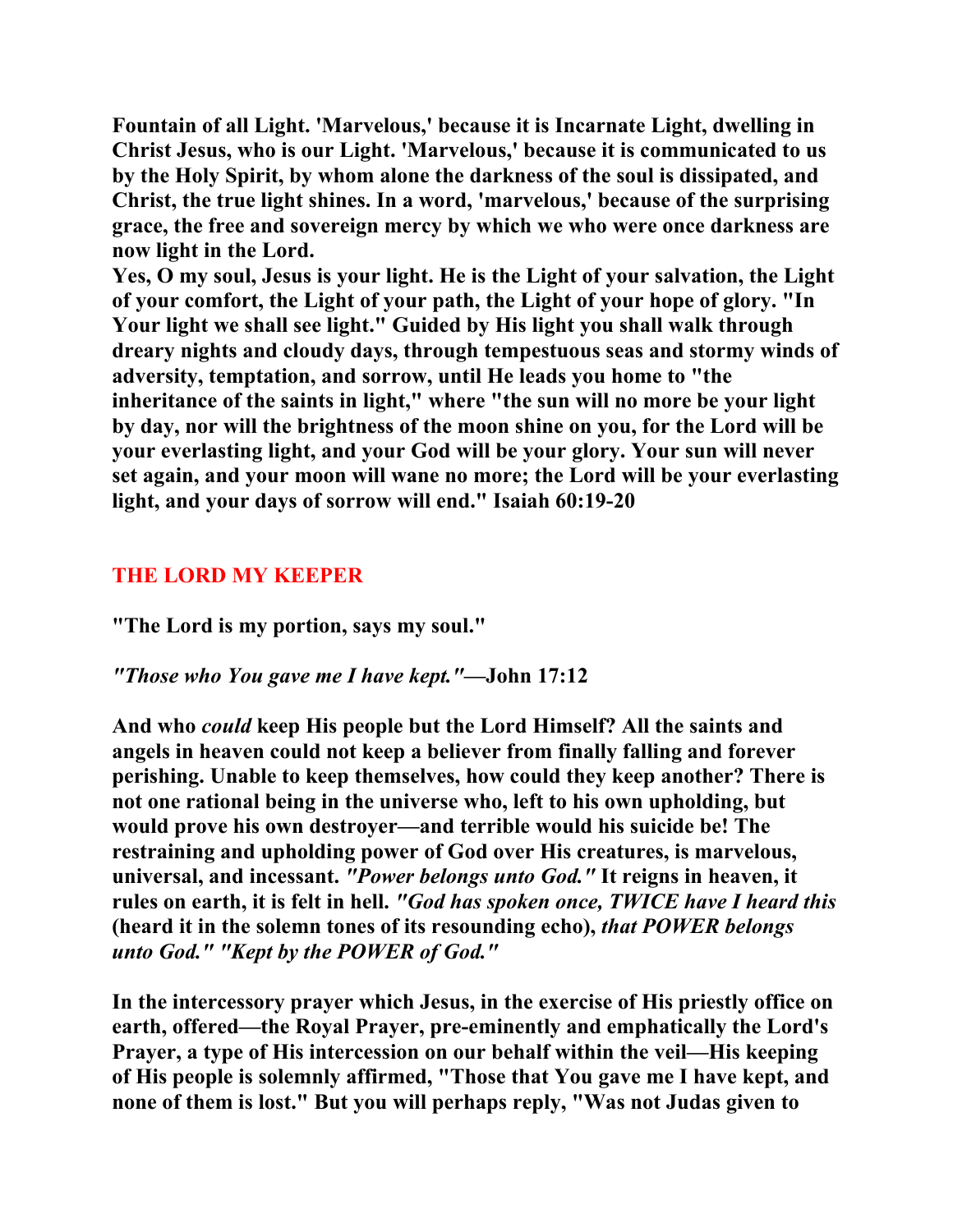**Jesus, and was he not lost?" Most assuredly! and the answer to this is, Judas was given to Christ as a disciple, as an apostle, as a minister, but not a saint, nor for the salvation of his soul. And what a dreadful picture, and what a solemn lesson does his history present! We gather from it how far a religious professor, or a Church officer, or a preacher of the gospel distinguished for his gifts and usefulness may go, and yet be utterly destitute of the** *converting*  **grace of God, and dying so,** *"go to his own place."* **O Lord, "hold me up, and I shall be safe." "Keep back Your servant from presumptuous sins, and let them not have dominion over me." "Search me, O God, know my heart; try me, and know my thoughts, and see if there be any wicked way in me, and lead me in the everlasting way."** 

**But the Lord is our keeper. He is a** *Divine* **keeper. Deity alone could keep us from falling. The same power that upholds the universe upholds the saints, and no power short of this could uphold them one moment. My soul! the Savior that redeemed you and called you,** *keeps* **you; and because He is divine, you are** *divinely* **kept, kept every moment, and kept forever! "Kept by the power of God, through faith unto salvation."** 

**But we equally needed a** *human* **keeper, one in personal union with our nature, acquainted with our weakness, in sympathy with our infirmities, temptations, and sorrows. We have all this in Jesus, the Lord our Keeper. Oh, there is not an angel in heaven who could have compassion upon our infirmities, pity our weaknesses, sympathize with our assaults, bear with our proneness to fall, and restore us when we wander. Jesus can! Jesus does!** 

**Nor does this divine keeping release us from the solemn obligation of personal and incessant prayer and watchfulness. There is a sense—limited indeed—in which the believer is his own keeper.** *"Keep yourselves* **in the love of God, looking for the mercy of our Lord Jesus Christ unto eternal life" (Jude 21). Let us, then, be in our watchtower whole days and whole nights, watching over our besetting sins, watching against the evil of the world, and watching against the assaults of the Evil One of the world. Oh, you weak and humble saint of God, often fearful lest at last you will fall short of heaven, look up! the Lord that bought you with His blood, called you by His grace, preserves you by His indwelling Spirit, and who prays for you moment by moment that your faith fails not,** *keeps* **you, and will continue to keep you, until He brings you to glory. "Now unto Him who is able to keep you from falling, and to present you faultless before the presence of His glory with exceeding joy, to the only wise God our Savior be glory and majesty, dominion and power, both now and**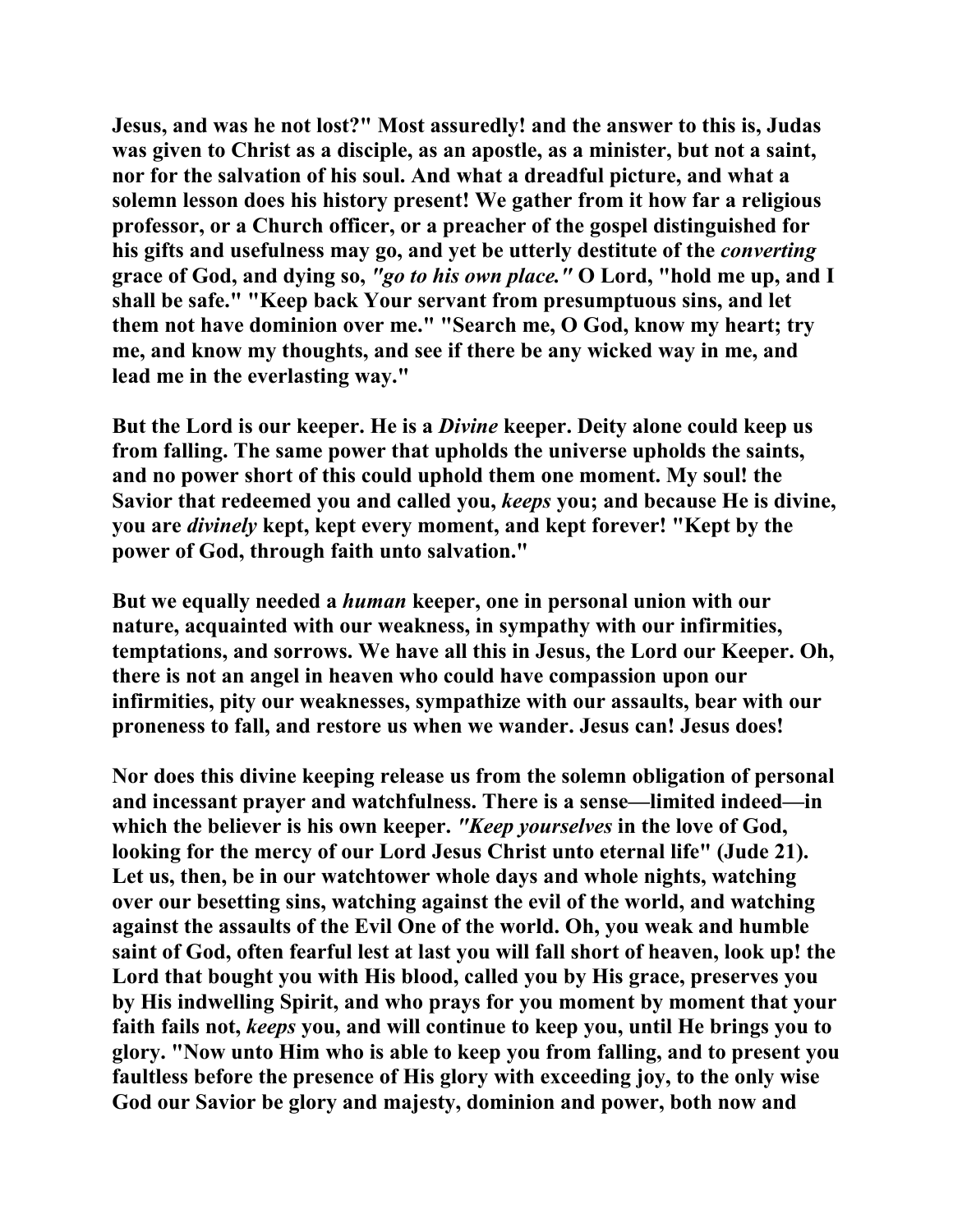**forever! Amen!"** 

#### **THE LORD MY CARE-TAKER**

**"The Lord is my portion, says my soul."** 

*"He cares for you."***—1 Pet. 5:7** 

**This may be with you, my soul, a day of anxious care. The sun shines brightly, all nature is clad in beauty, and every object smiles. But with you it is a cloudy and dark day, and your heart is sad—a** *care* **presses you, anxiety shades you. And now you are casting about if perhaps you may respond to it—yet with much unbelief, despondency, and fear as to the result. But, be still! The Lord, who is your Portion, is enough for each cloudy day, and is enough for this. Come, sit down and meditate a while upon this truth, and see if this pressure may not prove a real uplifting, this anxiety a sweet repose, and this cloud reflect a silver light, by stirring you up to prayer, and leading you to learn more experimentally and blessedly what Jesus is in His all-sufficiency for all our needs. Thus, "Out of the eater will come forth meat, and out of the strong will come forth sweetness."** 

**If the Lord cares for us, then without any figure of speech He is our** *Caretaker.* **Though all worlds, all beings, all events, all creatures, are hanging upon His arm, and yet we have not a care, infinitesimal though it be as an atom, or light as a cobweb, but the Lord cares for it. Can anything more truly and impressively illustrate the greatness of Jesus than this—that, as great is He, nothing in the history of His saints is too small or trivial for His notice and regard. Alas! we deal too imperfectly with God in the** *little* **sins and the** *trifling*  **acts of disobedience in the daily duties of life. It is one of the believer's highest attainments in grace to live** *to God in small things.* **We think, for the most part, that because God is so great, He can bend His infinite mind only to objects and things that are** *great***. Whereas, we forget that, He who is so great that the heaven of heavens cannot contain Him, has condescended to say, "I dwell with him also who is of a contrite and humble spirit."** 

**But He cares for us. My soul, has not Jesus proved it? Did He not care for you when He embarked in the work of your salvation? Did He not care for you when you were dead in trespasses and in sins? And when the Holy Spirit convinced you of sin, and broke your heart, and led you in holy contrition to**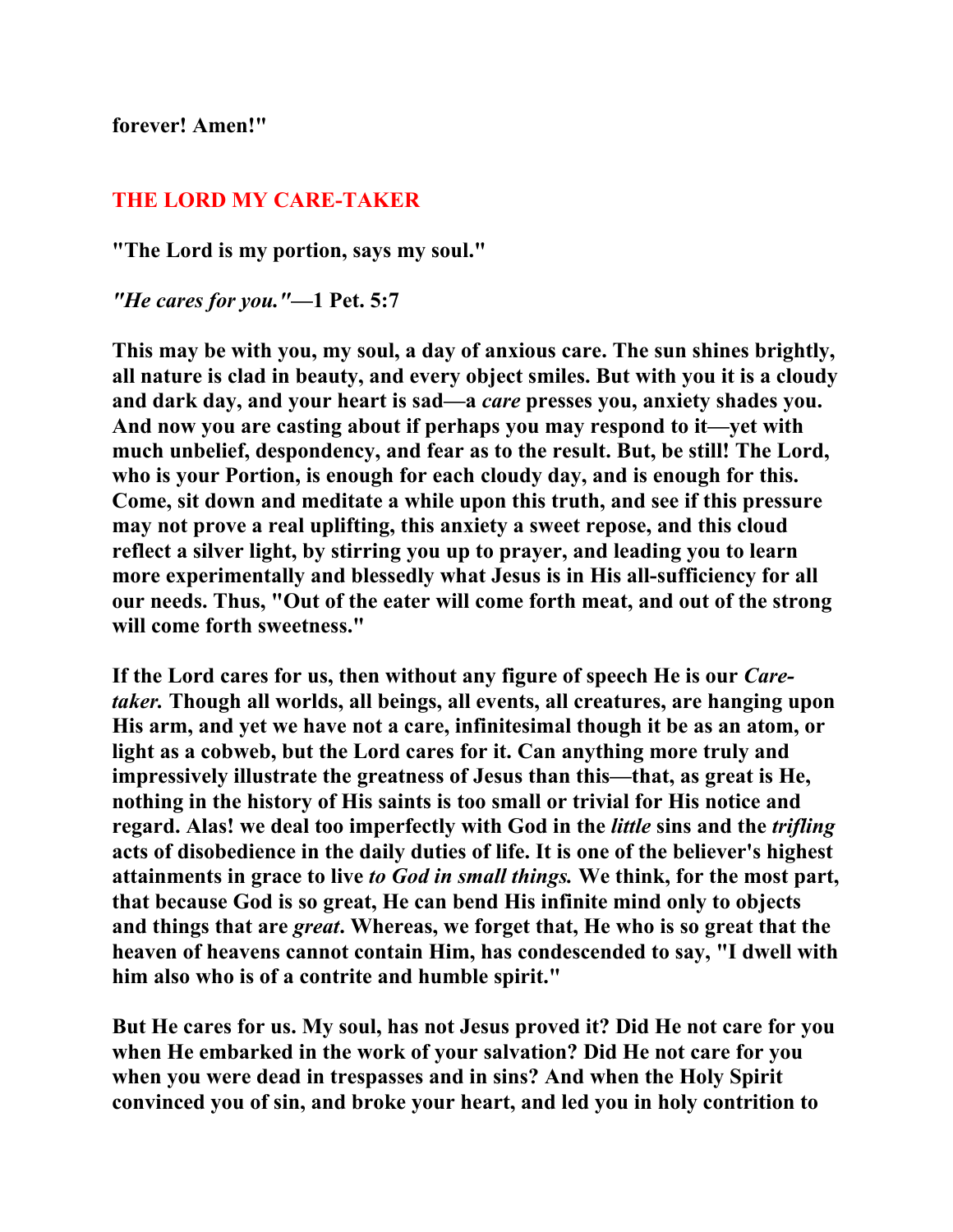**the cross, did not Jesus manifest His care for you then by raising you up from His feet, enfolding you in His arms, and applying His atoning blood to your conscience, saying to your tempest-tossed spirit, 'Peace, be still,' and there was peace?** 

**The Lord cares for you still. He cares for your needs, for your trials, for your temptations, for your sorrows. Still more, He cares for your holy, happy walk—for the doubts and fears and tremblings which sometimes assail you for the darkness which often enshrouds you—for the loneliness and solitude of the way by which He is leading you home to Himself. Only cast your care upon Him, whatever it may be, with a child's simple, unquestioning, unhesitating faith, and be anxious only how you may most love, trust, and glorify Him. Make His service your delight, His honor your study, His truth your care, and sweet peace will spring up in your soul, shedding its soothing influence throughout your whole being. "Don't be anxious about anything but in everything by prayer and supplication, with thanksgiving, let your requests be known unto God. And the peace of God (this is the Christian's true** *heart's ease***), which passes all understanding, shall keep your hearts and minds through Christ Jesus."** 

**But if you go to Him with your care, and return with it still corroding, shading, and crushing you, it is not because the Lord** *refuses* **to take it upon Himself, but because you refuse to transfer it to Him. You go, and you come away with it still entwined around your heart, and wonder that you find no relief. But, leave with Him your care, be it the care of your soul or the care of the body, hang it upon His arm, lay it upon His heart, and sweet will be the repose your Father in heaven will give. "HE CARES FOR YOU."** 

# **THE LORD MY PROVIDER**

**"The Lord is my portion, says my soul."** 

**"And my God will supply all your needs according to his glorious riches in Christ Jesus." Philip. 4:19** 

**The anxious care of yesterday has expanded into the pressing need of today. The trouble that was near has come, and the need you anticipated is urgent. Be it so. The life God intends His people should live is not one of sight but of faith, not one for tomorrow but for today. For the most part, He will allow**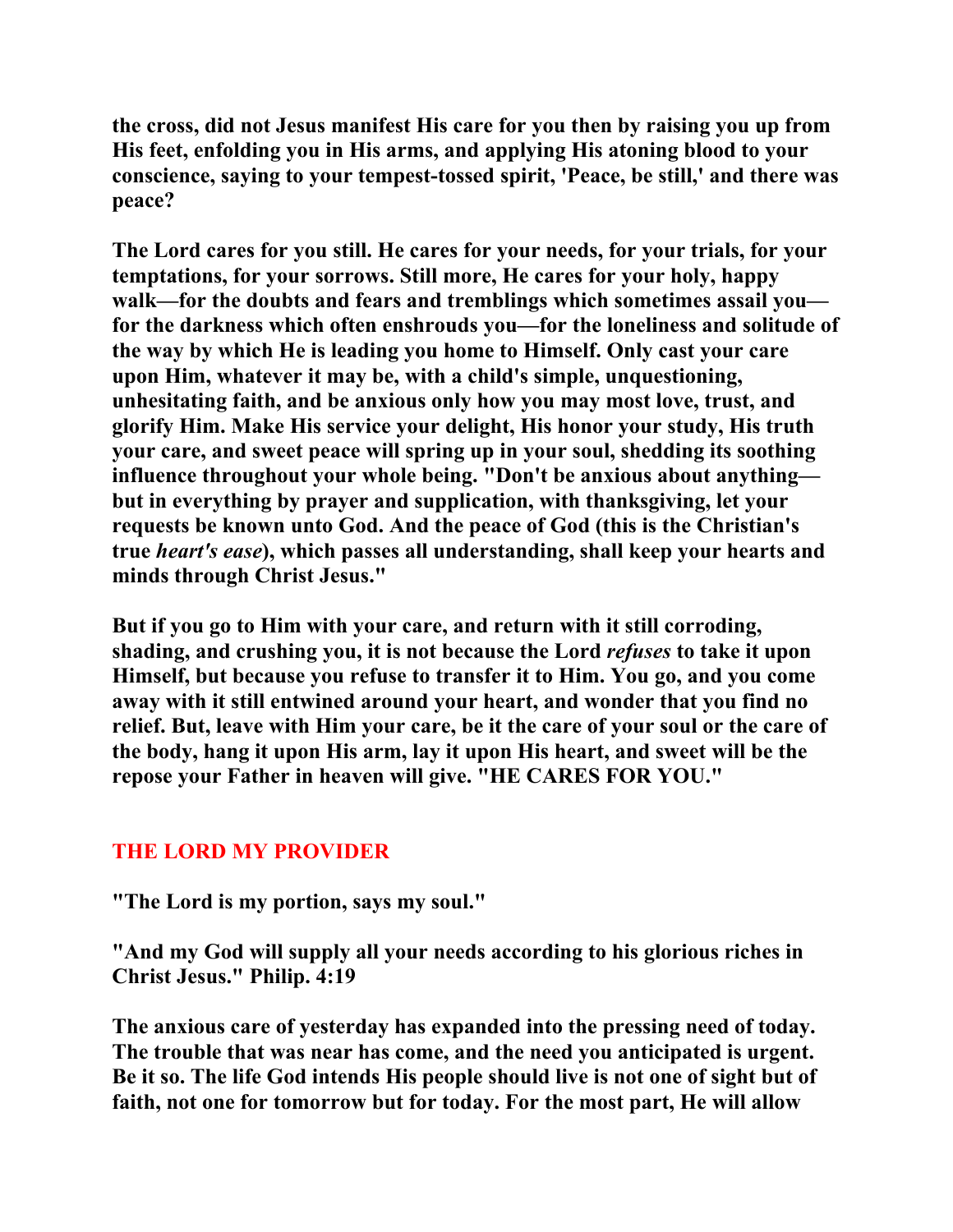**them to have nothing in hand, lest it should mar the simplicity, and so interfere with the operation of their faith. Like the poor widow whose little oil God increased by Elisha, we are often led to exclaim—***"Your handmaid has nothing in the house but a jar of oil."* **Our dear Lord recognized our** *daily* **life of faith, by teaching us to offer the daily prayer, "Give us** *this day* **our** *daily*  **bread."** 

**The apostle wrote these words in grateful acknowledgment of a gift of love he had just received from the Philippian saints. He had ministered to them of his**  *spiritual things***, and they, in return, ministered unto him of their** *temporal things***, "an odor of a sweet smell, a sacrifice acceptable and well-pleasing to God." And now, as if conscious of his inability to make them any adequate return in kind, he instructs them in a truth, and breathes for them a prayer, most precious—"And my God will supply all your needs according to his glorious riches in Christ Jesus."** 

Let your soul anchor itself on this truth, "God is *my* God," and though the **winds may blow, and the billows surge, and the sky darken, you shall not be moved. Needs may be great and urgent, claimants harsh and pressing, resources clean gone, yet, if the believing soul can take hold of God, and claim its interest and proprietorship in Him, none of these things shall move it. And God is your God, O my soul! Your God in an everlasting covenant, your God in Christ Jesus, your God in a thousand troubles past, your God and your Guide even unto death.** 

**God is as pledged as He is able to supply all our** *temporal* **need. He would have us recognize and deal with Him as the God of** *providence* **equally as the God of grace. The divine promise is, "Your** *bread* **and your** *water* **shall be sure." Has He ever failed you? He may have brought you to an extremity—the barrel of meal and the cruise of oil well-near exhausted—"not anything in the house but a jar of oil"—yet He knows your need, and at the last will appear and supply it. Faith may be sharply tried, but it shall surely triumph in the end.**  *"Gad, a troop shall overcome him—but he shall overcome at the last."* **There may be a present and a temporary defeat of faith in its battle with trying and afflictive circumstances, but, like the tribe of Gad, it "shall overcome at the last." God shall supply all your temporal needs according to His covenant engagement and inexhaustible resources. Only trust Him.** 

**Above all, is the Lord our** *spiritual* **Provider. If He provides for the** *body***, most assuredly, and yet more richly and amply, will He provide for the** *soul***.**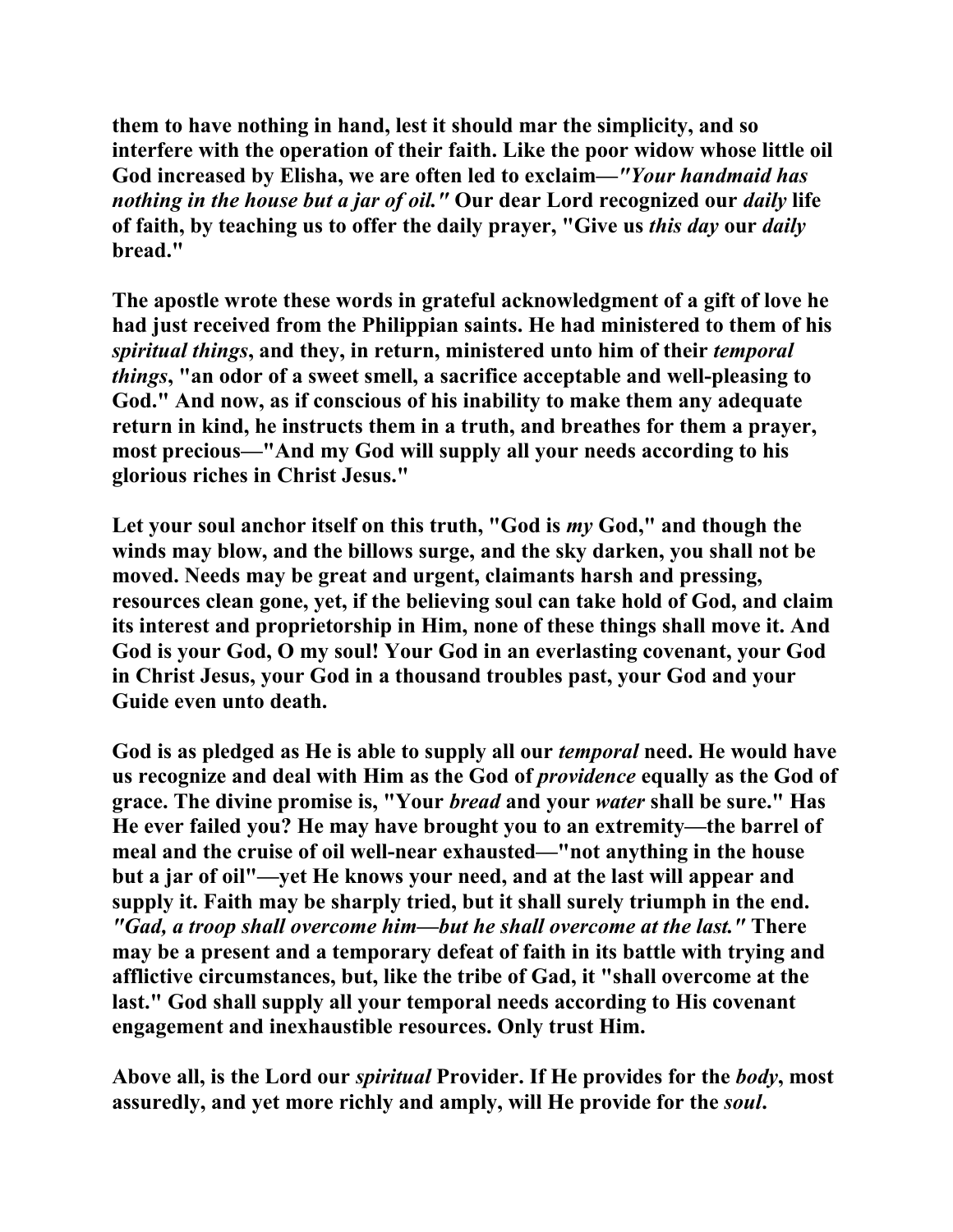**"There is grain in Egypt." There is the raining manna and the gushing rock in the desert. All the supplies of the covenant of grace, all the fullness that is in Christ Jesus, all the boundless resources of the Triune Jehovah, are for the needs of the believing soul. You need more** *faith***—Jesus is its Author, and He will increase it. You need more** *grace***—out of His fullness you may draw 'grace for grace,' or, as it is in the Greek—wave on wave. You need more**  *love***—feed its waning flame at the altar of His, and while you are musing on His wondrous love, the fire of** *yours* **shall burn. Thus take all you need to your Heavenly Provider, and He will supply it—not according to your stinted desires, or unbelieving expectations, or personal deserts—but, "according to his glorious riches in Christ Jesus."** 

**"What need shall not our God supply From His abundant store; What streams of mercy from on high An arm almighty pour?** 

**"From Christ, the ever-living spring, Those ample blessings flow; Prepare, my lips, His name to sing Whose heart has loved you so."** 

## **THE LORD MY REST**

**"The Lord is my portion, says my soul."** 

#### *"They have forgotten their resting-place."***—Jer. 50:6**

**To the weary, way-worn soul how sweet and expressive the word—***Rest***. The class is a large one. We need not extend our research into the outer world there, indeed, the circle has no limit. Oh, what a** *wearied* **humanity is ours! But, restricting our observations to the regenerate Church of God, who of all the saints composing it will not exclaim—"The sweetest chimes that float from the belfry of heaven are those that breathe of** *rest* **for the weary soul." Sit down a while and listen to the music, and, weary and sad though you are, did ever sweeter strains of melody break on the ear than these words of Jesus, "Come unto me, all you that labor and are heavy laden,** *and I will give you rest"?*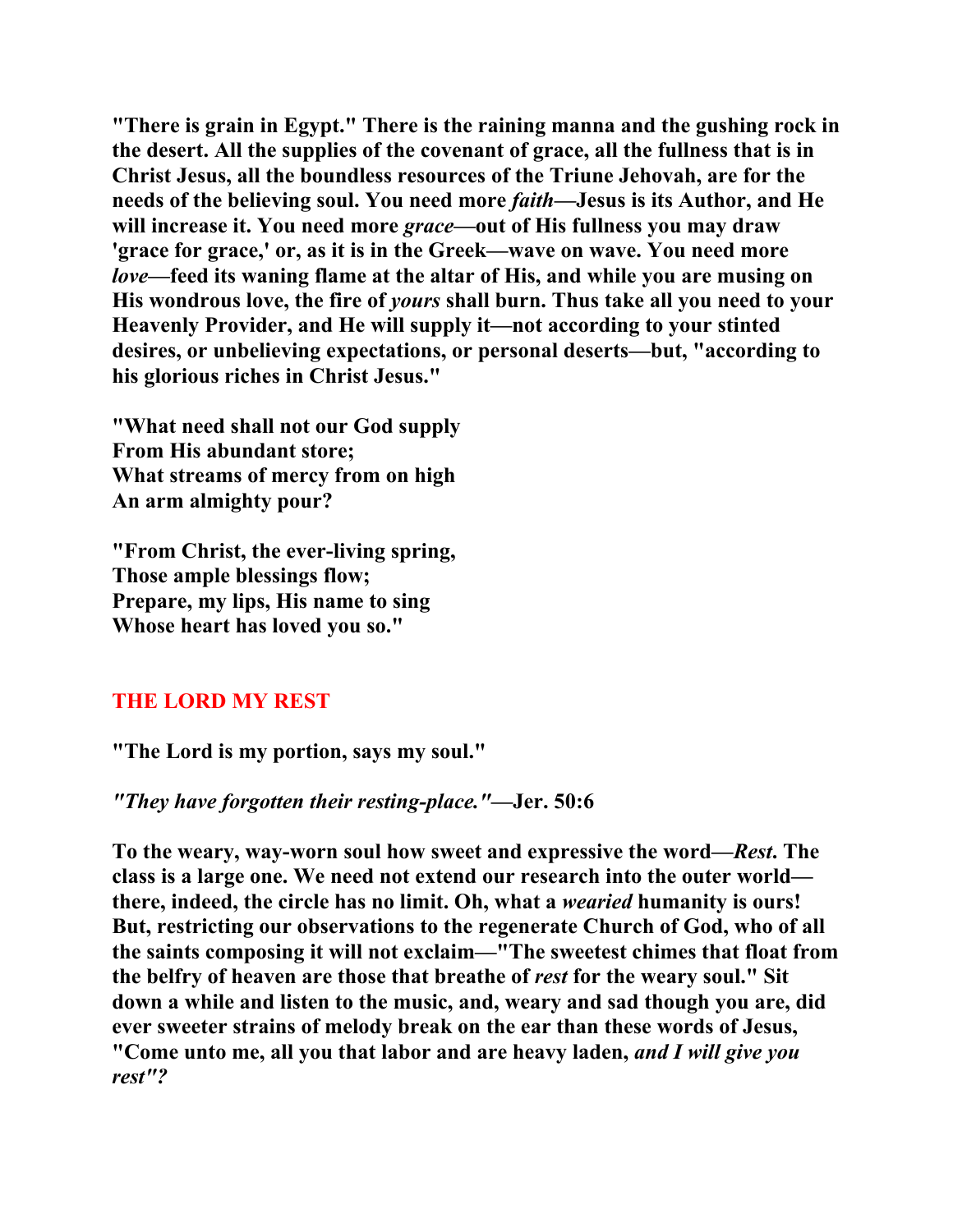**Who can count the myriads now in glory, once toiling through this weary world, footsore and sad, often "ready to halt," on whose ears these words fell "in sweeter strains than angels use," causing them to 'lie down in a quiet resting-place.' But are these words fully and clearly understood by all the Lord's weary ones? If so, why do unrest and roaming exist among them to so painful an extent as it does? Is it not because the following points are not clearly seen and practically recognized?** 

**Do we distinctly see that** *a personal Savior* **is the true rest of the believing soul? We may rest in the gospel of Christ, in the promises of Christ, in the work of Christ, and yet be far from that** *real* **rest which brings with it a comfortable assurance of perfect forgiveness and freedom from condemnation which it is our privilege to attain. Until our humble faith apprehends a** *Personal Savior***, we have not fully apprehended that for which we are apprehended of Christ Jesus—we have not reached our highest point of rest—rest in Jesus Himself. The saints of God deal too faintly with the** *Personalities* **of the ever-blessed Trinity. They seem to forget that Three Distinctions in the Godhead are not attributes, or influences, but, Divine and distinct PERSONS. They lose sight of the** *Personality* **of the Father, and of the** *Personality* **of the Son, and of the**  *Personality* **of the Spirit; and in so doing they dishonor each distinct Person of the Godhead and rob Him of His distinction and glory. And now we are invited, weary and worn and sad, to a** *Personal* **Savior, in language it would seem impossible to misinterpret. He does not say, 'Come to my church,' or, 'come to my minister,' or, 'come to my gospel,' or, 'come to my work;' but, in the clearest and most emphatic language—paraphrasing His words—He says, "Come unto ME; pass by every object and being and work, and cast yourself, guilt-laden and ready to perish, in faith upon ME, a living, loving,** *personal*  **Savior, and you shall find the rest for which your weary spirit pants." Thus, O my soul, come! Thus, O Lord, I do come!** 

**And oh,** *what a rest* **is Jesus! In embracing Him we embrace all rest—the blood that pardons, the righteousness that justifies, the grace that sanctifies, the sympathy that soothes, the power that keeps—is all realized in a personal acceptance of a personal Redeemer. To Him, then, repair, O sin and sorrowladen one! Rest in the love His heart cherishes, in the blood His heart shed, in the compassion His heart feels, yes, in all that He is—all things are yours, for you are Christ's, and Christ is God's.** 

**Beware of** *forgetting* **your Resting-place. It was the sin of the Church of old, "They have forgotten their resting-place." Let memory forget all else—the**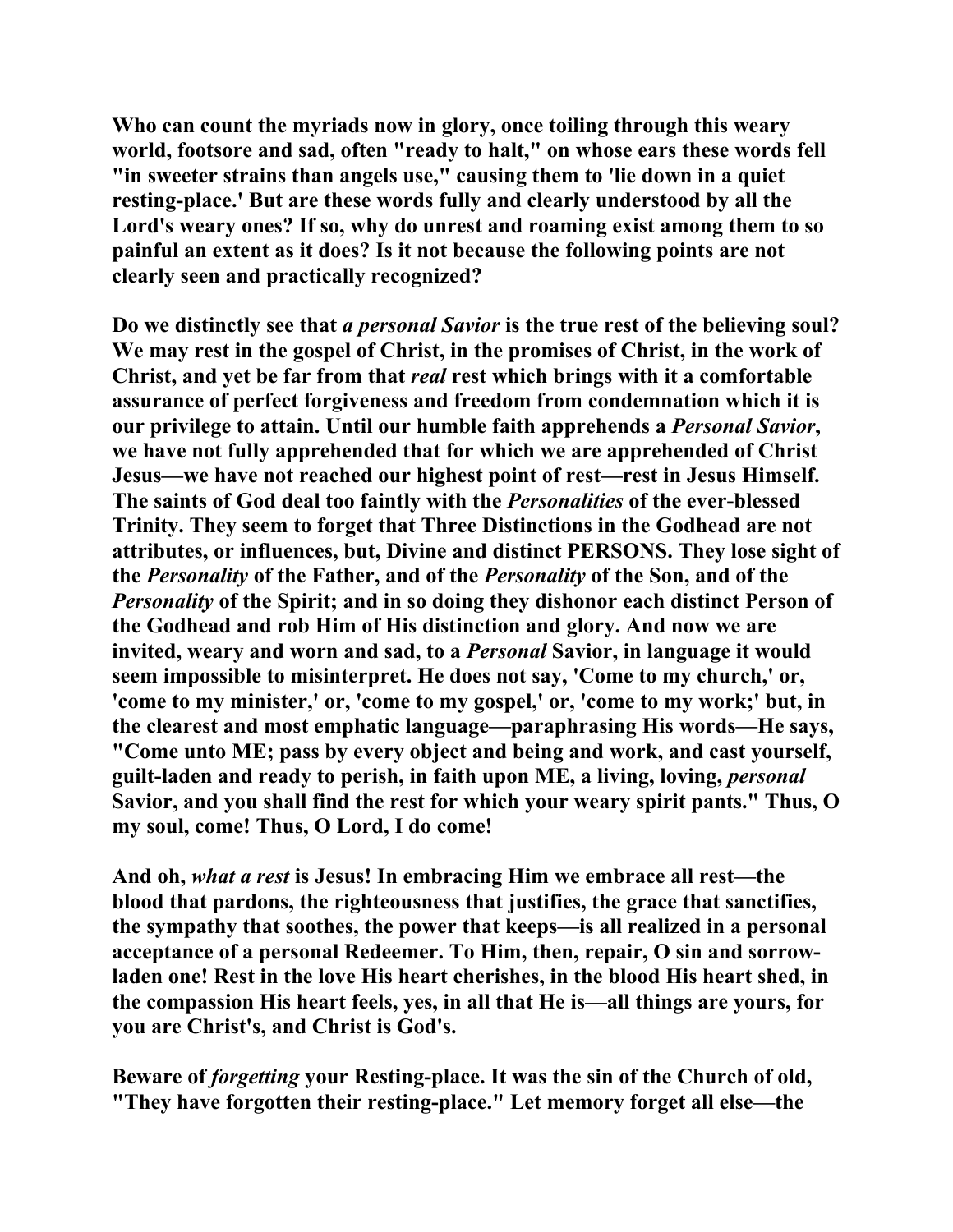**fondest being, the dearest name, the loveliest object—but in sin's weariness and woe, in affliction's sorrow and suffering, in starless nights and cloudy days, when all other resting-places are broken and destroyed, oh,** *do not forget*  **that your present, your true, and your only resting-place is—JESUS.** 

**"I heard the voice of Jesus say, Come unto me and rest– Lay down, you weary one, lay down Your head upon My breast.** 

**I came to Jesus as I was– Weary and worn and sad; I found in Him a resting-place, And He has made me glad."** 

## **THE LORD MY BISHOP**

**"The Lord is my portion, says my soul."** 

*"The Bishop of your souls."***—1 Pet. 2:25** 

**The Greek word,** *episkopos***, rendered** *Bishop***, signifies** *Overseer***, one who watches over the interests of the Church, superintends its order, and administers its discipline. In this sense it primarily and pre-eminently applies to the Lord Jesus Christ as the Universal Bishop of His one elect Church, and especially as the Bishop, or, Overseer of each individual member of that Church. Now, there is something peculiarly beautiful and assuring in this title of Jesus, as it relates to the spiritual interests of the believer. Observe, Jesus is the Bishop, or, Overseer of the** *soul***, as distinct from the providential care He takes of the** *body***. "The Bishop of your** *souls***." Study your Lord, O believer, as sustaining this high, responsible, and close relation to you, and receive the divine instruction and rich comfort the Holy Spirit intended to convey to you thereby.** 

**As the Bishop of our soul,** *He is its author;* **thus, He is more than all other bishops could possibly be—He is a** *creating* **bishop. Thereby Jesus proves His**  *Divinity***. The Creator must necessarily be before and above the thing created. Now creation is ascribed to Jesus.** *"All things were made by Him* **(***Logos***, the Word),** *and without Him was not anything made that was made."* **To what**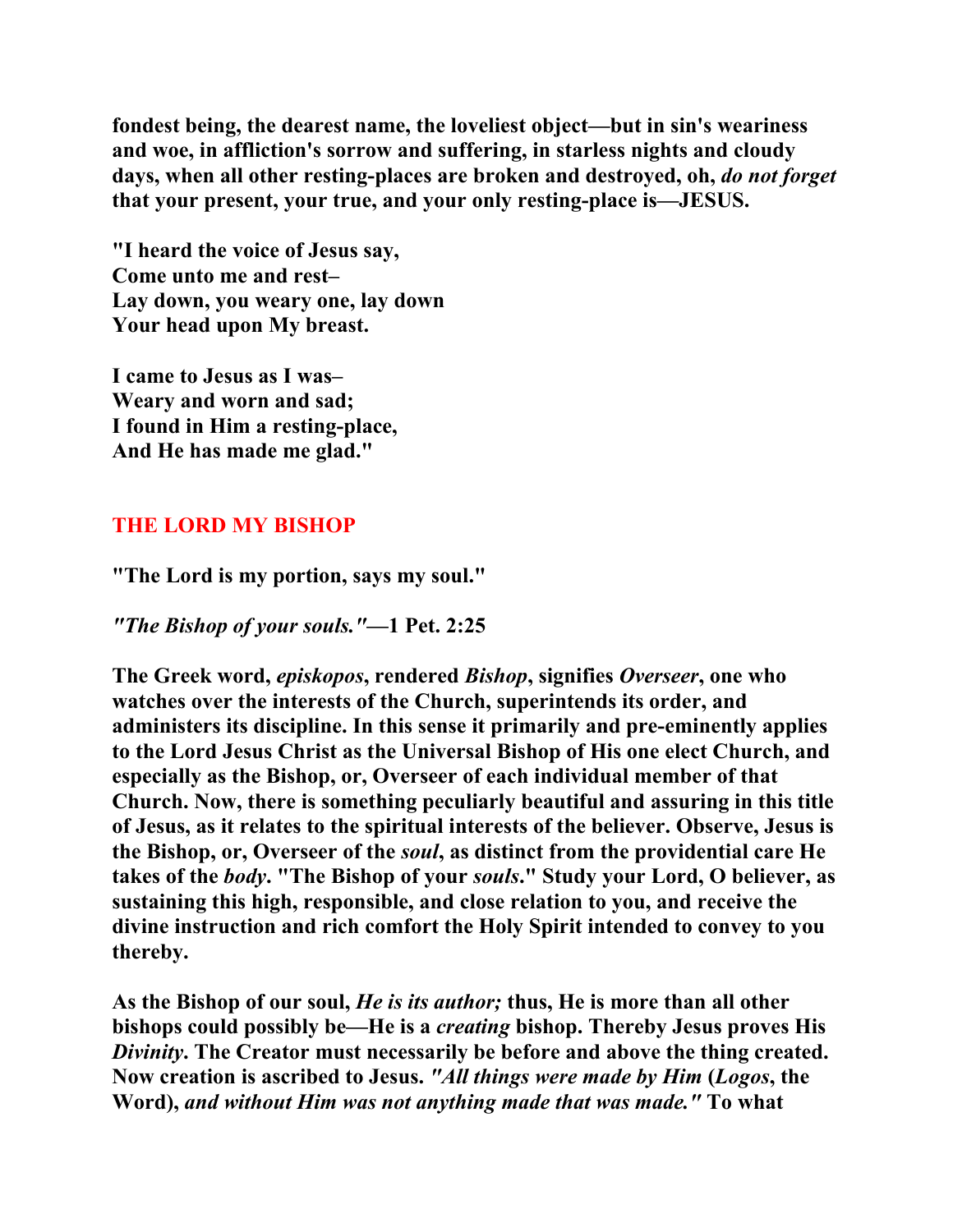**rational conclusion do these words conduct us but the one, that the Bishop of our souls is essentially and absolutely GOD? Oh, blessed, assuring truth! what substance and stability it gives to faith reposing upon the Atonement. The Atonement reposes, in its turn, upon—DEITY.** 

**Jesus is a** *life-giving Bishop.* **We have more than natural life from Him; we have** *spiritual* **life. "In Him was life" essential; in Him also was life**  *Mediatorial;* **and this life was in Him for us. "Christ who is our life." Sweet thought! the spiritual life by which we become, in the highest sense, 'living souls,' is in Jesus, and from Jesus our Bishop! In virtue of our union with Him, we become partakers of His life; and this we have, not so much in virtue of our engrafting into Him as His dwelling in us by His Spirit. Thus, each believer has a risen or a living Christ dwelling in His heart through the Spirit by faith. And thus the regenerate soul is safe forever, since, before he can be lost, the personal Savior dwelling in him must perish!** 

**Jesus is also a** *soul-redeeming* **Bishop. He has done what no other bishop ever has done, or ever could do—***He died for us.* **The Church of Christ has had her martyr bishops—such were Latimer and Cranmer—but they only died for the truth, whereas Christ died for His Church. Their blood was witnessing, sealing blood—Jesus' blood was atoning, redeeming blood. How dear, then, to our divine, redeeming Bishop, must be the** *souls* **for whom His own travailed in the unknown sorrow of the garden, and in the death-agonies of the cross!** 

**Lastly, Jesus is, in the divinest and most blessed sense, the Bishop, or**  *Overseer,* **of our souls. He guards, watches over, keeps, and guides us, moment by moment, with a vigilance, tenderness, and individuality inexpressibly great.**  *"The eyes of the Lord are over the righteous."* **The eye of His providence watches over your body, the eye of His grace watches over your soul. It is the oversight of** *love,* **eternal love, redeeming, unchanging love! Oh, what a** *loving*  **Bishop is Jesus! Was ever love like His? Was ever such love heard of, thought of, displayed, as the love of Jesus, the Bishop of our souls? My soul, keep near your Bishop's side! No other bishop possesses His authority, can give His Spirit, offer His sacrifice, or communicate His grace. Earthly bishops are but men, men of like passions as ourselves—sinful, fallible, mortal. But Jesus is the Divine human Bishop, at whose feet, O my soul, you sit—to whose authority humbly you submit—in the luster of whose divine mitre you ever rejoice, until He shall exalt you to be a "king and a priest" in the Church above, where at His feet all crowns, and coronets, and miters shall be devoutly and adoringly laid, and He shall be "LORD OF ALL."**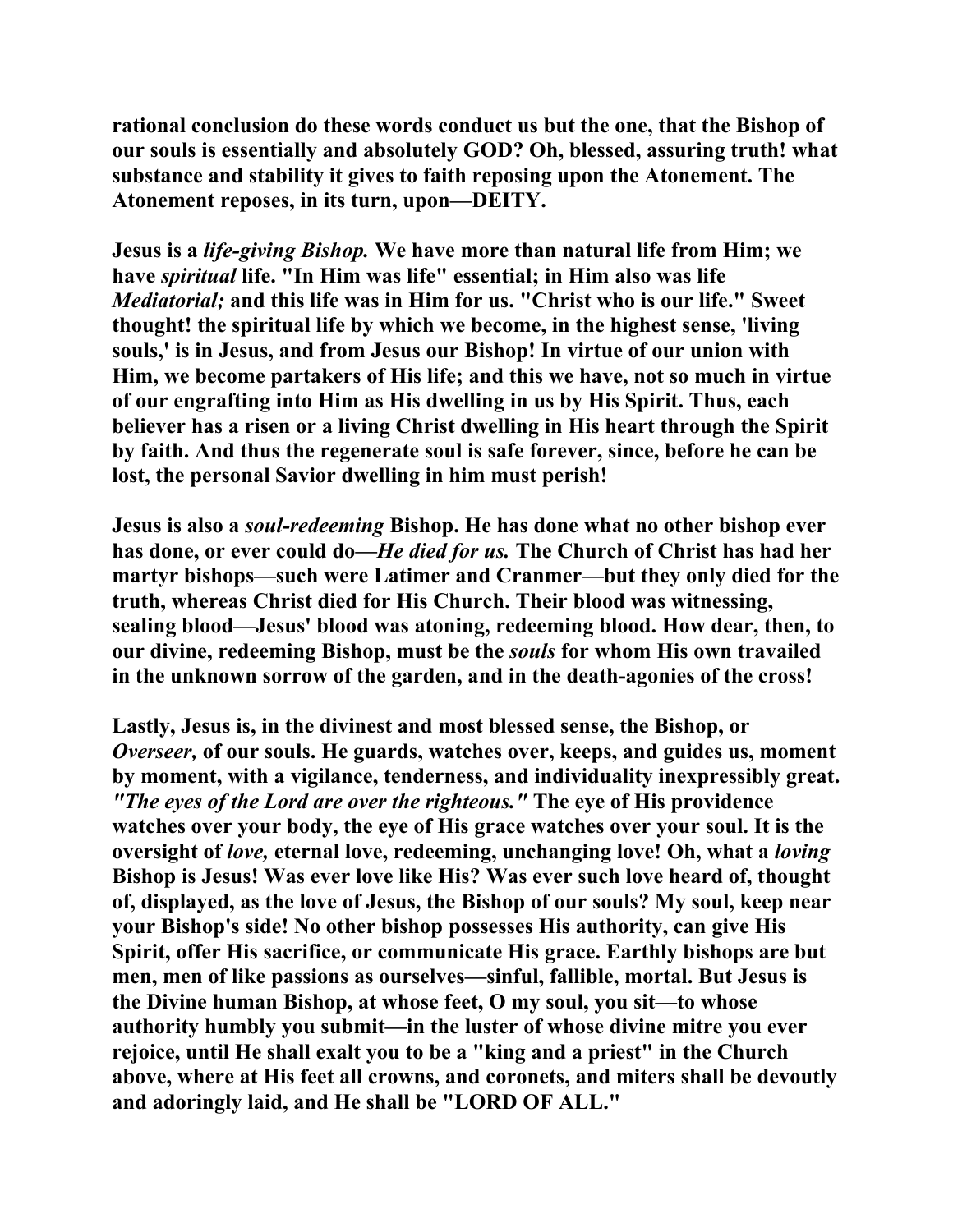#### **THE LORD MY LEADER**

**"The Lord is my portion, says my soul."** 

#### *"He shall gently lead those that are with young."***—Isaiah 40:11**

**In other words, those who are burdened, and need a skillful, sure, and gentle**  *Leader***. Such is Jesus, and as such, the Scripture, which cannot be broken, is fulfilled which prophesied concerning Him. "Behold, I have given Him for a LEADER to the people." We need just such a Leader as Christ is. Our journey to heaven is across a waste, howling wilderness, through an enemy's country, all armed and combined to resist, dispute, and oppose our every step. It is a road, also, all untraveled and unknown. Over the entrance of every new path is written—***"You have not passed this way heretofore."* **A new bend in our life transpires, a new path in our pilgrimage is presented, involving new duties and responsibilities, new cares and trials; and like the disciples who, on Mount Tabor, feared they entered into the cloud, with fear and trembling we gird ourselves for the new, cloud-veiled position which God in His goodness has appointed us.** 

**But why these doubts, these tremblings, these fears? Jesus is our Leader. He knows all the way that we take, has mapped every road, has appointed every path, and leads us through no duty or sorrow or suffering in which He has not gone before us, leaving us an example that we should follow His steps. As a Teacher, He leads us into all truth; as a Captain, He leads us from victory to victory; as a Shepherd, He leads us into green pastures; as a Guide, He leads us along our difficult path, skillfully, gently, safely, and so fulfills His precious promise,** *"I will instruct you and teach you in the way in which you shall go—I will guide you with my eye."* **Oh, what a combination of blessings center in Christ, flowing forth like beams of light from the sun, as streams of water from the fountain, touching at every point, in every place, and at every moment all the circumstances, needs, and trials of His Church.** 

**And HOW does Jesus lead us? He leads us** *graciously***. He leads us in conversion by His Spirit out of ourselves, and out of the broad road of destruction into Christ, the narrow way, but the way everlasting. He leads us along all the stages, and through all the exercises, of our Christian experience, leaving us not when our frames are low, and our evidences are obscured, and**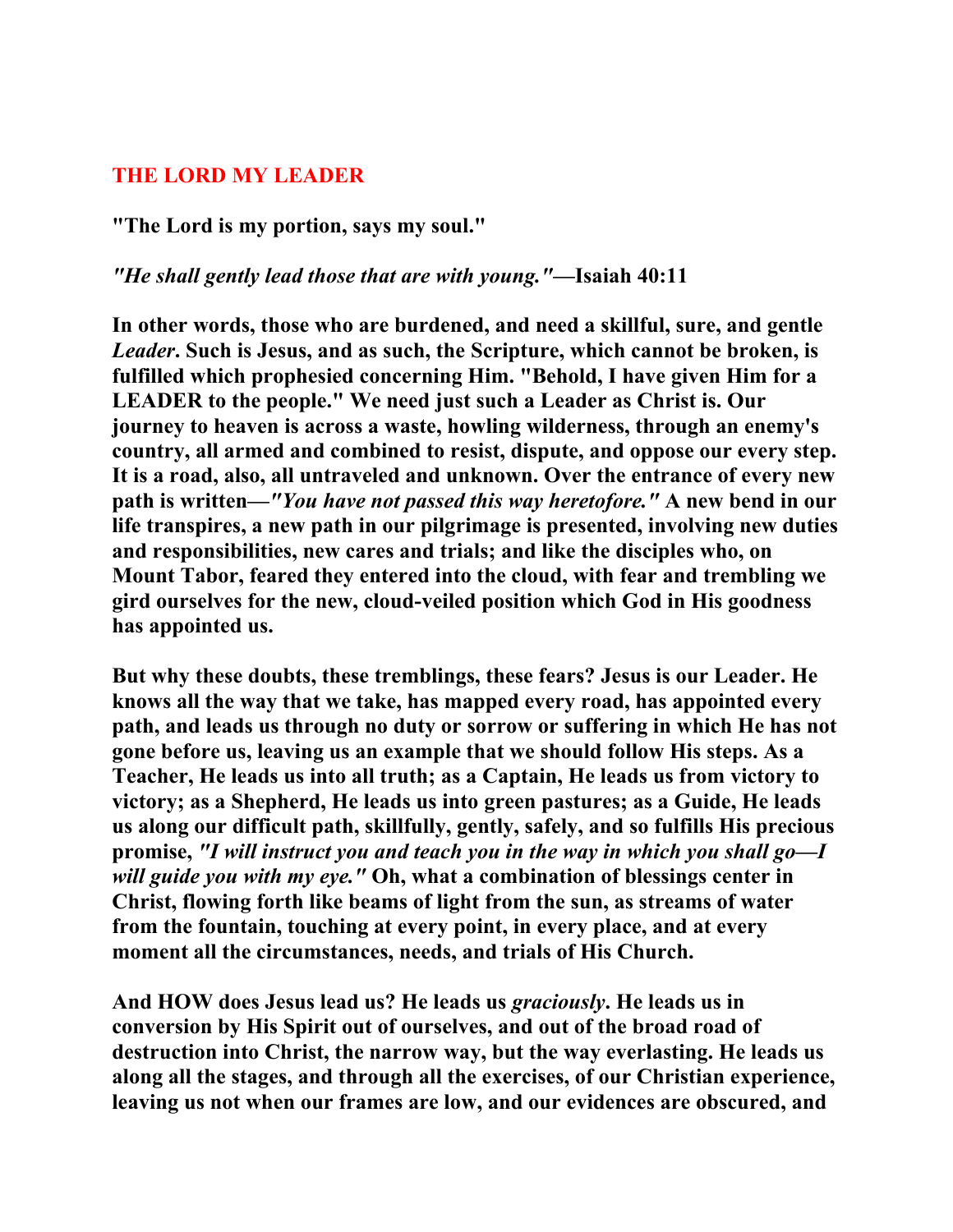**our faith is assailed, and darkness, often thick darkness, covers our soul as with a pall. Who could skillfully, patiently, and faithfully lead us along all the mazes, intricacies, and perils of our Christian course safely to glory but Christ our Leader?** 

**He leads us by His** *providence***. "I will guide you with my eye." It has been quaintly but truly remarked, that, "they who watch the Lord's providences will never lack a providence to watch." God's eye, by which He guides His people, is His providence, and it is our wisdom to keep an eye of faith vigilantly, constantly upon His eye of providence, watching every glance, and interpreting every look, as guiding us in the way in which we should go.** 

**Commit yourself, O my soul, confidently to the Lord's leading. The way may appear all wrong to you, but it is the** *right* **way. Mystery may enshroud it, trials may pave it, sorrows may darken it, tears may bedew it, and not an answering look or an echoing voice may relieve or cheer its loneliness, nevertheless He is leading you by the** *right* **way home. "I will lead the blind by ways they have not known, along unfamiliar paths I will guide them; I will turn the darkness into light before them and make the rough places smooth. These are the things I will do; I will not forsake them." Isaiah 42:16** 

**"Now, Lord, I take You at Your word, make good this promise. I am a poor, blind child, not knowing my way; and when I do see it, I am often so burdened that I cannot walk. Take me by the hand, and gently, skillfully lead me until traveling days are over, and I am at home with You forever. You have promised gently to lead the burdened and feeble who cannot travel, still less keep up with the flock. Lord, lead me!"** 

# **THE LORD MY FOOD**

**"The Lord is my portion, says my soul."** 

**"For my flesh is the true food, and my blood is the true drink." John 6:55** 

**The believer in Jesus is divinely and richly fed. He lives on more than angels' bread. We know but little what** *that* **food is, but this we** *do* **know—** 

**"Never did angels taste above Redeeming grace and dying love."**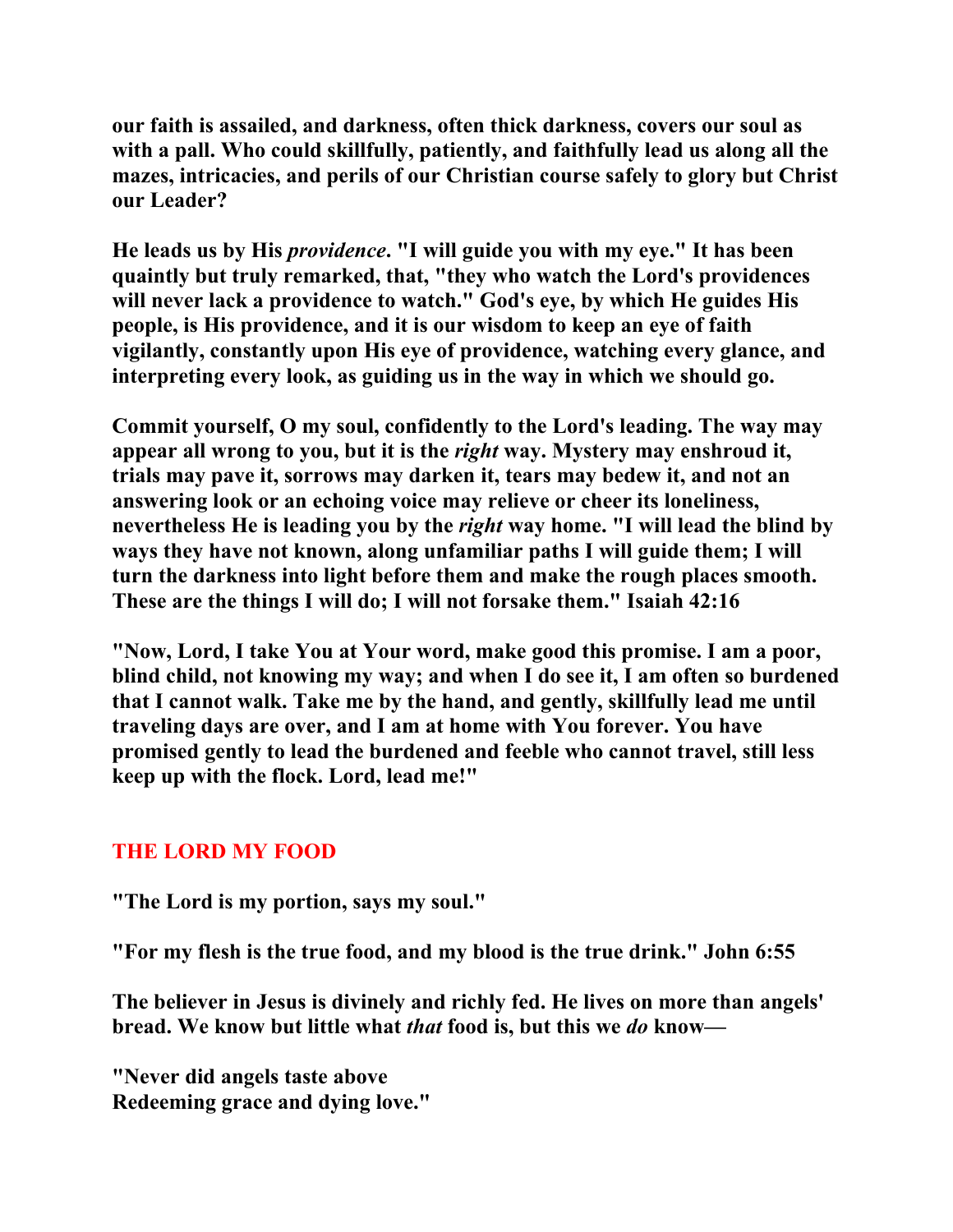**This wondrous feast was reserved for man—fallen, sinful man, doomed to die. Draw near in faith, O my soul, and sit down afresh at this heavenly banquet provided for you by electing love and sovereign grace. Listen to the description of the Feast as given by Him who is both its Founder and Substance,** *"For my flesh is the true food, and my blood is the true drink. All who eat my flesh and drink my blood remain in me, and I in them."* 

**Listen again, and to the same gracious voice inviting you to the meal,** *"Eat, O friends, drink, yes, drink abundantly, O beloved."* **Was there ever such a provider, ever such a provision, ever such guests? Let us consider in a few words the two elements of which this Royal Banquet is composed. The present meditation will include the** *first***.** 

*"For my flesh is the true food."* **The language is obviously figurative, and is to be interpreted as His words on another occasion are, "I am the** *door***," and as those employed by the evangelical prophet, "All flesh is** *grass***." This, the only rational and correct theological interpretation the words of our Lord will admit, at once explodes the notion of a** *corporeal***, or,** *real presence* **of Christ in the elements of the Lord's Supper—a notion religiously held by the genuine Romanist, and surreptitiously adopted by the semi-Romanist—while yet claiming the profession and dignity of a Christian and a Protestant!** 

**Such is the divine bread, the true nutriment of the renewed soul. The Lord never intended that His people should live on anything below Himself. The life within us is divine, and its nourishment must be divine. It is from heaven, and its nourishment must be heavenly; it is supernatural, and its food must be spiritual. If we attempt to live upon anything but Christ, we shall soon exclaim with bitterness of soul, "My leanness! my leanness!" As our natural life can only be sustained by food suited to its nature and maturity—milk for babes and strong meat for those who are of full age—so our spiritual life can only be kept healthy and vigorous by living upon food adapted to its requirements which is Christ the Bread of life—His flesh is the true food***.* **"The one who feeds on me will live because of me."** 

**Such is the daily life of faith we are to live, and living such only, can we grow in grace and in a knowledge of our Lord Jesus Christ. The fruits of the Spirit within us are kept vigorous, healthful, and abounding by the life, the nourishment they daily derive from Christ. Nothing else is true spiritual food. The word, the ministry, the ordinances are all divinely appointed and**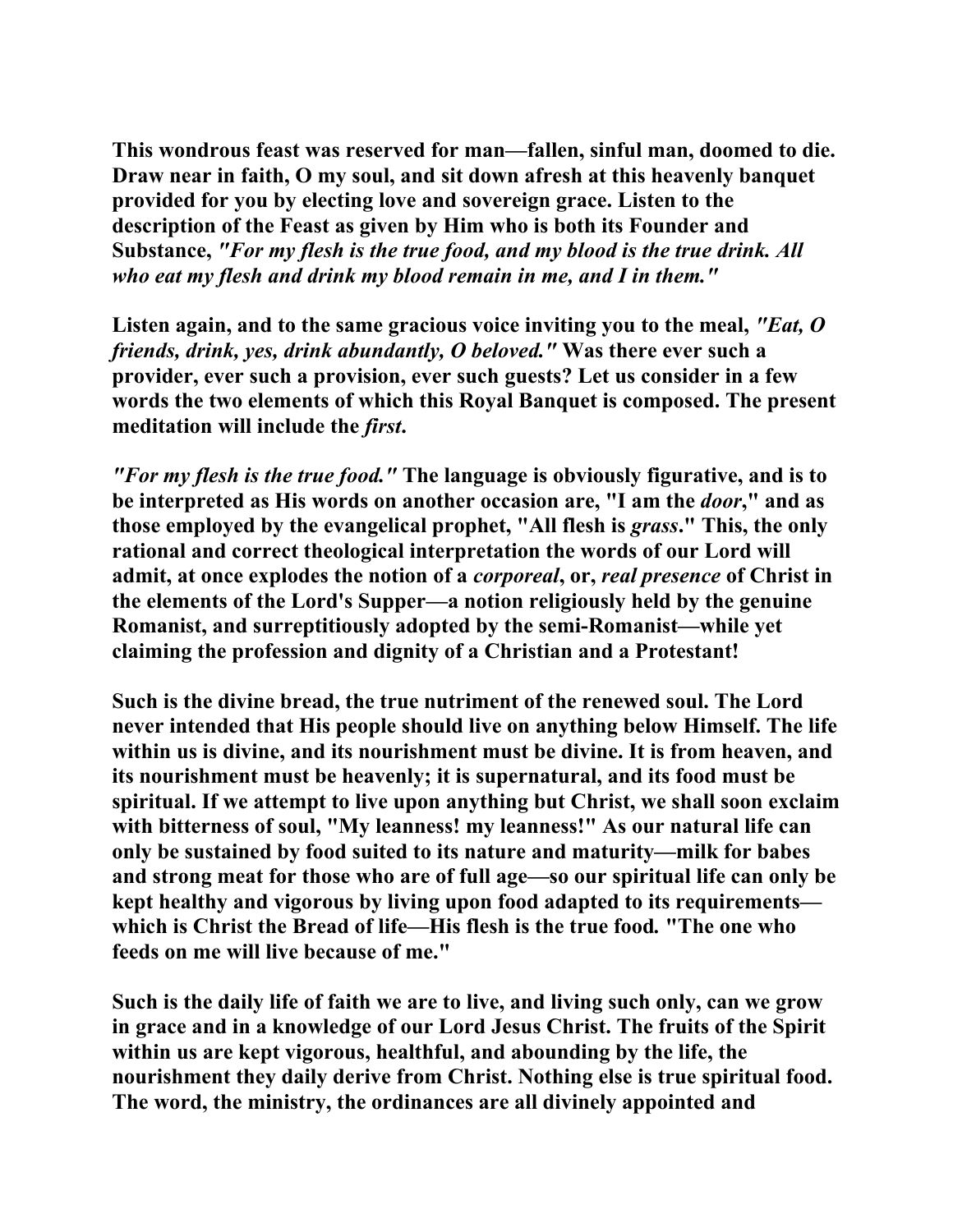**exceedingly needful and precious means, but they are not Christ, and only help as they lead us to Christ. Oh, live daily and simply upon Christ, and your soul shall be fat and flourishing. Live upon Him for everything—for the grace that subdues the** *power* **of sin, and for the blood that cleanses the** *guilt* **of sin. Live upon Him for the wisdom that counsels, and for the sympathy that supports you. Live upon Him for the evidences of your union with Him, and for the union itself. Look not within for holiness and comfort, but look only to Jesus. Seek not your fruitfulness from yourself, but from Christ. "From me is your fruit found." Your true, your only food is the flesh of Christ, eaten in simple faith—that is, a full, a loving, a gracious, an ever-present Savior, standing at your right hand prepared to respond to your every cry, and to supply your every need, and to soothe your every sorrow.** 

**Again I repeat, attempt to live upon your spiritual exercises, upon your faith, or love, or joy, or peace, or fruitfulness, and your soul will starve; but, live a life of daily, hourly faith on Christ, and your soul shall be "filled with the fruits of righteousness, which are by Jesus Christ unto the glory and praise of God."** 

# **THE LORD MY DRINK**

**"The Lord is my portion, says my soul."** 

**"For my flesh is the true food, and my blood is the true drink." John 6:55** 

**Life is sustained by life. It is God's ordained law in nature, His yet higher law in grace. The believer is the subject of spiritual life, but his life springs from, and is nourished by, life—***the life of Jesus***. His soul lives, but only as it is fed and nourished by the life blood of the Savior.** *"The blood is the life." "It is the blood that makes atonement."* **Jesus having given us His flesh to eat, offers yet more. He presents to us a cup to drink, a wondrous cup, such a cup as angels never tasted; and yet the vilest of earth's fallen race are permitted to drink freely of it, have drank deeply of it, are drinking of it now, and will continue to drink of it until they pass to that bright and holy world where "they shall hunger no more, neither thirst any more;" but, where they shall eat of the "hidden manna," and drink from the "pure river of the water of life, clear as crystal, proceeding out of the throne of God and the Lamb." And now what are we to understand by our Lord's words—***"My blood is the true drink."*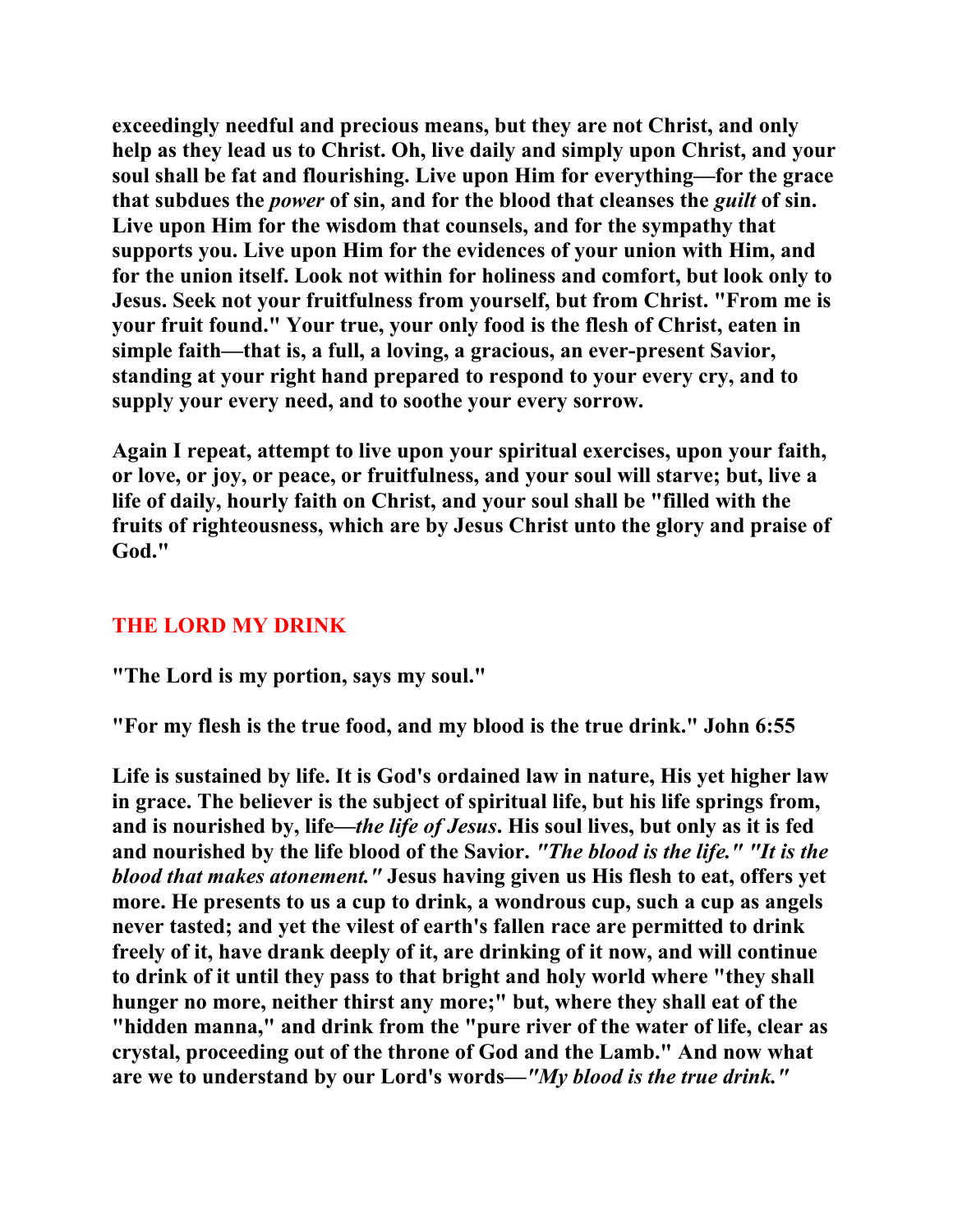**The first thought which they suggest is,** *the believer's experimental acquaintance with Christ.* **To taste or to drink of a thing is to have an**  *experimental* **knowledge of it. There are many religious professors who read of Christ's blood, and hear of Christ's blood, and outwardly commemorate Christ's blood, but who never** *spiritually* **and** *experimentally* **drink of Christ's blood. Oh, let us not be mere professing, theoretic Christians; but real, vital, experimental Christians—living** *by* **Christ, living** *on* **Christ, and, having Christ in us the hope of glory, looking forward to that blessed hope of being**  *with* **Christ forever.** 

**Another idea is, the** *soul-quickening, nourishing power* **of Christ's blood. We drink naturally that our life may be strengthened, refreshed. Thus we drink spiritually and by faith of the blood of Christ, that the Divine life within us may be invigorated, revived. "Except you eat the flesh of the Son of Man, and drink His blood, you have no life in you." Oh, there is nothing which so truly and so effectually moistens and nourishes our Christian graces as the blood of Jesus. As there is** *life* **in the blood, so the blood constantly flowing around our living, believing, loving hearts, nourishes the roots of our grace, and causes faith and love, peace and joy, patience and hope, to bloom and blossom, and bring forth fruit in our souls.** 

**Our Lord also signified by the expression the** *continuous application* **to the sinhealing, guilt-cleansing efficacy of His blood. As our natural** *thirst* **needs incessant supplies, not less intense and imperious is the thirst of the spiritual healthy soul for the constant application of the blood that cleanses from all sin. Our spiritual travel through a sin-polluted and sin-polluting world, involving constant contamination and taint, demands our frequent washing in atoning blood. "A person who has had a bath needs only to wash his feet; his whole body is clean." O my soul! keep the roots of your profession well moistened with Christ's blood. Keep your heart constantly sprinkled with Christ's blood. See that all your religious doings and duties are cleansed in Christ's blood. Live near the Fountain, live, yes,** *in* **the Fountain.** 

**"So shall your walk be close with God, Calm and serene your frame; So purer light shall mark the road That leads you to the Lamb."** 

**Constrained by love, and in the exercise of faith, approach, O my soul, the Table of the Lord, and eat of His flesh and drink of His blood in obedient,**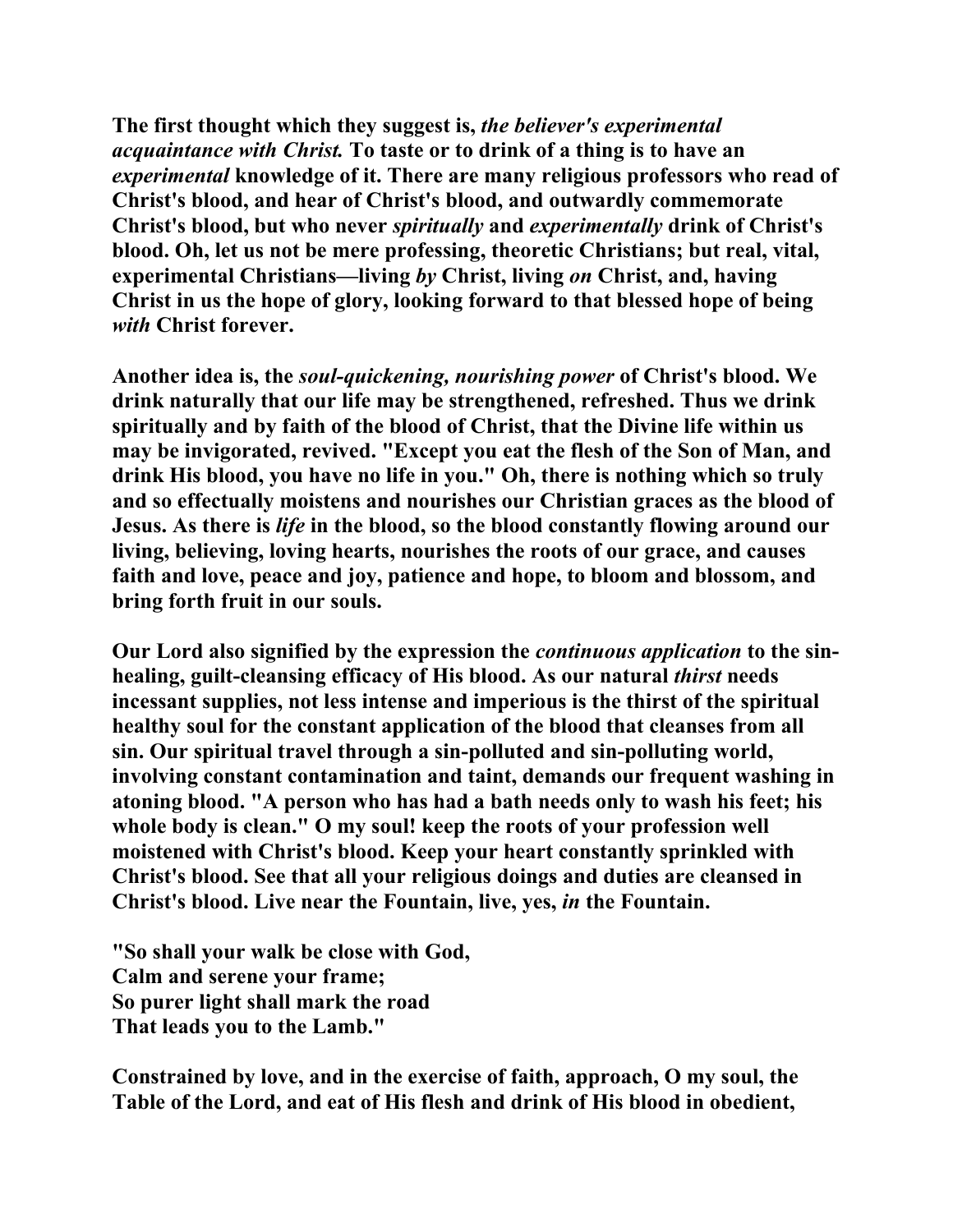**grateful remembrance of Him who gave His life a ransom for you, and who said,** *"Do this in remembrance of me." "Whoever eats my flesh and drinks my blood has eternal life; and I will raise him up at the last day."* **Let no sense of unworthiness, weakness of faith, or coldness of love keep you back; since you come, not to remember yourself, but your Lord—not to commemorate your love to Him, but His great, His dying love to you.** 

#### **THE LORD MY SAVIOR**

**"The Lord is my portion, says my soul."** 

*"You shall call His name Jesus—for He shall save His people from their sins."***—Matt. 1:21** 

**It is from this alabaster box of precious ointment that the sweetest, holiest odor breathes on the Church, and throughout the world, wherever and by whomever the name of Jesus, which is as ointment poured forth, is proclaimed. But, wherein lies the great charm, power and sweetness of this One Name? It is in the fact that He—SAVES. "His name shall be called Jesus, for He shall** *save***." Of all the points of light in which the Lord our Portion is seen, there is not one equal to this—the Incarnate God—my SAVIOR. All other glorious and precious views are swallowed up in this.** 

**If Jesus were not a** *Savior***, He would be nothing to us. But if we can spell His name JESUS, though it may be with faith's most stammering tongue and faltering accents, we may put in a personal and confident claim to all that Jesus is, and to all that He has done. There are many from whose lips this precious name frequently and musically breathes, but who, while they bend the knee to it, are still the servants of sin and the slaves of Satan—having never experienced in their souls the saving power which this name contains, or the emancipation it was designed to confer. They know the name of Jesus historically, intellectually, theoretically; but nothing of it personally, spiritually, savingly. What multitudes saw Him, heard Him, conversed with Him, followed Him, and shouted their "hosannahs" when He was upon earth, who, nevertheless, slighting and rejecting Him, died a Christless, graceless, hopeless death, with no other prospect than that of the impious Balaam, "I shall see Him, but not now; I shall behold Him, but not near." But, O my soul, what a debtor are you to divine, free, and discriminating grace; for to you the name of Jesus is life, joy, peace, and hope yes, it is "every**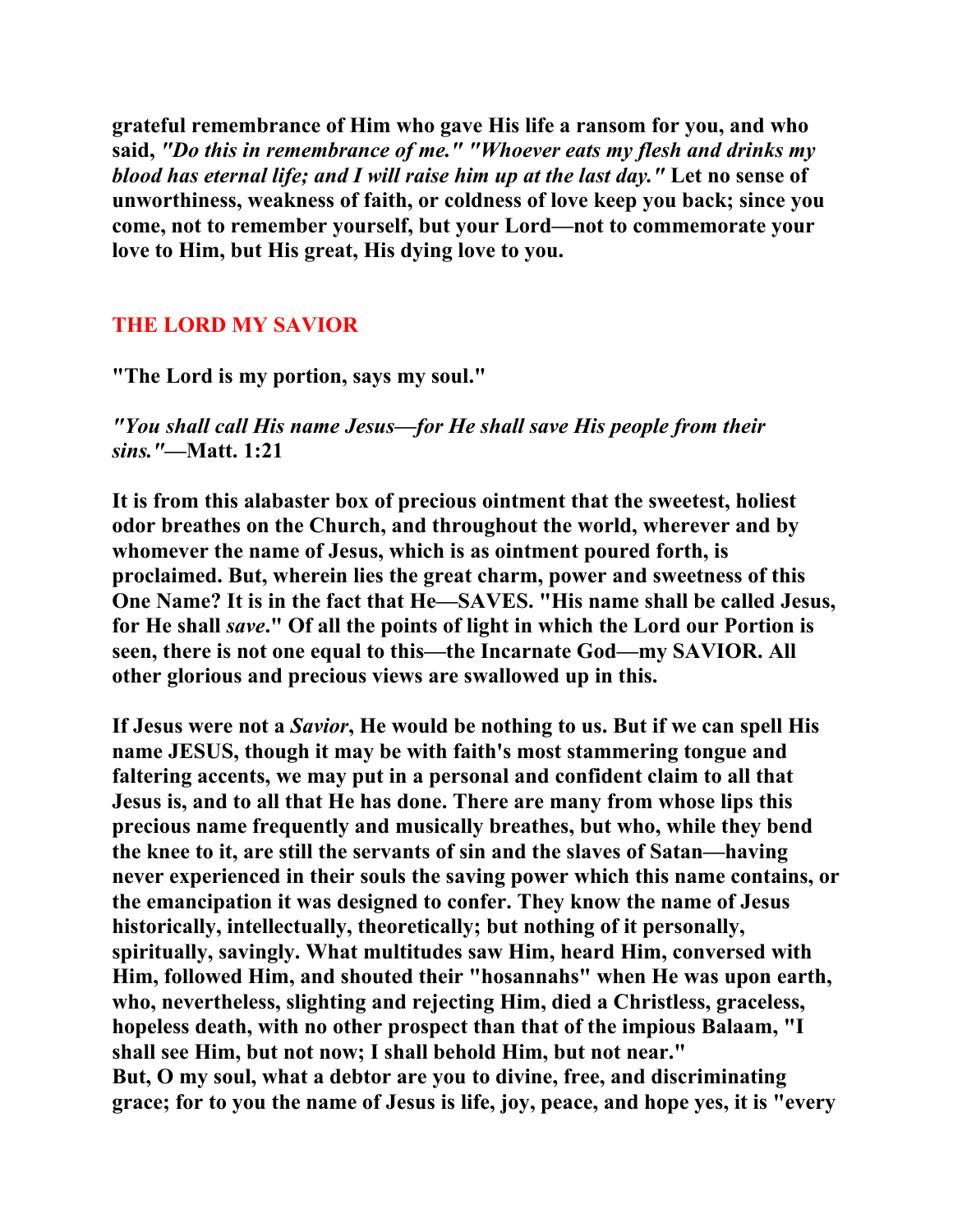**precious name in one," the dearest, sweetest name in earth or in heaven. You have not simply heard of Him with the hearing of the ear, but you have been drawn to Him by cords of love, or impelled by an overwhelming sense of your lost condition as a poor sinner, finding salvation in no other name but His. But, whether drawn or driven, Jesus is precious to you, the chief among ten thousand, the altogether lovely One; yes, He is to your faith, hope, and love "all, and in all;" your Alpha and Omega, your first, and last, your resounding, never-ending jubilee. But what does our precious Jesus actually do for us?** 

**He saves us from the** *guilt* **of sin. This He accomplishes by His precious bloodshedding. "Such were some of you, but you are** *washed***." "He that is** *washed***." "The blood of Jesus Christ, His Son, cleanses us from all sin." Walk, O my soul, in the constant realization of this, by a daily application of the blood to the conscience. Keep not the guilt of sin for one hour—but the moment its taint distresses, and the cloud shades, and the wound inflames, go** *at once* **to the Fountain opened, wash, and be clean.** 

**Jesus saves us, too, from the** *power* **of sin. "He shall** *subdue* **their iniquities." This is what the truly saved soul pants for—deliverance from the** *tyranny* **of sin. We cannot be happy—blessed be God—while** *one* **sin remains unsubdued, while** *one* **corruption has the ascendancy. But, by His conquering grace Jesus saves us from the dominion of sin, breaking its neck, subduing its principle, weakening its power, enabling us to shout, "Thanks be unto God, who always causes us to triumph in Christ Jesus."** 

**Jesus saves us also from the** *condemnation* **of sin. Condemned Himself as our Surety for sin, He condemned sin in the flesh, so that, "there is therefore now no condemnation to those who are in Christ Jesus." Oh, what a finished, accepted, glorious salvation is ours! But not only are we saved from the condemnation of sin, but we are saved** *unto eternal life.* **Jesus will not leave the work He has undertaken incomplete, nor be satisfied until He has safely brought all His blood-bought, blood-washed, blood-saved people home to glory.** 

## **THE LORD OUR PEACE**

**"The Lord is my portion, says my soul."**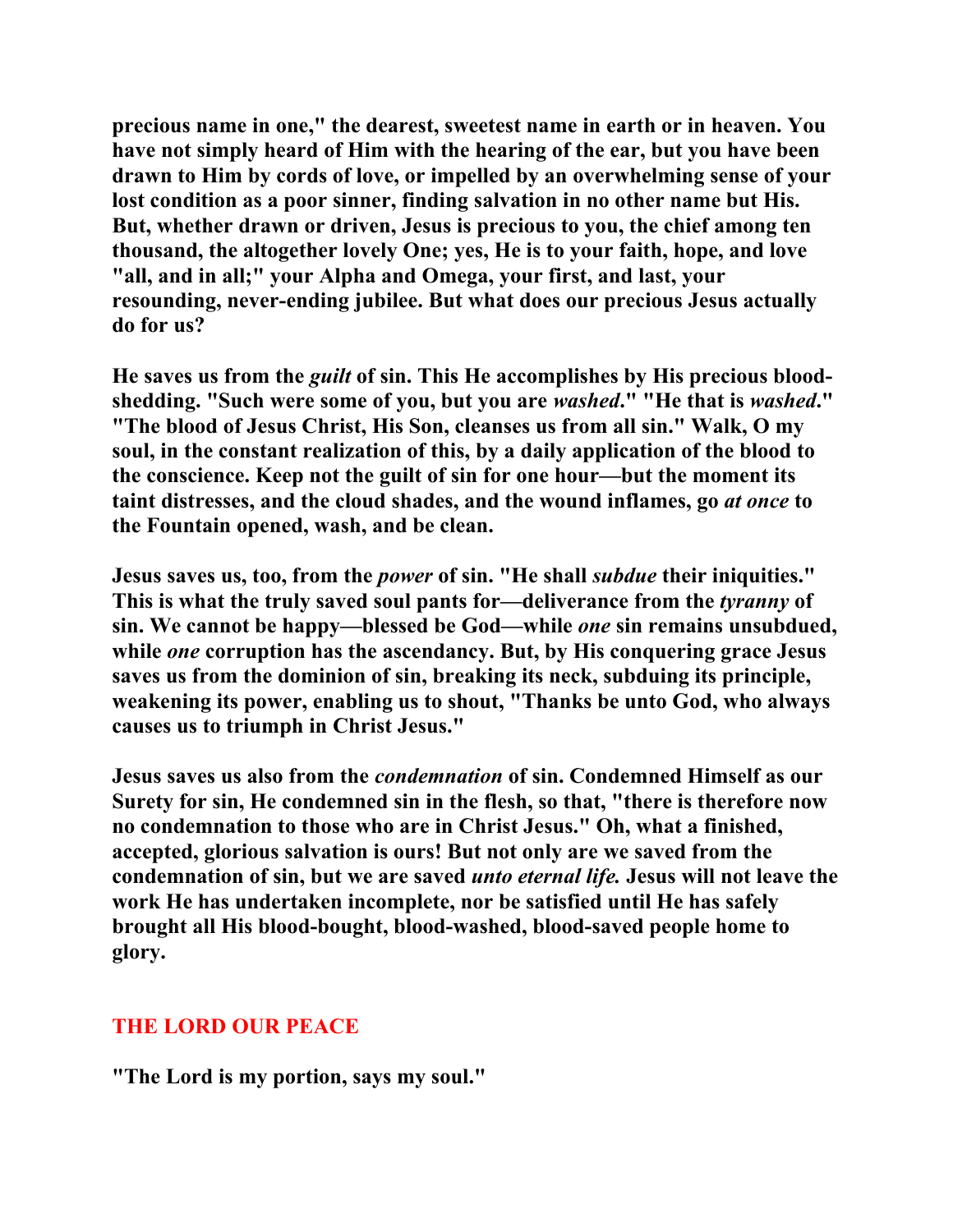#### *"He is our peace."***—Eph. 2:14**

**There is a beautiful gradation in the development of the graces of the Spirit in the believing soul—first** *peace***, then** *joy***. This is a merciful and gracious provision of our God. There are, alas! but few** *rejoicing* **Christians; and yet, in the absence of** *joy***–(the subject of our next meditation,) what a comfort that we may arrive at a state of** *peace***, this being a fruit of the Spirit growing lower down on the tree, 'bearing all manner of fruit,' and therefore more accessible than the higher grace of** *joy***, a fruit found on loftier boughs, and growing in a sunnier region. "The kingdom of God is** *righteousness***, and** *peace***, and** *joy* **in the Holy Spirit."** 

**Thus we often hear in the dying experience of God's saints the expression—"I am not joyful, but I am** *peaceful***. I have no great ecstasy or transport of feeling, but my soul believingly, sweetly rests on Jesus, and I am kept in perfect** *peace***." Well, this is no small Christian attainment and divine blessing; and if our peace is a genuine fruit of the Spirit, springing from simple faith in Jesus, the effect of His peace-speaking blood upon the conscience, it is worth countless worlds, and "passes all understanding." A few reflections may aid us in the fuller realization of this blessed state.** 

**In the first place, we must keep the great essential truth ever in view that, not only can Christ make peace, give us peace, and bequeath His peace as a precious legacy, but,** *Jesus himself is our peace.* **"Christ is our peace." This thought raises us above a mere dogma, to a** *Person***—above the** *truth* **of Christ, to** *Christ himself***. God says of the sinner at variance with Him—"Let him take hold of my strength, that he may make peace with me; and he shall make peace with me" (Isa. 27:5). Now "Christ is the Power of God," or, the Strength of God, taking hold of whom in faith we are at "peace with God, through our Lord Jesus Christ." Thus the expression so general, "he made his peace with God," as applied to many who pass out of this world into eternity without any scriptural evidence of** *conversion***, involves a fearful delusion and a fatal error. The sinner cannot of himself make his peace with God. Christ has already made peace, or rather, Christ is Himself our peace; and until we believe in Christ, and have received Christ, our boasted peace is false—it is the peace, not of life, but of** *death—***the peace of Satan, easily understood; not the "peace of God, which passes all understanding."** 

**Yes, Jesus is our Peace. He stood in the breach, bore the sin, endured the curse, and suffered the condemnation. Upon Him fell the stroke that bowed**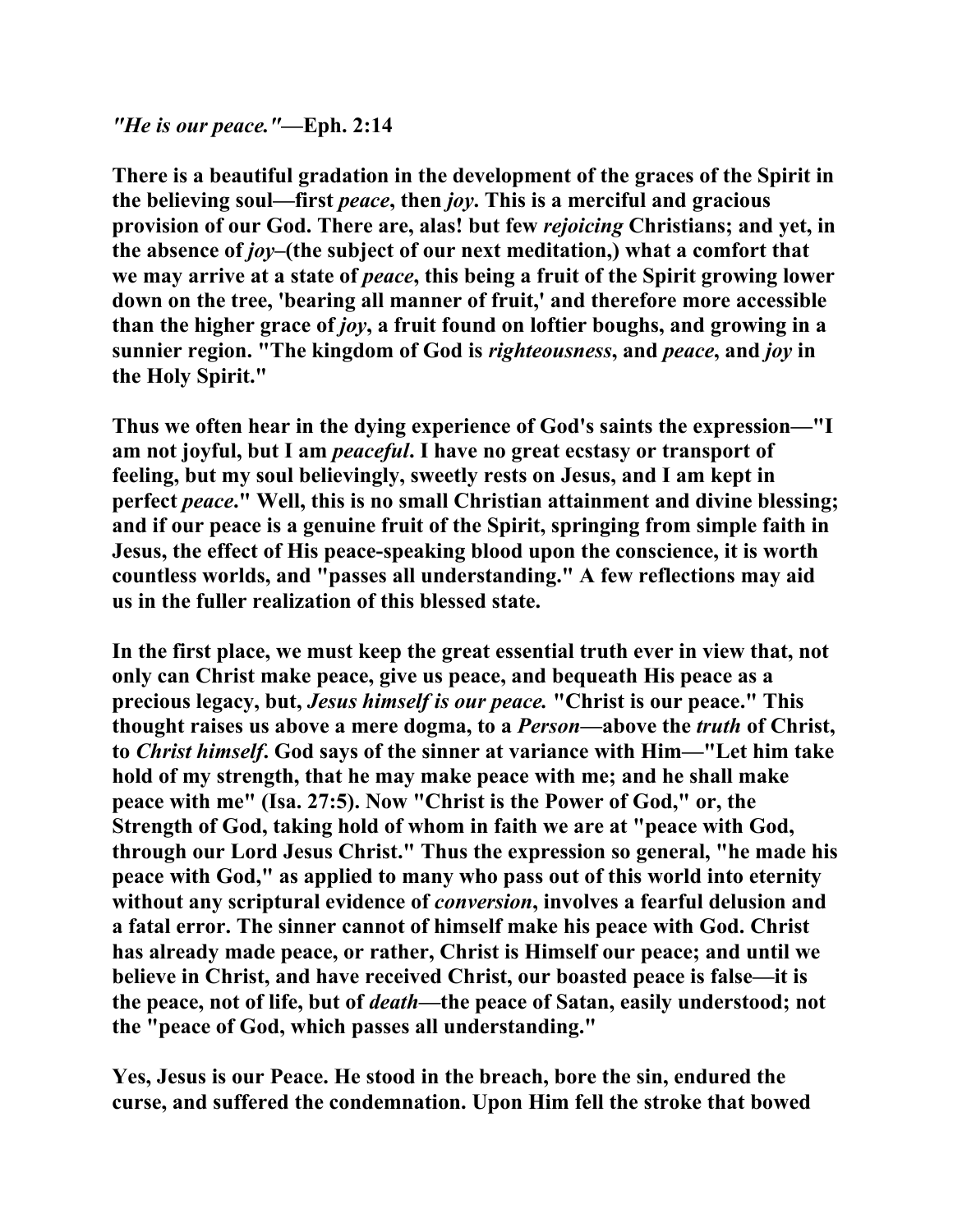**His holy soul in sorrow to the earth, and so secured our reconciliation with God. "There is one Mediator between God and man, the man Christ Jesus," even Jesus, "the Prince of Peace."** 

**And now the** *atoning work* **of Jesus in its two distinct branches—the** *blood* **that pardons, and the** *righteousness* **that justifies—is the channel through which peace flows into our soul. The one is termed, "peace-speaking blood," the other is represented as placing us in a state of free and full justification, and so bringing us into the experience of peace with God through our Lord Jesus Christ. Behold, then, O my soul, the channel through which your true peace flows—the blood of Christ applied to the conscience, and the righteousness of Christ put upon you by the Spirit.** 

**The Lord can give you peace in trouble. When the tempest rages and the waters are dark and billowy, beneath the surface your peace from God, through Christ, may flow like a river. You are firmly anchored in faith on God. "You will keep him in perfect peace whose mind is stayed on You, because he trusts in You." Guard against that which would compromise your peace, O my soul. Toy not with temptation, trifle not with conscience, walk not at a distance from Jesus. Wash daily in the Fountain, and your peace shall be as an ever-springing well. "When He gives quietness, who then can make trouble?" "Now the Lord of peace himself give you peace always, by all means."** 

# **THE LORD MY JOY**

**"The Lord is my portion, says my soul."** 

**"Yet I will rejoice in the Lord! I will be joyful in the God of my salvation." Habakkuk 3:18** 

**The lowly** *bud* **of** *peace* **has now blown into the fragrant** *flower* **of** *joy***—a higher grace and a more advanced stage in the happy life of the believer. That this is an attainment in the divine life to which, alas! but few Christians arrive, has already been intimated. And yet it is a kindred grace of the Spirit, growing upon the same 'tree of life,' though, as we have remarked, found upon its higher and more sunlit boughs. The apostolic precept,** *"Rejoice* **in the Lord always, and again I say, rejoice," is as personally and as solemnly enjoined as any holy precept of God's Word. It may aid you, O my soul, in**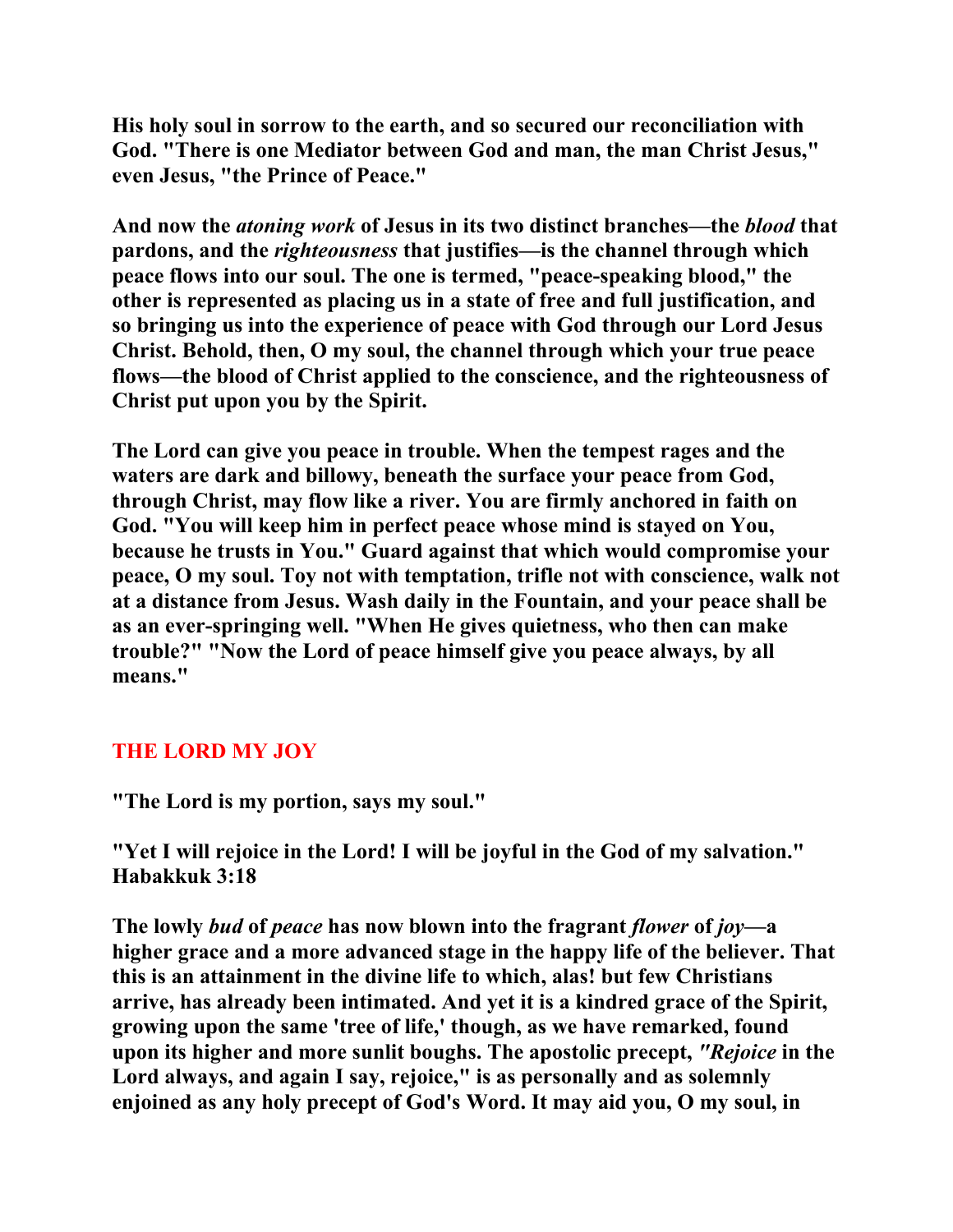**attaining in some measure to this high, holy state, if you will consider some of the reasons why the child of God should be a** *joyful* **Christian, yes, always rejoicing!** 

**In the first place, we ought to rejoice that** *God is our God in an everlasting covenant.* **Can the wing of faith soar higher? Is there beyond this another, a loftier, or a richer spring of happiness? Surely not! To be enabled to say, in the exercise of humble, filial faith, "God is my God, my Father, my Portion, my All," is to pluck the richest, sweetest fruit that grows upon the tree of life. Oh, rise to this, my soul! Uplift your too drooping pinion and soar! Listen to the words of God Himself respecting the remnant, or third part left in Jerusalem, and whom He will bring through the fire, and refine them as silver is refined, and try them as gold is tried—"I will say, It is my people; and they shall say,** *The Lord is my God"* **(Zech. 13:9). Oh, what a joy to lay faith's hand upon Jehovah and exclaim, "This God is** *my* **God! all His perfections smile upon me, all His attributes encircle me, all His resources are at my command; He is my God forever and ever, and will be my guide even unto death."** 

**What a rich, fathomless fountain of joy is** *Jesus***, O my soul. All the offices He fills, all the relations He sustains, all the supplies He possesses, belong to you. His thoughts entwine you, His heart beats for you, His eye is over you, His hand guides and keeps you moment by moment. Who ought not to be joyful who can say, "Christ is my Brother, my** *Goel***, (next of kin,) Christ is my Friend, loving me at all times; Christ is my Redeemer, ransoming me from condemnation; Christ is my High Priest, making constant and successful intercession for me within the veil. Oh, realize what a portion, what a treasure, what a very present help, what an almighty, sympathizing, full Savior Jesus is, and the water of your sorrow shall be turned into the wine of your joy.** 

**And what a joy should it be that you have** *a throne of grace* **at all times to repair to. He who knows from personal and sweet experience the privilege and power of** *prayer***, must be a** *joyful* **Christian. Is there a higher, holier, sweeter privilege this side of glory? Dark though the cloud is, crushing the burden, bitter the sorrow and pressing the want, the moment the believer arises and**  *gives himself to prayer***, the cloud dissolves, the burden falls, the sorrow is soothed, and the need is met and more than supplied. "They looked unto Him, and were lightened." Oh, what joy is this—access by the blood of Jesus within the holiest, lost in the effulgent glory that encircles the throne of a Father's love!**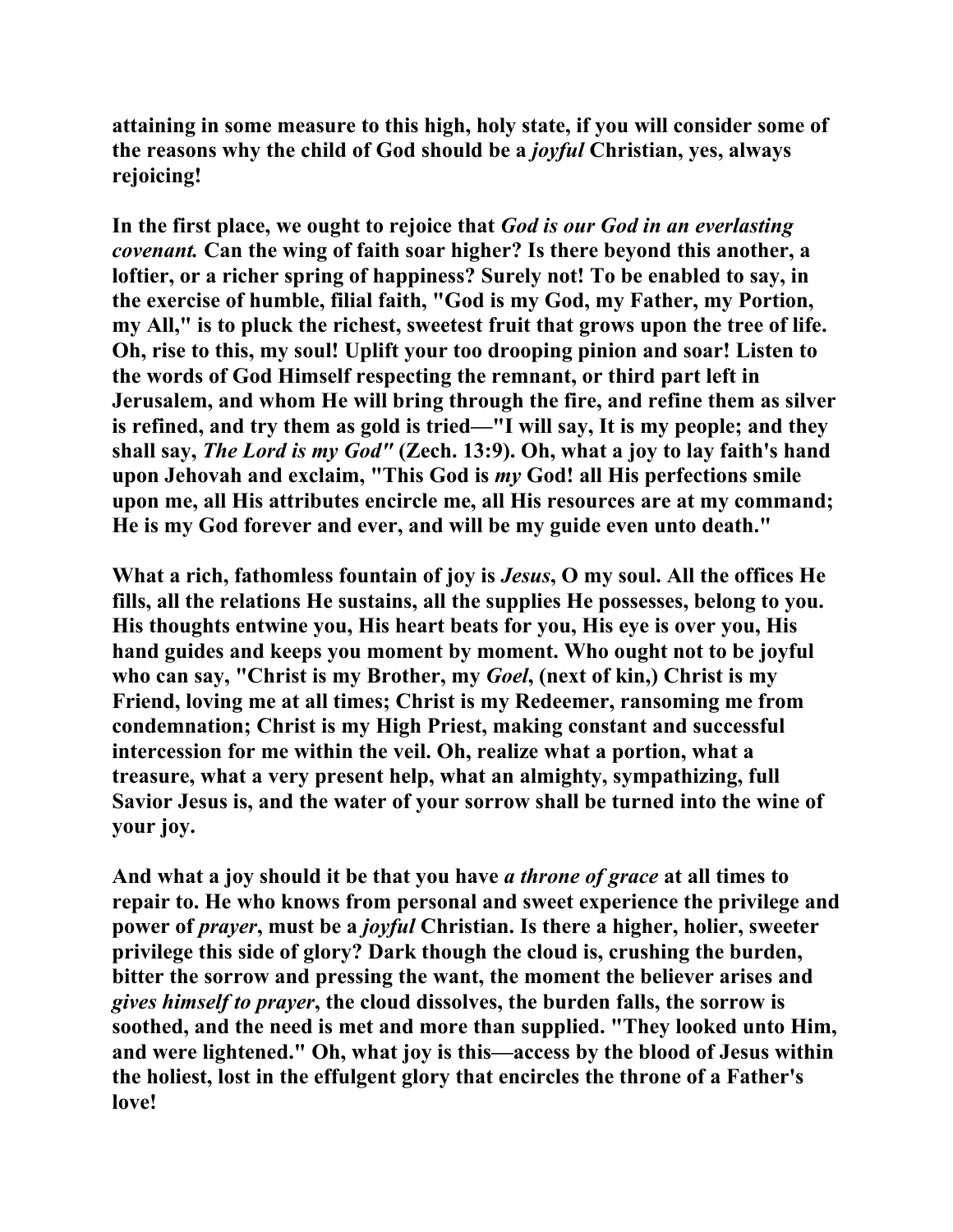**And what a joy** *to know that we are saved!* **Realizing this fact, it would be no exaggeration of our joy were we to proclaim from the house top—"I am saved! I am saved! for ever saved!" Think what** *hell* **is! think what** *heaven* **is! and then to know, to be** *quite sure,* **that we are snatched from the one and shall soon arrive at the other. Oh,** *this* **is "joy unspeakable and full of glory." The thought of being in heaven—forever with the Lord—no more sin, no more suffering, no more tears, no more death, no more separation—oh, it were enough to lift us superior to present tribulation, and to make the desert across which we journey resound with our songs of joy, until we rise to sing forever the new song before the throne of God and the Lamb.** 

#### **THE LORD MY SONG**

**"The Lord is my portion, says my soul."** 

#### *"The Lord is my song."***—Psalm 118:14**

**A** *joyful* **spirit is a** *praiseful* **spirit; and He around whom our loftiest, sweetest praises gather, has, for the encouragement of this holy exercise said,** *"Whoever offers praise glorifies me."* **That there are, as we have remarked, so few** *joyful* **believers, will account for there being so few** *praiseful* **believers in the Church of God. Praise is one of the holiest graces, as it is one of the sweetest employments, of the believing soul. As far as the enjoyments of the glorified saints are revealed—and the door of heaven is only open ajar, in order that** *sight* **might not in any degree impair the simplicity of** *faith***—we learn that,** *praise* **is the chief employment and recreation of the saints in glory. Read attentively the unveilings of heaven, dim though they are, in the Apocalypse, and this fact will come home to you with great power—that, the 'golden harps,' and the 'new songs,' and the loud 'hallelujahs' of heaven, all indicate that music, or praise, is the grand recreation of the glorified saints who stand upon Mount Zion, and upon the sea of glass, having the harps of God; their high, transporting anthem—the "Song of Moses, the servant of God, and the Song of the Lamb!"** 

**My soul, pluck your harp from the willow, where too long it has hung in silence, and, waking its lower notes, praise your God for** *providential*  **mercies—for the blessings of this life—food and clothing, home and friends, His daily care and thought of you.**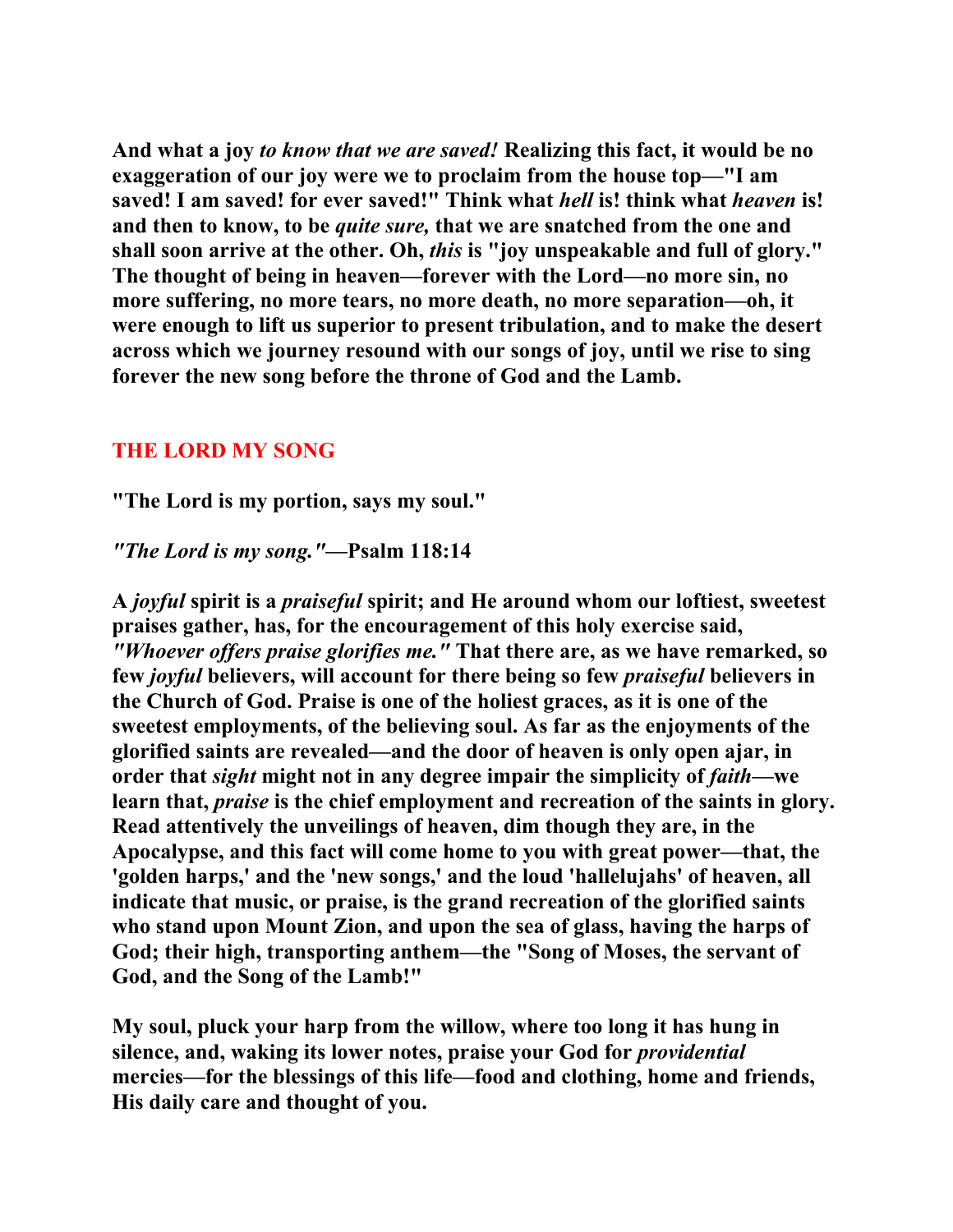**Praise Him for** *sovereign, calling, converting grace.* **Oh, did we but fully realize what conversion is, and were more clearly assured that we were truly converted, would not the very thought kindle our soul with the deepest thanksgiving, and wake our harps to the loudest praise?** 

**Praise Him for** *preserving* **grace. We need the same divine power that called us by grace, to keep us from falling from the** *profession* **of grace. From the**  *possession* **of grace, the true believer can never fall.** *"The righteous shall hold on his way, and he that has clean hands shall grow stronger and stronger." "They shall never perish."* **But the history of God's Church proves that no power can keep the best of saints from falling into the worst of sins, but the power of God. Have you been thus kept, O my soul, in many temptations, dangers, and stumblings? Then wake your harp to the high praise of Christ's power, faithfulness, and love.** *"Kept by the power of God through faith unto salvation."* 

**The Lord, too, is our song in view of the consolations and comforts of His grace. You have been brought through many deep sorrows, have traveled many dark stages, and cloudy days of your earthly pilgrimage; but your consolations have been neither few nor small. The God of all comfort has never deserted you, "the Consolation of Israel" has never failed you, and the Divine Paraclete, the Holy Spirit, the Comforter, has ever stood by to soothe, soften, and heal your wounds with the wine and the oil of divine grace and human sympathy—both flowing from the heart of Jesus.** 

**Then, uplift your praises with every morning's light and evening's shadow.**  Praise Him with a new song for every new blessing. Praise Him for *everything*; **for the cloud that shades, for the beam that brightens, for the mercies given, for the mercies withheld; for all He removes, for all He bestows. Praise Him for every affliction He sends, for every cross He appoints, for every sorrow He mingles, for every temptation He permits. Praise Him for present sickness and suffering, bereavement and loss; for a blessing is in it all, and all demands our grateful praise. Oh, cultivate a thankful, praiseful spirit. It will cheer many a lonely path; sweeten many a bitter trial; lighten many a burden borne along life's weary, dusty road, home to God. Soon the praises of earth will be exchanged for the higher, holier, and more lasting praises of heaven. And then will come the "new song" of glory, honor, and thanksgiving unto Him who sits upon the throne, and unto the Lamb, forever and ever.**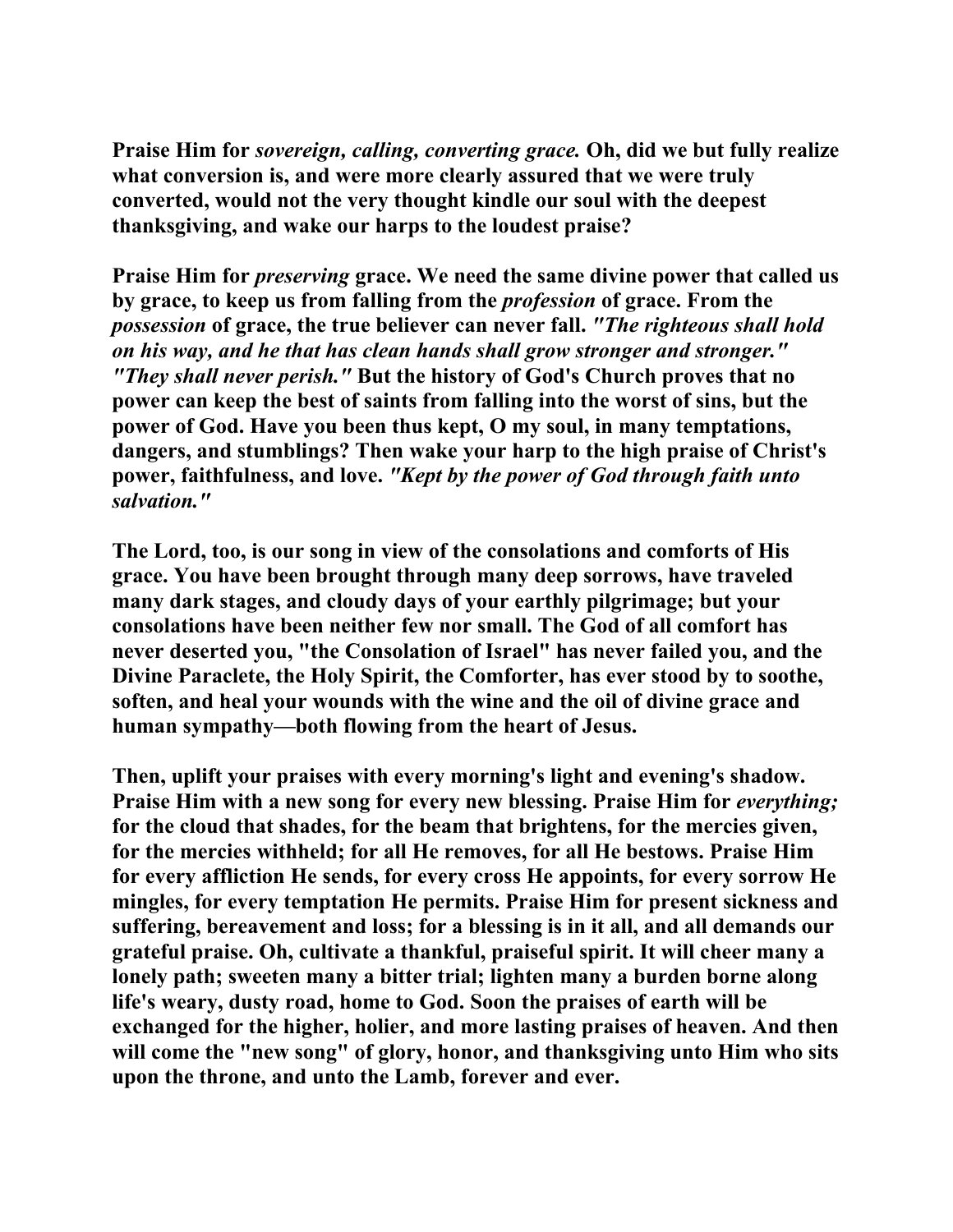## **THE LORD MY CREDITOR**

**"The Lord is my portion, says my soul."** 

**"How much do you owe my master?" Luke 16:5** 

**There is not a greater** *debtor* **in the universe than the believer in Jesus. The natural man owes God much—ten thousand talents—but the** *renewed* **man owes God ten thousand times more—a debt of love, gratitude, and service such as the highest number cannot compute, or the longest eternity pay. It is very salutary to keep constantly in mind our** *indebtedness* **to Christ. We are prone to forget it. We are tempted at times to imagine that, some little service of love, or act of obedience, or season of suffering, has cancelled, in some degree, the immense obligation we are under to God; no, more, we are even tempted to cherish the delusion that, by this very sacrifice on our part of selfdenying service and endurance of suffering, we have actually made the Lord Himself our debtor! But this will not always be the reflection of a truly spiritual mind and Christ-loving heart; of one who, in view of what Jesus has done for him—the hell from whence he is ransomed, and the heaven to which he is raised, exclaims—** 

**"Were the whole realm of nature mine, That were a present far too small; Love so amazing, so divine, Demands my soul, my life, my all."** 

*We owe Jesus supreme, obedient, and self-denying love.* **Oh, if there is a being in the universe whom it were no exaggeration of affection to love with every throb of our hearts, it is JESUS. This supreme concentration of love on one object implies no rupture of tie, or lessening of affection towards others. There is a** *self-love,* **natural and proper; there is** *conjugal* **love, holy and deep; there is** *parental* **love, tender and enduring; and there is** *filial* **love, Godcommanded and God-honored—all these bonds of affection may exist in harmony with a** *supreme love to Jesus,* **which, while it recognizes and hallows them, towers above, transcends, and out-shines them as the sun the inferior planets which revolve around it, their center.** 

*We owe Jesus unwearied service.* **True religion is** *practical***. The grace of God in the heart is** *diffusive***. Divine love in the soul is** *constraining***. The service of**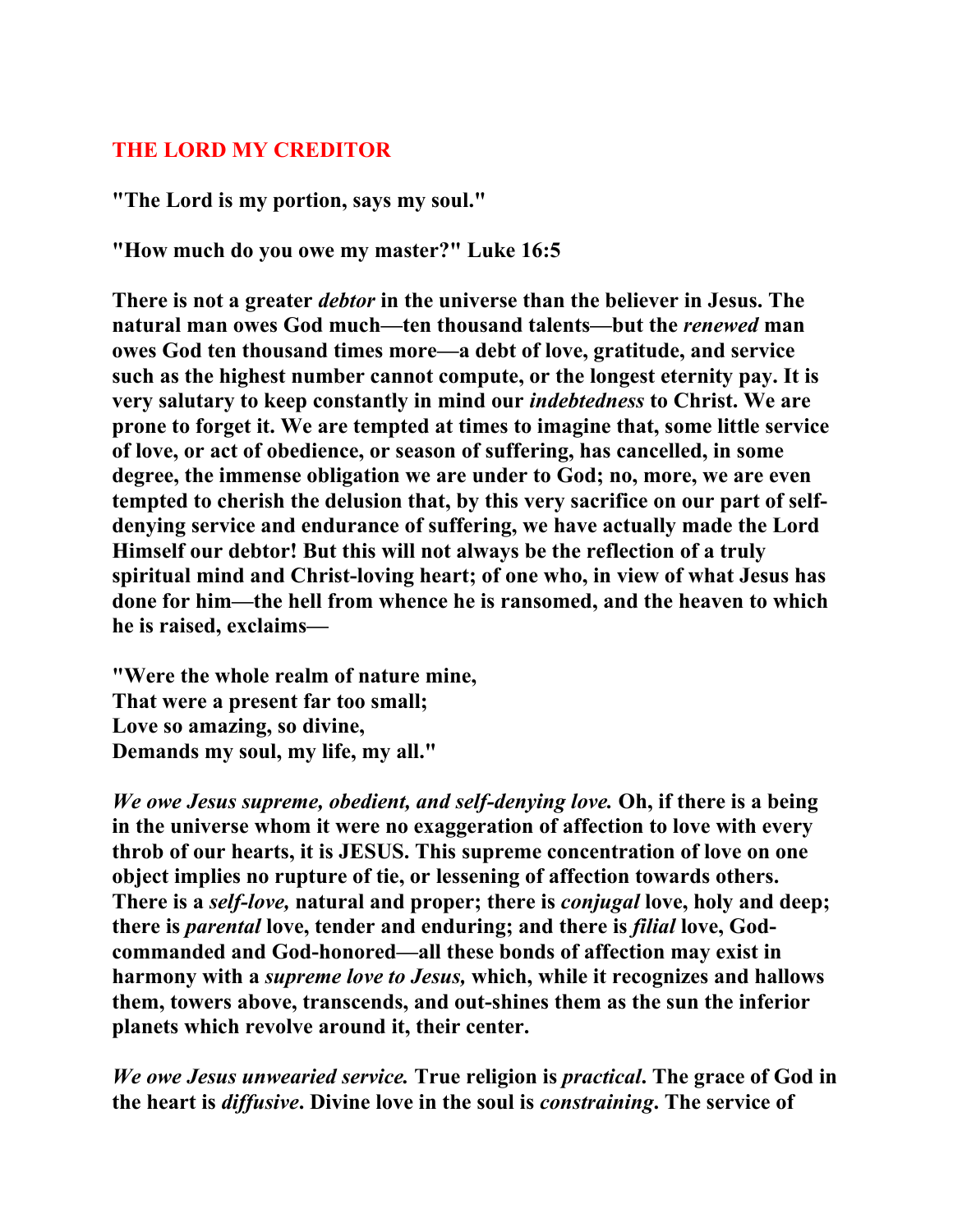**Christ, to which our grateful love binds us, is perfect freedom and a supreme delight. Are you, my soul, devoting yourself to the service of your Lord, who consecrated His whole life, yes, Himself for you? Are you lending a loving, sympathizing, helping hand to His** *ministers***—vindicating, encouraging, aiding them? Are you seeking the conversion of souls, and thus aiding to increase His kingdom? What are you doing for Jesus?** 

*We owe Jesus our talents, time, and substance.* **If we recognize the fact that we are not our own proprietors, then it follows that there was nothing exaggerated in the entire devotion of the early Christians, of whom it is recorded, "No one claimed that any of his possessions was his own." Yes! we are not our own, but Christ's; and if we withhold from Him our one talent, burying it in the earth; our time, frittering it away in the mere baubles and trifles of life; our property, lavishing it in self-indulgence, we are robbing Christ of what by right of creation, redemption, and vow of consecration belongs to Him, proving ourselves to be unfaithful stewards. Can we ever do or suffer too much for Him who paid all our great debt of obedience, and suffering, and death both to law and justice, that we might go free? Oh no! My soul! how "much owe you unto my Lord?" Lord! I owe You my talents, my rank, my wealth, my time, my all!—body, soul, and spirit, through time and through eternity.** 

**"When this passing world is done, When has sunk yon glowing sun, When we stand with Christ above, Looking o'er life's tale of love; Then, Lord, shall I fully know– Not until then—how much I owe.** 

**"When I stand before the throne, Dressed in beauty not my own; When I see You as You art, Serve You with unsinning heart; Then, Lord, shall I fully know– Not until then—how much I owe."** 

#### **THE LORD MY EXPECTATION**

**"The Lord is my portion, says my soul."**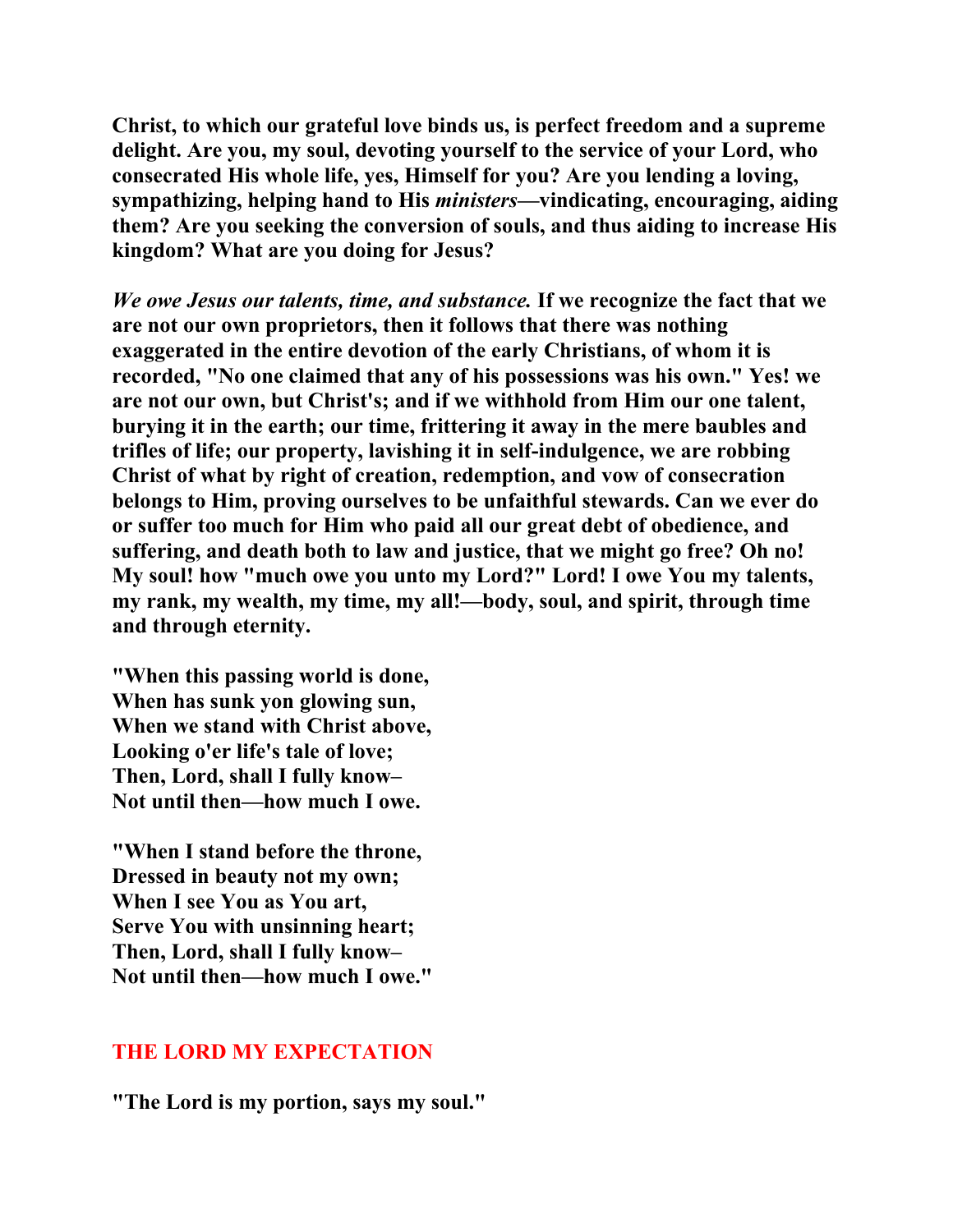## *"My soul, wait only upon God; for my expectation is from Him."***—Psalm 62:5**

**It is the sin, as it is the mortification, of the believer, to** *expect* **too much from the creature, and too little from the Lord. In the one case disappointment, often painful and humiliating, is the inevitable result; in the other, a precious fulfillment of the divine and gracious promise,** *"Those who wait for Me shall not be ashamed."* **How elevated and hallowed the experience of David, as embodied in the portion which suggests our present meditation,** *"My soul, wait only upon God; for my expectation is from Him."* 

**Look, first, at the OBJECT of the believing soul's expectation—***it is God.* 

**Faith, hope, and love could not stretch their pinions higher. And yet, divine as is this Object of expectation, high and lofty as is His place of abode, holy and bright as is His nature, the lowliest soul, uplifting its longing, believing, expecting gaze, may reach Him, and realize its highest, fullest expectation! Oh, how faintly we deal with the all-sufficiency of our God!—how we limit the Holy One of Israel!—how we confine and distrust Jesus! My soul! has God in Christ ever failed, ever disappointed you? Has there ever been—can there ever be—any confounding of His wisdom, any baffling of His power, any lessening of His resources, any exhaustion of His goodness, faithfulness, and love? Never! Then, O my soul, cease from man, cease to make flesh your arm, abandon your expectation of help, of supply, of sympathy from the** *creature***, and** *wait only upon God***.** 

**And study, my soul, the POSTURE—***waiting.* **It is the posture of faith, the attitude of love, the expression of patience and hope. We are often too impatient of the Lord's** *delays* **in our behalf. We may indeed pray, "make no tarrying;" and yet the vision may tarry its appointed time, but, though it tarry, it will surely come. The Lord may keep you long waiting at the throne, to test your sincerity, and try your faith, and prove your love, but, in the end, He will appear—your prayer is heard, and shall be answered.** 

**And look at the EXCLUSIVENESS of this expectation.** *"My soul, wait only upon God"—only* **upon Him. Ah! how hard the lesson! How tenaciously and idolatrously we cling to the creature! With the creature in one hand, and with the Creator in the other, we think to carve our way through all oppositions, difficulties, and needs. But, no! this must not be. The Lord will have our simple, honest, and exclusive trust. He will not allow us to expect from man**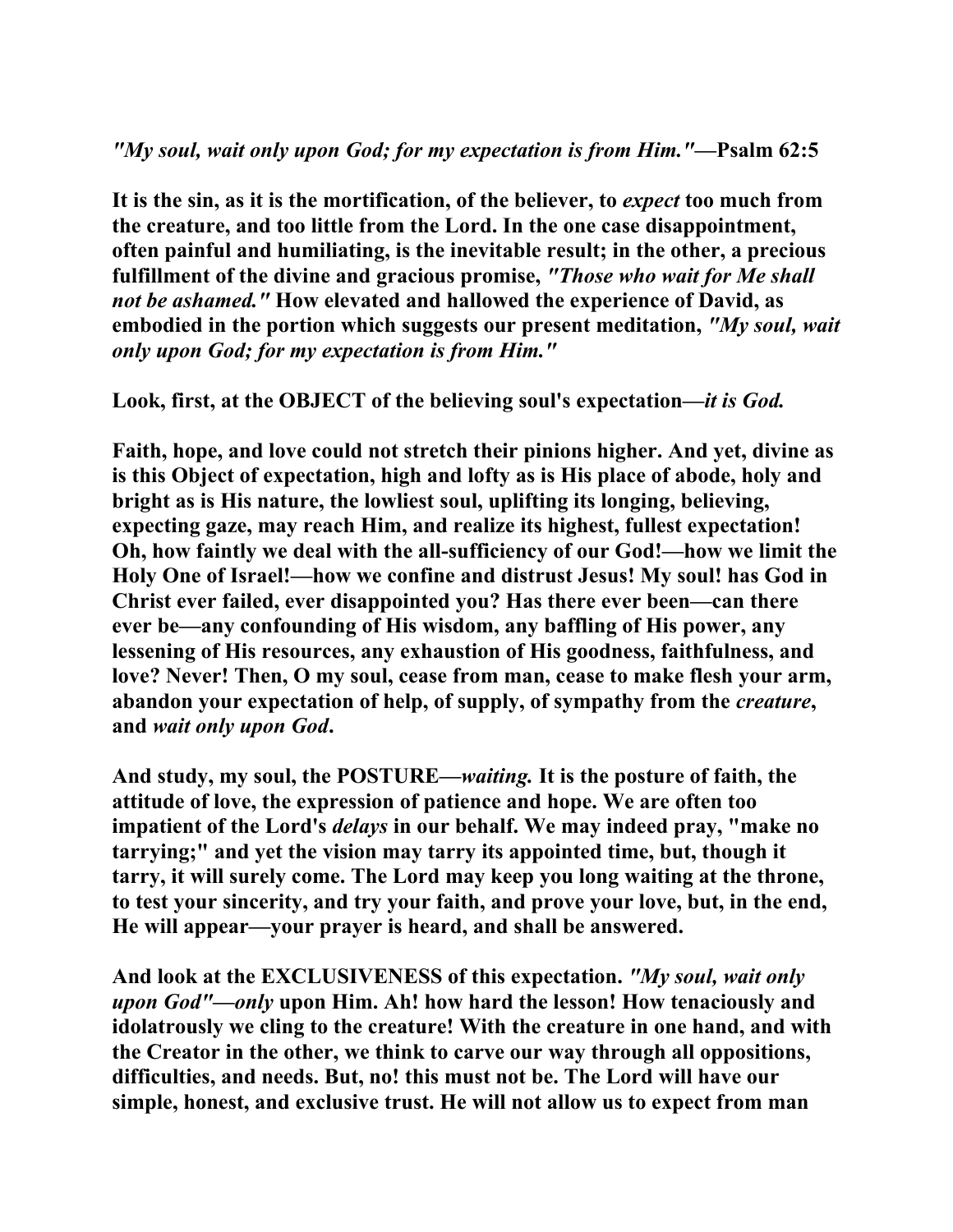**what only can be found in Himself. He is a jealous God, and will have our honest, undivided hearts. Are you seeking salvation? Let go of all expectation of finding pardon, and peace, and hope in anything of your own doing; and simply and only take hold in faith of Jesus, and your expectation of being saved—saved without a work of your own—saved from the power, guilt, and condemnation of sin—saved now, saved at once, and saved forever—shall never be ashamed.** 

**And what, O my soul! might you expect? Everything! There is no limitation. God's promise is,** *"Open your mouth wide, and I will fill it."* **Could language be more simple and explicit, or promise more full and precious? Expect, O my soul, great things from God. Expect large supplies of grace from Jesus. Let your expectation be high as His being, wide as His resources, vast as His love. Expect His answer to your prayer; expect the fulfillment of His word; expect His providential supplies of your need; expect sympathy and soothing in your grief; expect deliverance in the mount of danger; expect, at the last distressing moment, strength, support, and deliverance; grace to help you in every time of need. And when heart and flesh fail, and you pass down the shaded valley, solitary and alone, expect that Jesus will be with you there; and your expectation shall not be disappointed, nor your hope be made ashamed. "My soul, wait only upon God; for my expectation is from him."** 

# **CHRIST IS ALL, AND IN ALL**

**"The Lord is my portion, says my soul."** 

*"Christ is all, and in all."***—Col. 3:11** 

**We close these devout meditations with a magnificent Doxology—***Christ all, and Christ in all!* **It is an epitome, the substance, the consummation and crown of the whole. Each theme has been a wider opening of the Divine jewel box, presenting another and a closer glimpse of the precious, priceless gem it contained. We now uplift and remove the lid, and, lo! it stands before us in all its grandeur, luster, and completeness—CHRIST, ALL AND IN ALL. Language is exhausted, imagery supplies its last symbol, imagination drops her wing, for inspiration can bear it no** *higher—Christ is all, and in all!* 

**"Blessed Jesus! You are all in all, in creation and redemption, in pardon, grace, and glory. You are all in all in Your Church, and in the hearts of Your**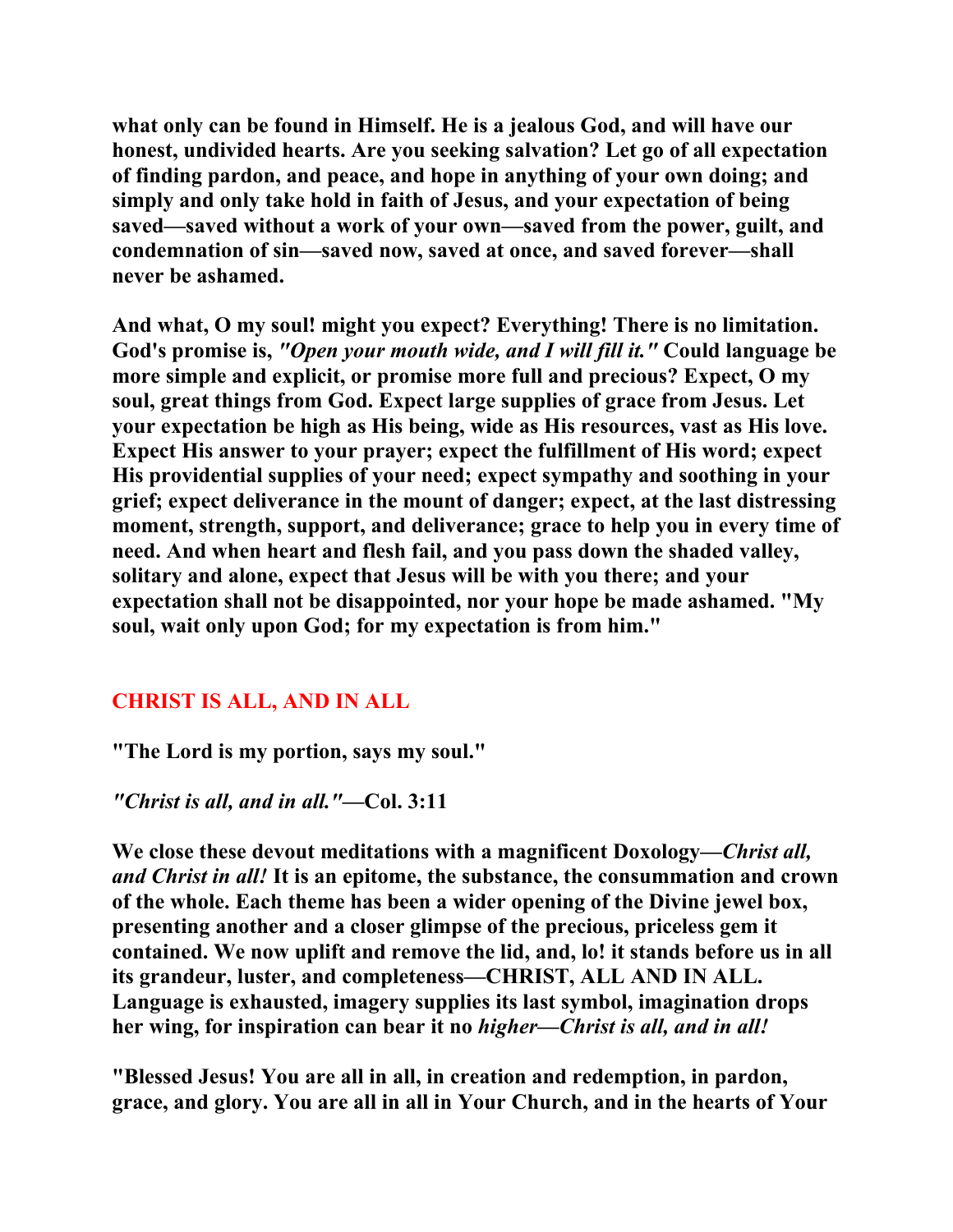**people—in all their joys, all their happiness, all their exercises, all their privileges. You are all in all in Your word, ordinances, means of grace, the sum and substance of the whole Bible. Do we speak of promises? You are the first promise in the sacred word, and the whole of every promise that follows; for all in You are 'Yes and Amen'. Do we speak of the law? You are the end of the law for righteousness to every one that believes. Do we speak of sacrifices? By Your one sacrifice You have for ever perfected those who are sanctified. Do we speak of the prophecies? To You give all the prophets witness, that whoever believes in You shall receive the remission of sins. Yes! blessed, blessed Jesus, You are all in all. May You be to me, Lord, the all in all I need in time, and then, surely, You will be my all in all to all eternity!"** 

**My soul!** *all that Jesus has is yours!* **Every perfection of His nature, every throb of His heart, every thought of His mind, every drop of His blood, every shred of His righteousness, every atom of His merit, is** *yours!* **How rich and vast the inventory! How precious and boundless the wealth! Draw largely upon His opulence—He will honor every draft—sink deeply into His fullness—He will supply every need—"for all is yours."** 

**But, my soul, Jesus is not only** *all* **to you, but** *He is in all that concerns you.* **He is in every event of your history, and He is in every circumstance of your life. He is in every affliction—sanctifying it; He is in every sorrow—sweetening it; He is in every cloud, brightening it—He is in every burden—sustaining it; He rides upon every storm and walks upon every billow, saying to the winds and the waves, "Peace! be still." Oh, never meet an event or a circumstance in your daily life, be it sad or joyous, but let your faith exclaim, "Jesus is in** *this!*  **He sent it, He comes with it, He will control it, and I shall prove the allsufficiency of** *His* **grace, and He shall have every ascription of my praise!" And if the Lord has seen fit to remove from you the one you loved—the blessing you prized—the supplies you needed—the prop upon which you leaned, it is only that He** *Himself* **should be your** *all in all.* **Jesus can fill every blank, replace every loss, and be infinitely more to you than the fondest and most essential treasures He ever gave or took away!** 

**Christ will be all in all when eternity is nearing, and the eye is closing, and the heart is chilling, and the pulse is sinking, and the countenance is changing, and earth is disappearing, and heaven is opening, and friends are weeping oh then,** *then,* **JESUS will be ALL AND IN ALL! Down the shaded valley across the swelling flood—up the celestial hills—onward to the throne high and lifted up—glory bathing it, saints and angels circling it, anthems floating**